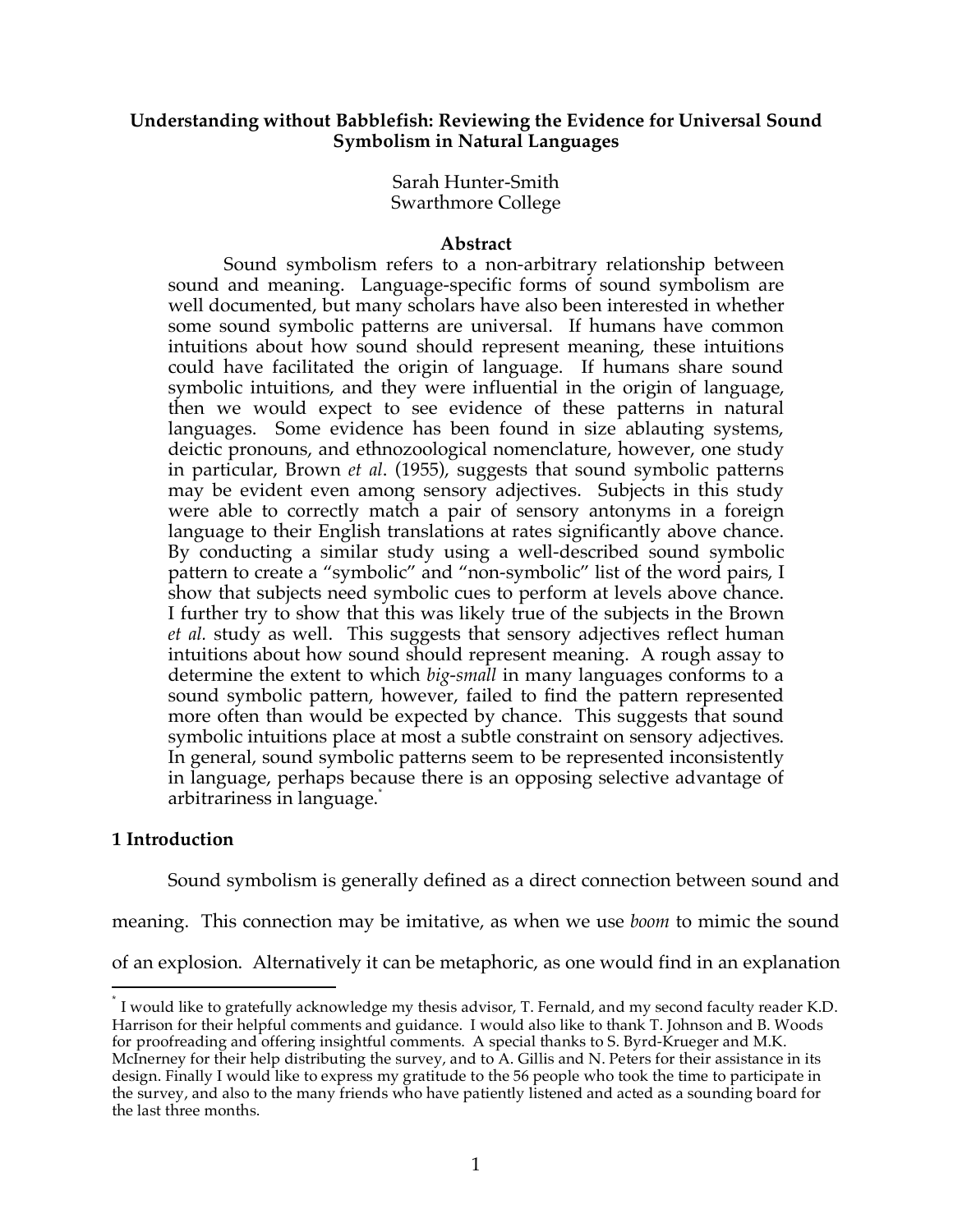for sound patterns used in a poem. For example, we might say that the frequent use of words containing voiced stops in a certain poem evokes a sense of heaviness or power. Most people have at one time or another expressed the idea that the way a certain word sounds is particularly apt given its meaning, so the idea that certain sounds have certain meanings is not foreign. At the same time, this notion is in conflict with a basic observation about human language. Not all humans speak the same language. The group of sounds which mean *dog* in English are different and unrecognizable as having any relation to the group of sounds with the same meaning in Japanese. A general tenet of linguistics, therefore, has been that the sounds composing a word are nearly always arbitrary and unrelated to that word's meaning (Fromkin *et al*. 2003). This leaves us with some questions. Is onomatopoeia just a small exception to this principle? Do our strong feelings about what sounds are heavy have any psychological reality for other people, even people who speak different languages?

At the root of this conflict is an issue that has fascinated many scholars: whether sound symbolism is only language specific or whether it also has universal elements. Sound symbolic sub-systems within specific languages are a well supported phenomenon at this point (Childs 1994, Austerlitz 1994, Hamano 1998, Blust 2003). Not only can we find sound-meaning correlations, but most speakers exhibit statistically significant intuitions about these correlations in their language (Parault and Schwanenflugel 2006). Universals of sound symbolism on the other hand seem to be a bit like the Holy Grail: exciting but somewhat speculative. Language-specific sound symbolism can teach us interesting things about how humans actually process language, but if no elements of it are universal, then it is ultimately conventional and arbitrary just like other aspects of language. Universal sound symbolism is exciting because it raises the possibility that we as humans are predisposed to connect certain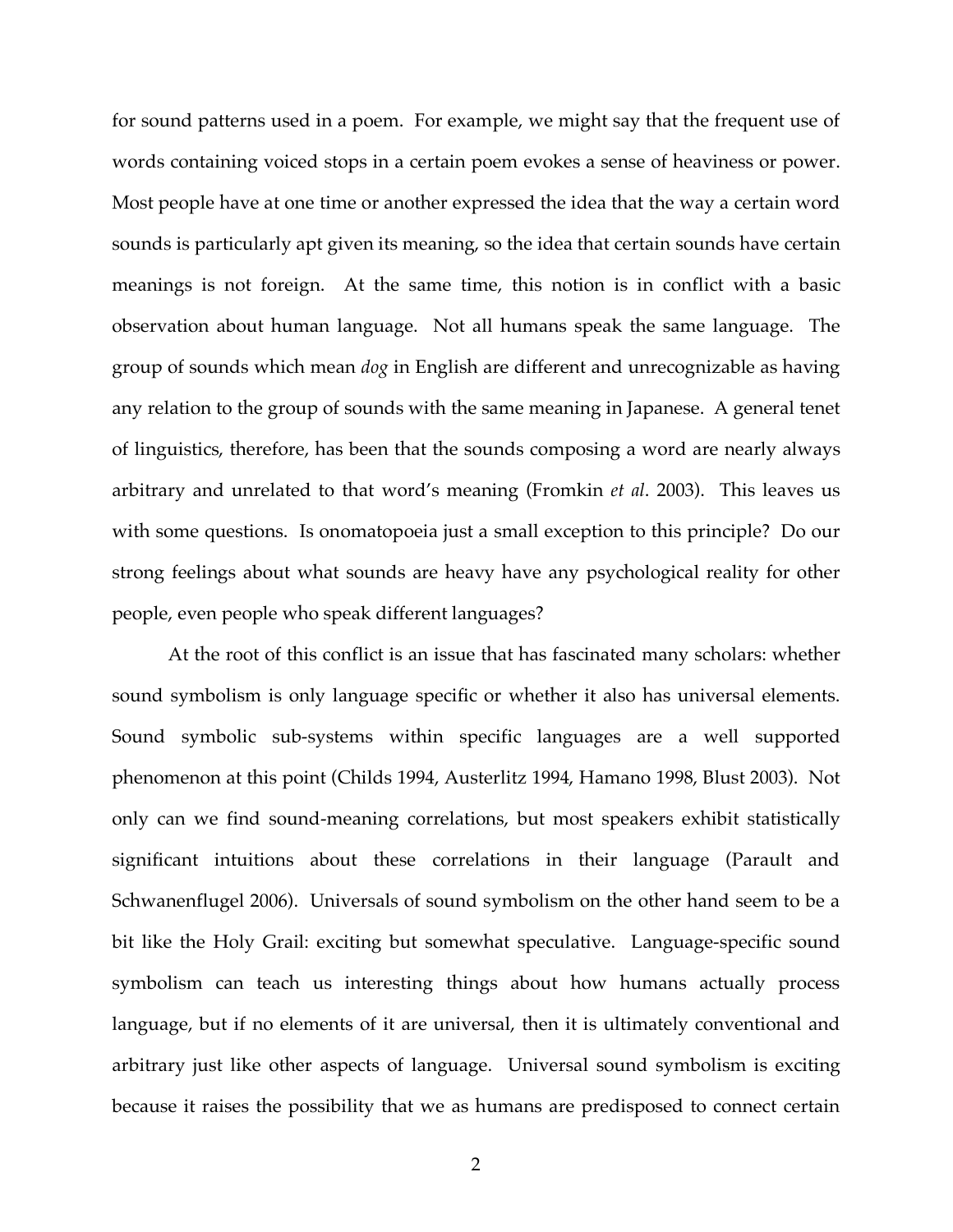sounds with certain meanings. This would have greatly facilitated the evolution of language, and could give us important insights on this notoriously difficult puzzle. Yet there seems to be considerable counter evidence to universal sound symbolism and there is no conclusive answer yet as to whether it actually exists.

#### *A fascinating experiment: Brown* **et al***. (1955)*

One attempt to address the question of the existence of universal sound symbolism was an experiment done in 1955 by Brown *et al*. This work looked for evidence of universal sound symbolism by examining whether people could to some extent assign the correct meaning to foreign words. The authors proposed that if humans are predisposed to represent concept A with sounds of type B, then this should be reflected in natural languages, and furthermore humans should connect sounds of type B with concept A when they encounter them. Clearly people cannot translate unfamiliar foreign words when presented with them, but given a pair of antonyms which describe two ends of a sensory spectrum and the translation of these words in a foreign language, subjects might be able to say that one of the foreign words sounds more like one end of that spectrum than the other. Brown *et al*. presented subjects with twenty-one such pairs in English and their translations in Chinese, Czech, and Hindi. Surprisingly, subjects correctly matched the pairs on average at frequencies significantly above chance for all three languages. This was true whether they read the words and heard them pronounced by a native speaker, or just read the words silently. This controlled for the possibility that the person reading the words aloud might use a certain intonation or tone that could give the subjects clues about a word's meaning. Subjects in this study did not do equally well for all pairs, however. The percentage of subjects that guessed correctly on a given pair ranged from 17% to 97% (the results are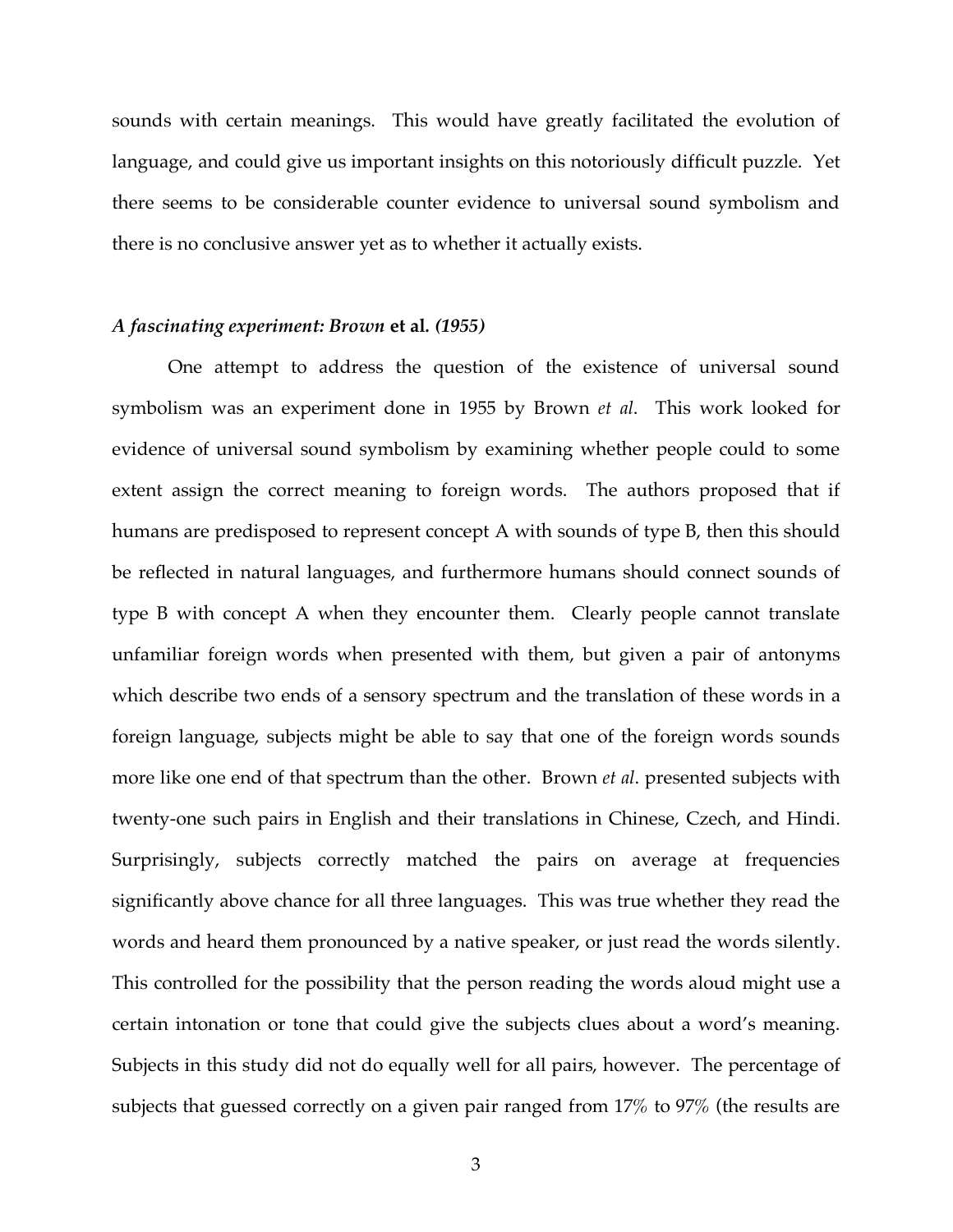presented in Appendix II). In other words, subjects agreed strongly about the way some word pairs should be translated and were correct, agreed strongly about other word pairs and were wrong, and also had mixed judgments about some pairs, but overall they were able to guess the correct translations more often than not.

This study raises a number of interesting questions which have not been convincingly addressed in the intervening years:

- *1) Were subjects able to correctly match word pairs based on some sound symbolic quality?* Brown *et al*. determined that differences in word length did not predict subjects' responses, but it is conceivable that a variety of random factors like word length could have been responsible. For example, if words had superficial resemblances to their English translations, this could explain why subjects agreed strongly in some of their responses.
- *2) Why did subjects perform much better on some word pairs than others?* If this result was not due to random patterns in the data, it could indicate that certain semantic domains exhibit sound symbolism more widely than others. Identifying these semantic domains could give us clues about the neurological basis of universal sound symbolism.
- *3) Would subjects do as well on a wider sample of languages?* The results suggest both that subjects have intuitions about how meaning should be represented by sound, and that their intuitions are reasonably well reflected by patterns in natural languages. If these patterns are in fact widely distributed, then there might be some basis for the hypothesis that sound symbolism played a key role in the origin of human language.

This paper addresses these three questions as a basis for evaluating the existence and possible nature of universal sound symbolism. I show that subjects do use sound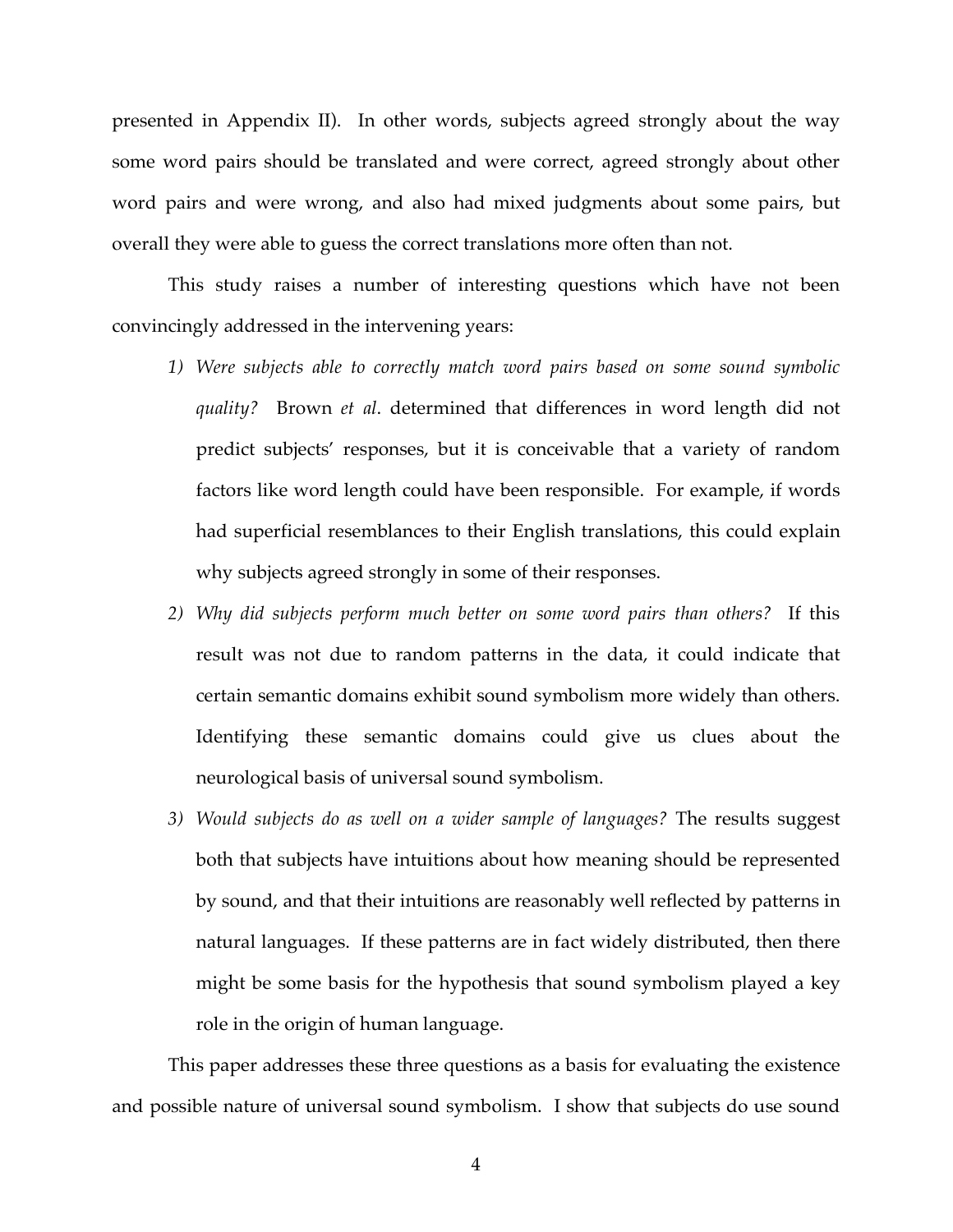qualities to make judgments in an experiment similar to Brown *et al.* by comparing performance on a group of word pairs that contrast a particular sound quality and a group that does not. Further analysis of the data in Brown *et al.* (1955) suggests that subjects in that experiment also predominantly used sound quality over superficial factors. It also suggests that subjects most successfully recognize word pairs which represent basic sensory parameters such as brightness/darkness or sharpness/bluntness. However, despite the success that subjects seem to have using sound quality, attempts to quantify a relationship between sound and meaning in natural language have generally failed to find significant correlations, and they fail in this paper as well. Universal sound symbolism may exist in the form of shared intuitions about sound-meaning associations, although this has yet to be adequately demonstrated. The evidence suggests, however, that these shared intuitions are not consistently reflected in natural languages. I conclude by discussing the limited distribution of sound symbolic patterns in natural language in the context of the competing selective advantages of incorporating sound symbolism and arbitrariness into language.

### **2 Background**

#### **2.1 Types of Sound Symbolism**

Before continuing, it is necessary to define sound symbolism more carefully. The term sound symbolism may refer to as many as four related phenomena which are differentiated by Hinton *et al*. (1994). The explanations below are adapted from this source, but include some additional examples and comments.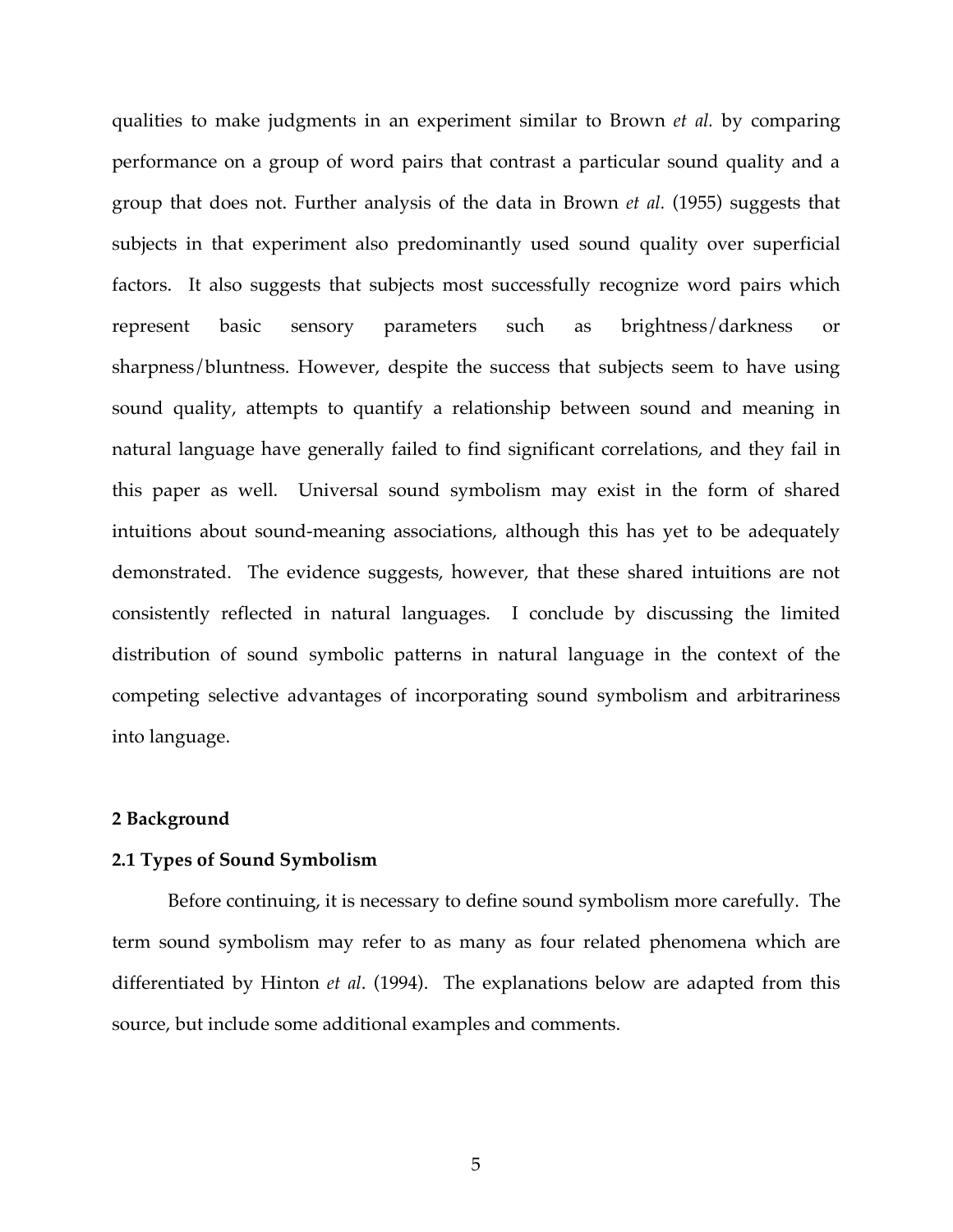*Corporeal sound symbolism*. This describes sounds outside of language which are directly related to meaning by indicating the emotional or physical state of the speaker. Physical state can be indicated by sounds such as coughing or hiccupping. Emotional state can be indicated by pitch level, range and variability, loudness, and tempo (Ostwald 1994). Corporeal sound symbolism has many universal elements and some aspects are even shared with other animals. This kind of sound symbolism is of little interest in this paper apart from the fact that it may share a biological origin with other kinds of symbolism.

*Imitative sound symbolism*. This category includes all sounds which are imitative of other sounds whether accurate or conventionalized. That is, it includes both someone's direct mimicry of the sound their cat makes, and also the word *meow*. Purely imitative sounds should be universally understood, provided that the source of the sound is widely distributed, but conventional sounds may be different from language to language. However, given their basis in imitation, we might expect that these conventional sounds would be more similar between languages than other vocabulary.

*Synesthetic sound symbolism*. Synesthesia as a neurological condition is a strong coupling of two types of sensory information (Ramachandran and Hubbard 2001). Synesthetes often see numbers or words as distinctly colored, taste sounds, or see moving colors when they hear music. The term is also often used in relation to crosssensory metaphors, and it is in this sense, rather than the pathological sense, that it is used here. Synesthetic sound symbolism is the imitation with speech sounds of nonacoustic phenomena. Generally this means that certain vowels, consonants, or suprasegmentals consistently represent certain properties such as size, shape, brightness, texture, speed, etc. The representation is not arbitrary, but is based on some similarity between the sound and the sensory signal it symbolizes. For example, there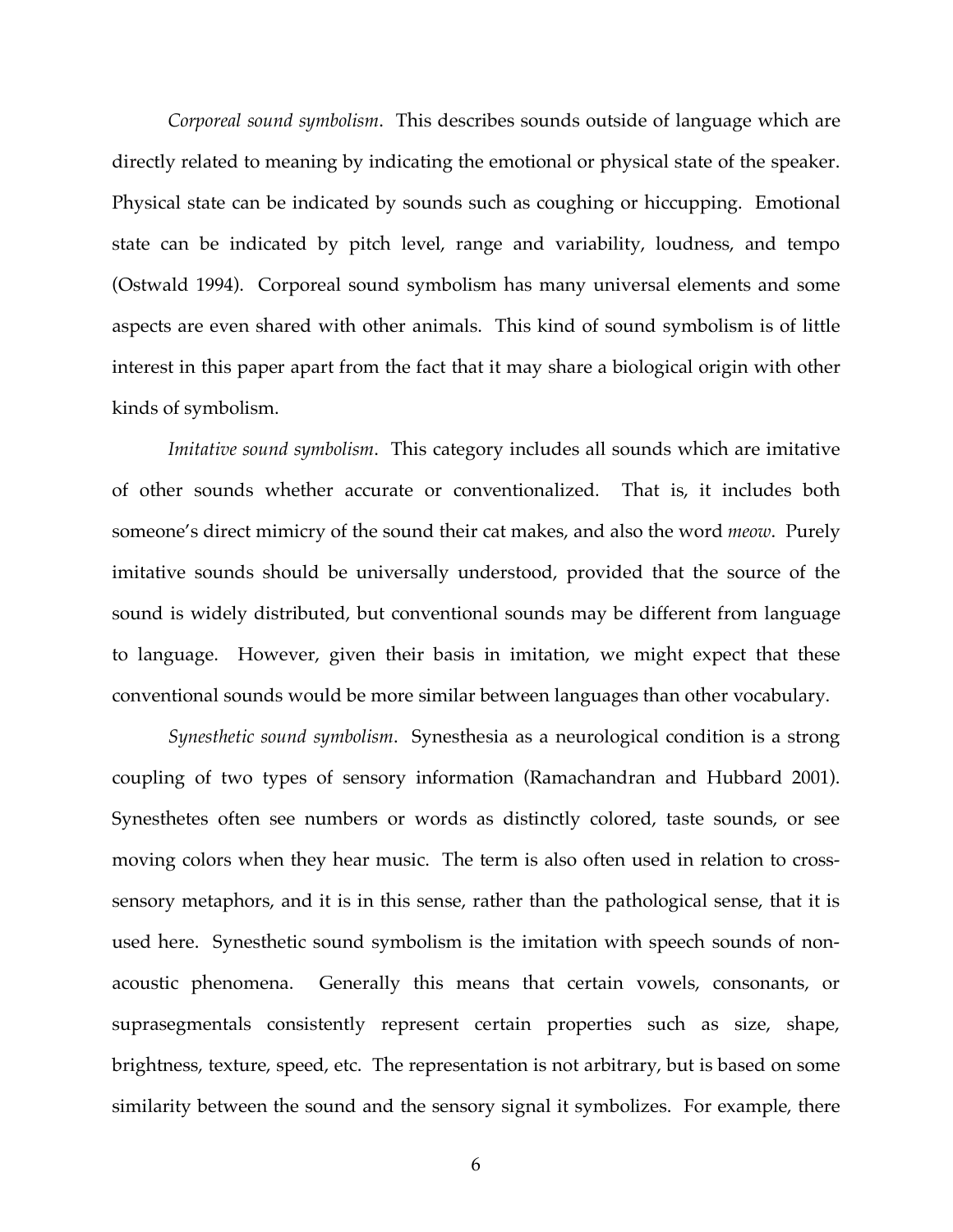is commonly thought to be an association of palatal consonants and front and/or high vowels, which have relatively high frequencies (or small wavelengths), with diminutive qualities, small animals, or objects. This pattern has been documented across a large number of languages, and although it is not without exception, has long been a candidate for a universal sound symbolic pattern. Another such cross-cultural example is the association of rounded vowels with rounded objects. These are the types of sound symbolism which would explain why subjects in Brown *et al*. (1955) were able to match sensory foreign word pairs with their English equivalents. While synesthetic sound symbolism in general is less likely to be universal than corporeal or imitative sound symbolism, it is more interesting to investigate. Representation through metaphor is a very powerful tool, so if humans consistently represent certain properties with certain sounds this would have helped early humans develop a common vocabulary.

*Conventional sound symbolism*. This is the association of certain phonemes, consonant clusters, or syllables with particular meanings. In the literature this phenomenon is often called clustering, and the units of sound are called phonesthemes. So far all languages that have been examined have been shown to have phonesthemes (Bergen 2004), and English is no exception. For example, the words *glitter, glisten, glassy, glow, glimmer, glint, gleam, glance, glare, glower, glimpse* all share the cluster *gl* and a meaning that has something to do with light or sight. *Clash, bash, smash, crash, splash, lash, gnash, mash* all share the syllable *ash* and their meaning involves violent impact. *Flutter, fly, flit, float, flap, flip, fling* all share *fl* and a meaning that has something to do with movement through the air. These phonesthemes do not have strict one-on-one correlations with a meaning however. *Glove* has nothing to do with light, *cash* has no element of impact, and *flavor* has no connotation of movement through the air. Along the same lines, conventional sound symbolism can be cross cultural, but in general is a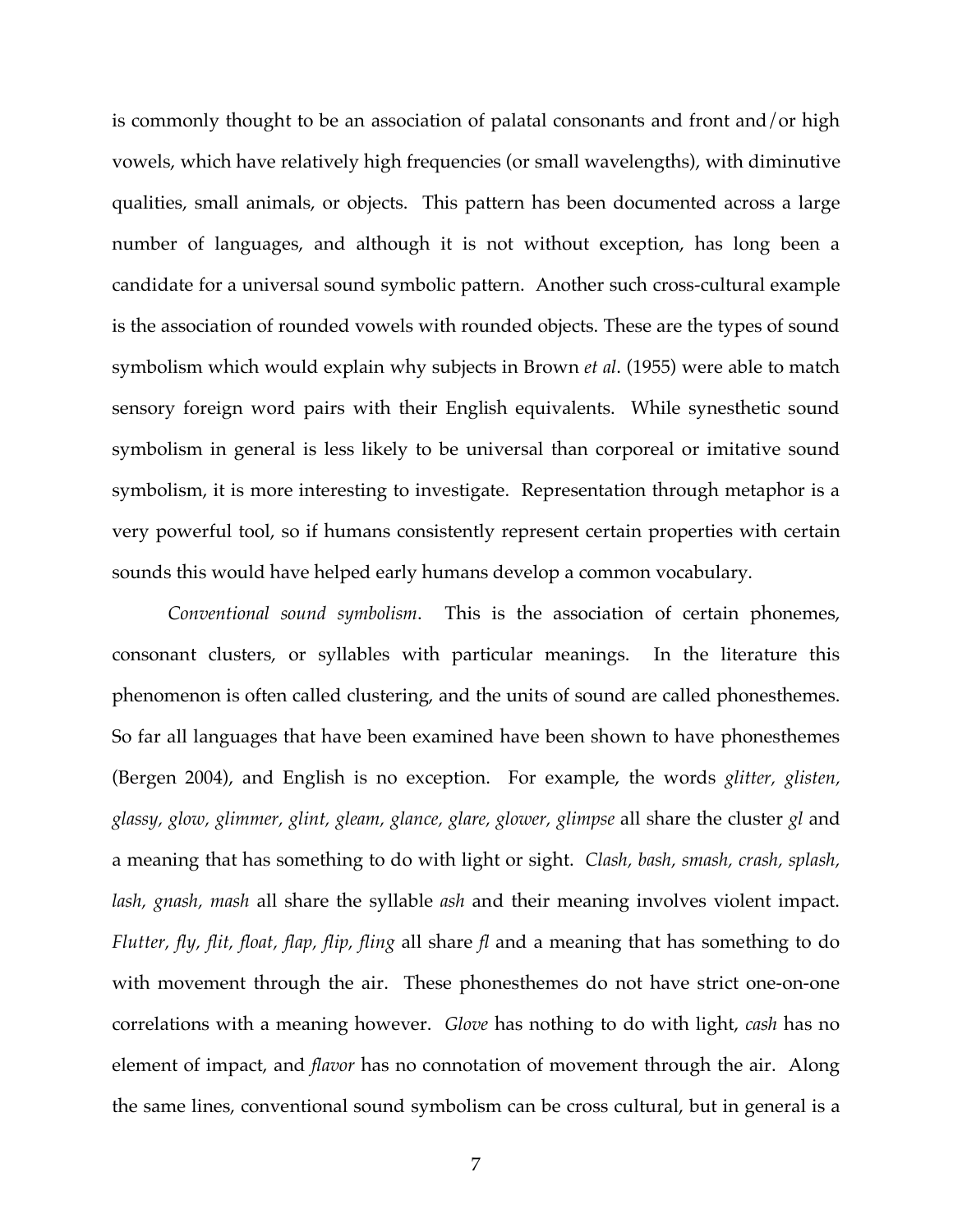language-specific phenomenon. At the same time, connections between phonesthemes and meaning do seem to have psychological reality for speakers within a common language. Phonesthemes do have a direct connection to meaning, but they are different from other types of sound symbolism in that, as best we can tell, the brain creates this connection rather than because of any property intrinsic to the sound.

### **2.2 Language-Specific Sound Symbolism**

The focus of this paper is primarily on synesthetic sound symbolism. This type of symbolism is extremely interesting because the connection between meaning and sound is more indirect than purely imitative or corporeal sound symbolism, and yet as we understand more about how the brain functions, we can begin to understand the mechanisms behind it. Also, as mentioned previously, finding that synesthetic sound symbolism has universal elements provides some insight into the evolution of language whereas we already suspect that imitation of sounds could have had a role in this process. A review of conventional, language-specific sound symbolism, however, is also critical to a search for universal sound symbolism because it is conceivable that the two could share common mechanisms. Therefore this section reviews what we know about language-specific symbolism and its psychological basis.

Unlike universal sound symbolism, conventional (language-specific) sound symbolic systems are very well documented. Phonesthemes are well attested not only in English, but also in a diverse group of languages including a number of African languages such as Gbaya, Ijo, Hausa, Kisi, Nembe, Igbo, and Yoruba (Childs 1994), Finnish (Austerlitz 1994), and Japanese (Hamano 1998). Phonesthemes further have a demonstrable psychological reality which is similar to that of morphemes. Bergen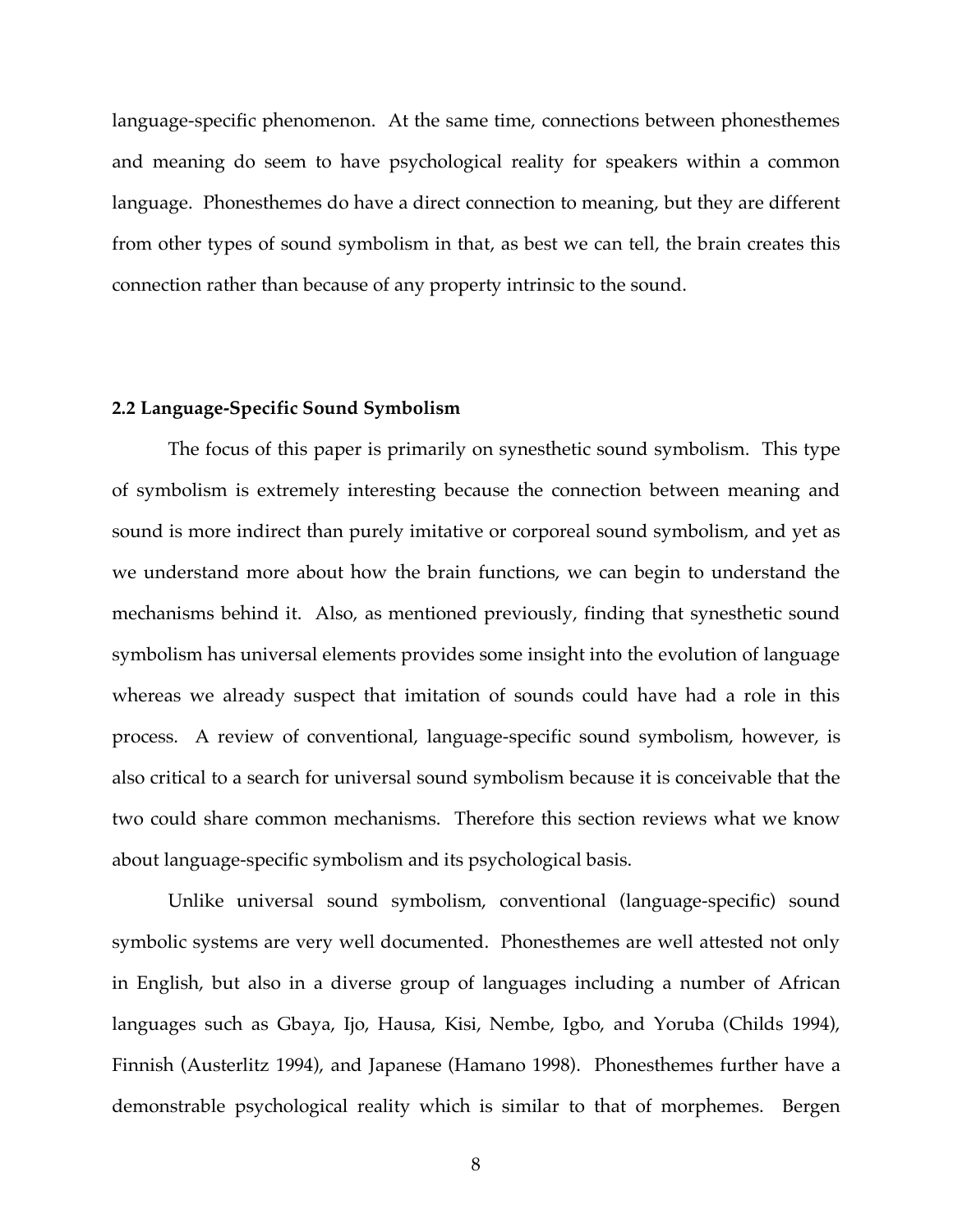(2004) showed that English phonesthemes, at least word initially, had priming effects very similar to morphemes and distinct from the priming effects seen with unrelated words, words with shared onsets, words with shared meanings, and even words containing pseudo-phonesthemes. Pseudo-phonesthemes were defined as shared onsets in words with a related meaning where only a very small number of words (usually only two) shared that onset and semantic relationship. The fact that phonesthemes more successfully primed subjects than pseudo-phonesthemes allowed Bergen to conclude that the frequency of a phonestheme, or the number of words sharing a related meaning in a group sharing the same onset, is sufficient to give it a morpheme-like status.

Frequency may also play an important role in the origin of phonesthemes. It is unclear exactly how phonesthemes come about, but one plausible hypothesis has been labeled the "snowballing effect" (Blust 2003). Under this model, a group of words sharing the same phonestheme (hereafter called a phonesthematic group) begins with two words with related meanings coming to have a common group of phonemes. This could happen historically by the existence of two words from the same etymological root, by the creation of a new word through blending, or through borrowing. If the resulting pair of words has high token frequency, then the shared phonemes may begin to be psychologically associated with the shared meaning. In addition, it seems that if the shared phoneme or cluster of phonemes is relatively rare in a given language, then it is more likely to become psychologically sound symbolic (Austerlitz 1994). The sound-meaning connection may further start to exert an influence on other words that share the same phonemes and gradually draw meanings into alignment with the group. They may even change the form of words with similar meanings and some similar sound element. Given the importance of frequency demonstrated by Bergen (2004), the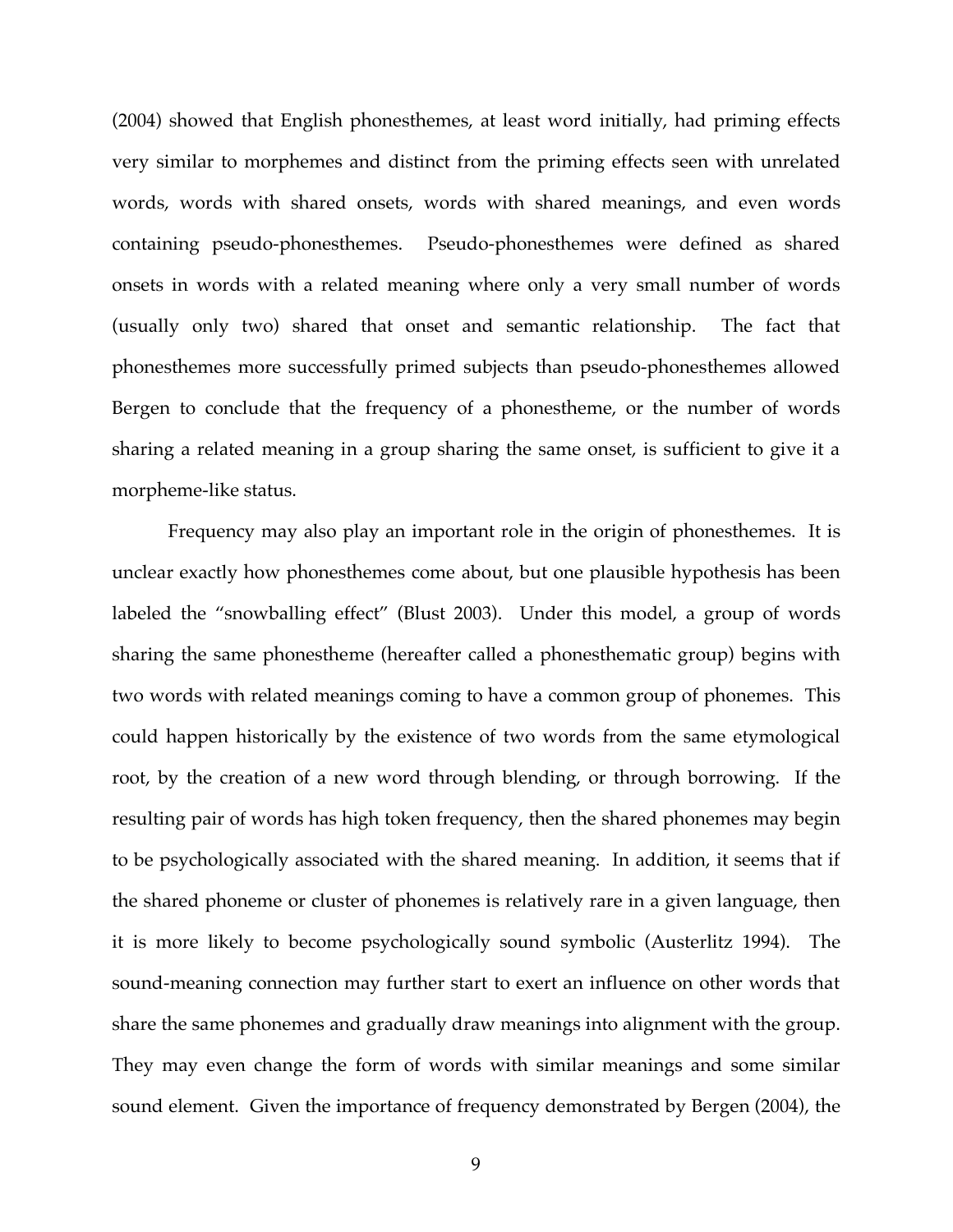larger the group becomes, the stronger these forces should become. In already established groups of phonesthemes, both of these effects can be observed. *Glory* which primarily means "praise, honor, or admiration accorded by common consent" also at some point developed an association with the light of heaven. Bergen references an example of sound change for the group *flag, drag, lag, sag* which share the meaning of "slow, tiring, tedious motion." *Sag* was originally *sacke* until the sixteenth century, at which time it went through an irregular sound change and made this group one word larger. Exactly how a phonesthematic group becomes psychologically established, however, is still a mystery. While high token frequency of an originating two words may be enough to initiate these effects, it could equally be the case that three or four words of common etymology are necessary to seed a phonesthematic group.

The important thing to notice about phonesthematic groups is that they do seem to grow by attracting new members. When we combine this with the observation that phonesthemes seem to be shared between related languages, but not in a wider context (Blust 2003), this seems to agree more with a model where the brain creates arbitrary sound-meaning connections than one in which these connections have some iconic or biological basis. This is not to say that iconic or biologically motivated sound-meaning correlations do not exist. Some phonesthemes may in fact have a biological basis and a more universal distribution. Rather the majority of phonesthemes are not universal and seem to demonstrate that the brain has a bias towards associating sound with meaning.

### **2.3 Universal Sound Symbolism**

The ultimate goal of this paper is to come to some tentative conclusion as to whether universal sound symbolism can exist and if so what form it could take. Before wading into the evidence, it will therefore probably be useful to outline what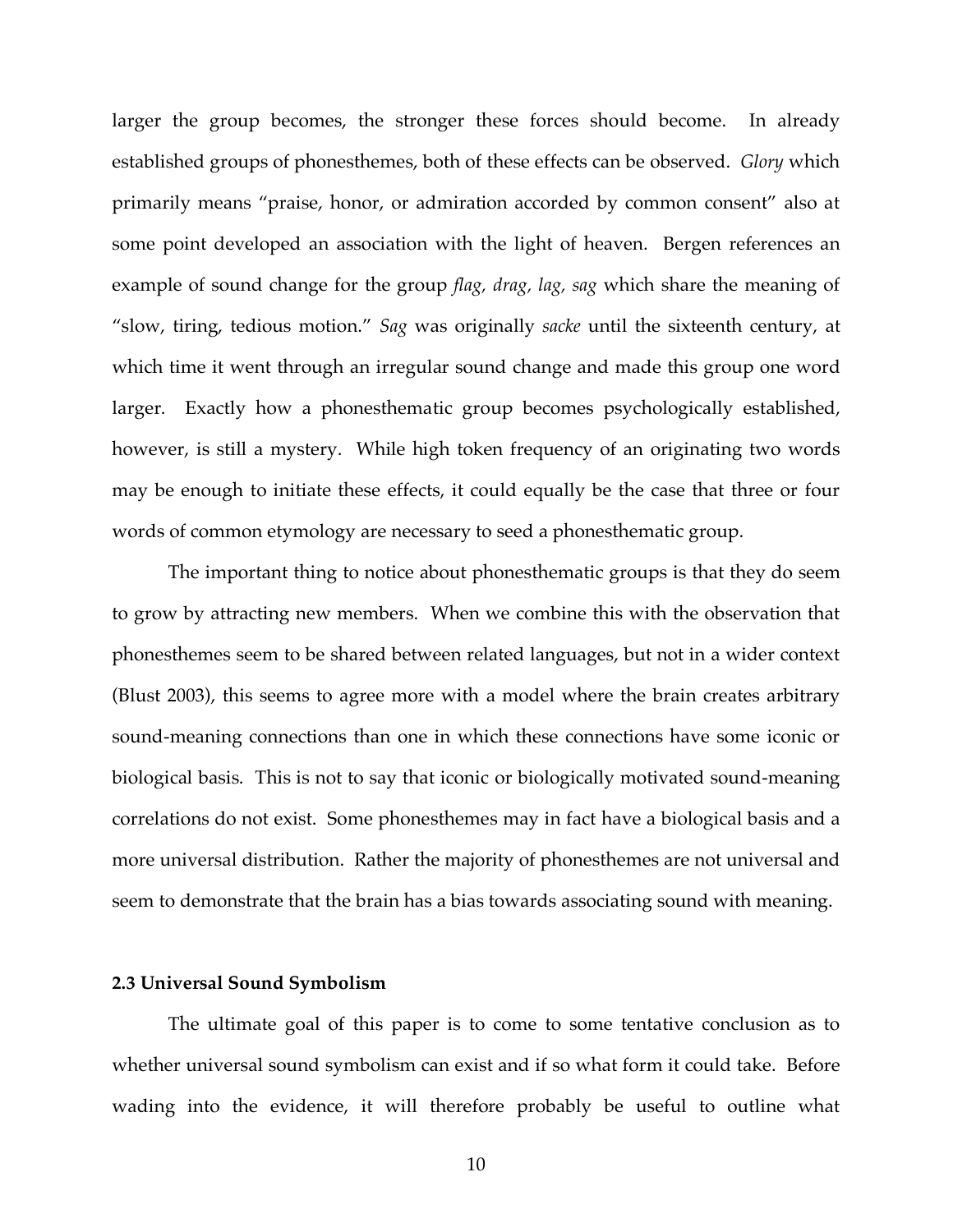"universal" might indicate and why it has come to indicate more than one thing. One very straight-forward understanding of universal sound symbolism is that we must be able to identify at least one sound symbolic pattern which is present in every language. This need not be a particular phoneme or cluster correlating with some meaning, but could potentially be a suprasegmental or a contrast between suprasegmentals which is realized with different concrete phonemes in different languages. Ideally the pattern would be applicable uniformly throughout language, that is wherever a word was semantically related to meaning A, it would incorporate the universal sound pattern B. This is not a requirement, however, and if the pattern was restricted to a certain class of words, for example onomatopoeia, it would still qualify as a sound symbolic universal. However the pattern is realized, in order for it to be universal, there may be no exceptions, and there certainly cannot be counterexamples. This perspective on what universal sound symbolism should denote is espoused among others by Gérard Diffloth, who justly criticizes "the incorrect use of the term 'universal' to mean simply 'found in a number of languages'" (Diffloth 1994: 107). As this view is concerned with a universal pattern found in human languages, I will refer to it in the future as linguistic universal sound symbolism.

At this point the reader will be wondering what non-linguistic universal sound symbolism might be an and why it is relevant. Many studies of sound symbolism have focused on the psychological element of it, or in other words how subjects assign meaning to various sounds or sound contrasts. What I will call universal sound symbolic intuition would involve at least one sound symbolic pattern which is intuitive to speakers of every language. There might be variation from person to person with regard to how strongly the pattern is intuitive, and some people tested individually may not seem to have any intuition about the pattern at all. In any reasonably large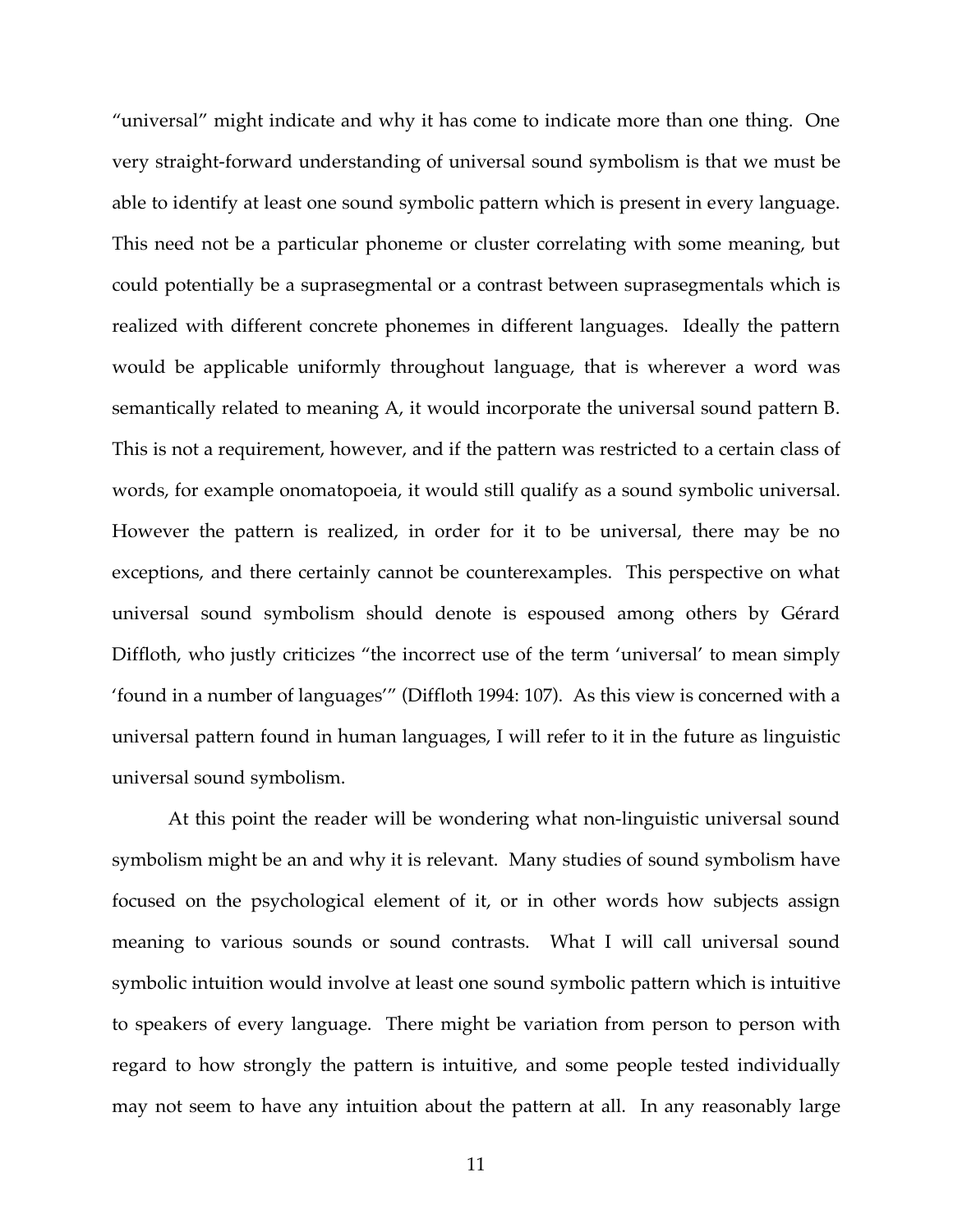sample of people, however, there should be a significant tendency to map certain sounds onto certain meanings. This understanding of universal sound symbolism, with an emphasis on the psychological phenomenon instead of an observed pattern among natural languages, is typically held by researchers who hypothesize that sound symbolic intuition has an innate basis (Ohala 1994, Ramachandran and Hubbard 2001).

The degree to which universal sound symbolic intuition, assuming it exists, would have influenced sound symbolism in natural languages is unknown. There are multiple possibilities:

- 1) It may have had a profound influence on the origin of language and may have constrained language evolution and language acquisition since that time (Ramachandran and Hubbard 2001). Such a scenario would likely produce linguistic universal sound symbolism.
- 2) On the other hand, sound symbolic intuition could be largely directed at nonlinguistic sounds, and could have had no influence on language evolution whatsoever. This would leave only language-specific sound symbolism, which if it had any similarity to universal sound symbolic intuition would be due to chance.
- 3) A third possibility would be that sound symbolic intuition was initially influential in the creation and establishment of human language, and may continue to have a limited influence when language is deliberately created, but that typically it is directed more towards non-linguistic sounds. In this scenario, the original language or languages would have displayed universally intuitive sound symbolic patterns, but the patterns would have gradually changed and eroded through the process of regular sound change. The patterns are unlikely to still be recognizable today, but we would observe the sound symbolic patterns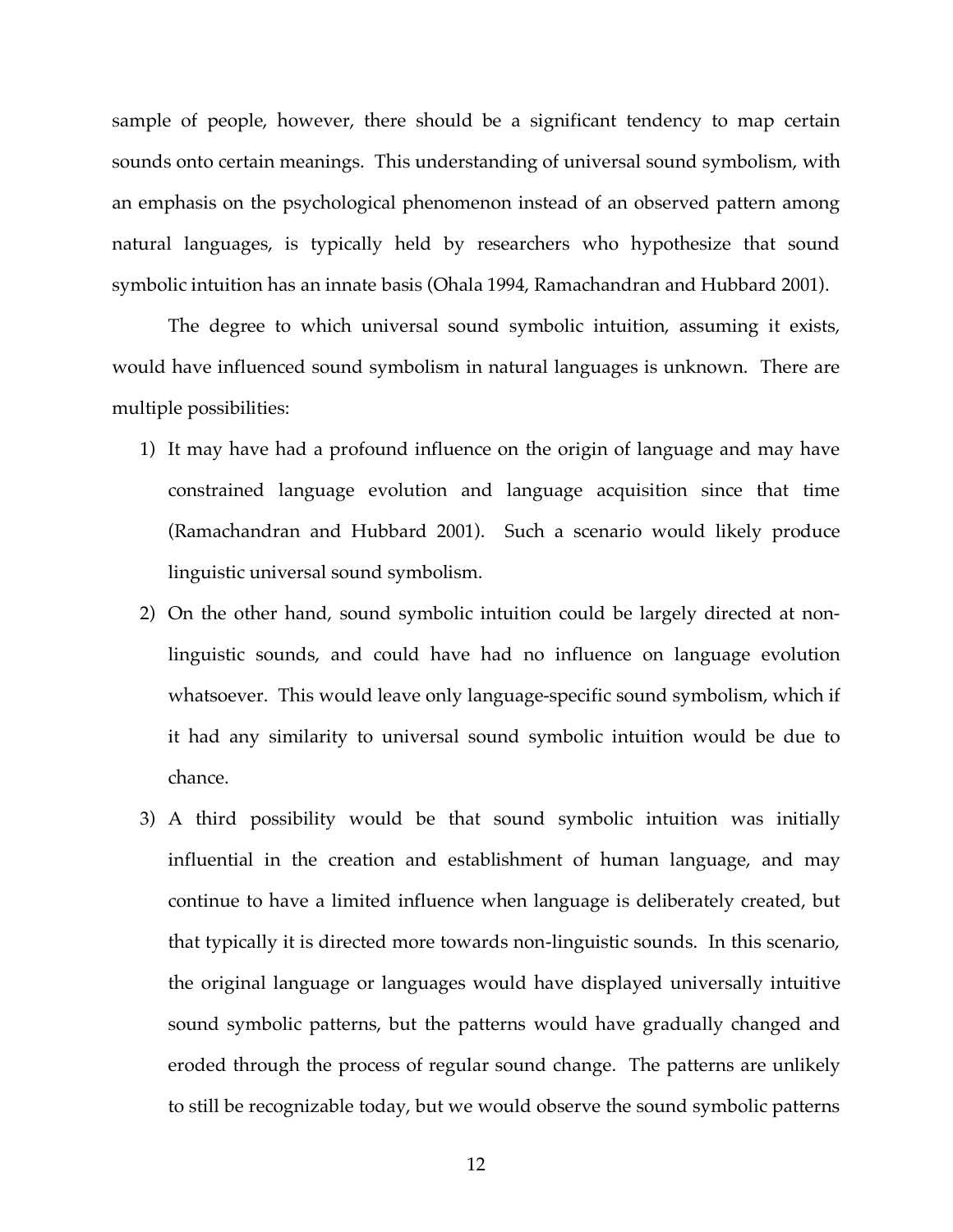incorporated sporadically here and there in cases where people have put thought into how a word should sound. This might be most noticeable in naming systems, diminutive suffixes and other suffixes that denote some characteristic, and possibly slang.

4) A final unsettling but realistic possibility is that universal sound symbolic intuition could have a weak or moderate effect on language evolution, but that patterns in a speaker's native language could also have an effect on people's intuitions (Maurer *et al*. 2006). Sound symbolic intuitions could still be considered universal if they were innate, or if they were learned experientially and were experimentally recoverable in non-linguistic contexts. Patterns in language could change through regular sound changes, however, so we would not find truly universal sound symbolic patterns. Furthermore, in languages in which sound symbolic patterns matching the speakers' innate intuitions were absent or reversed, speakers tested for universal intuitions might not demonstrate them.

In all of the above scenarios universal sound symbolic intuitions exist, but as we can see, the extent to which they are incorporated into natural languages could vary considerably. If we are interested in whether universal intuitions have shaped some of the sound symbolic patterns that we observe in language, however, a minimum requirement is that the patterns be represented above what would be expected by chance.

Having outlined the possible interpretations of universal sound symbolism, it is now possible to review the evidence for and against it. This evidence generally falls into three lines of research which will be discussed at length below. One involves magnitude symbolism and an ethological explanation for it called the Frequency Code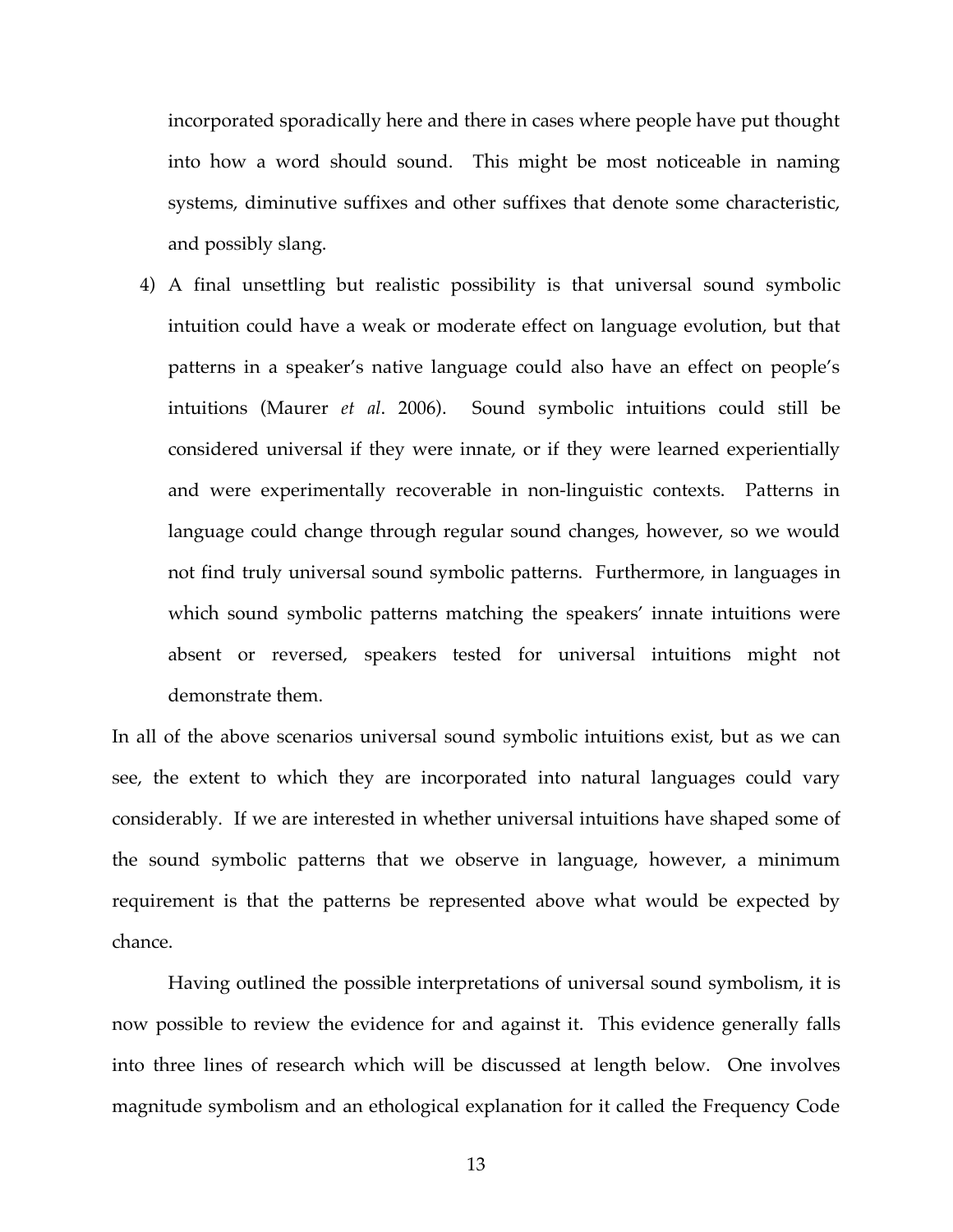Hypothesis. The second is often called either the Maluma-Takete phenomenon or the Bouba-Kiki phenomenon, but is probably better labeled shape symbolism. The third line of research has addressed the existence of sound symbolic patterns in general without focusing on a specific pattern. Recent research into the neurological basis of synesthesia offers some hypotheses as to the mechanisms behind these types of synesthetic sound symbolism.

#### **2.3.1 Magnitude Symbolism**

The first experimental work concerning magnitude symbolism began in the 1920s. Sapir (1929) presented about 500 English speakers and seven Chinese speakers with words that contrasted vowel sounds such as *mil* and *mal* and asked them to judge which one was larger and which smaller. He found that when words with [i] were contrasted against words with [a] at least 80% of his subjects felt that the word containing [a] was larger. Newman (1933) continued this work, discovering that articulatory position of the vowel and the acoustic frequency were both important predictors of the relative size subjects attributed to vowels. In other words, higher frequency or front/high vowels tended to be judged smaller. He was further able to show that subjects correlate brightness and darkness with vowels in the same way that they correlate magnitude.

Given the significance of vowel contrasts for English speakers, Newman also examined the distribution of vowels among size-related words in English. He compiled all of the words in Roget's *Thesaurus* that were listed under Greatness, Smallness, Size, and Littleness and divided them into words evoking largeness and smallness. Separate judges removed words that were ambiguous for size. However, when the word lists were compared, there was no significant distribution of vowels. Brown (1958) repeated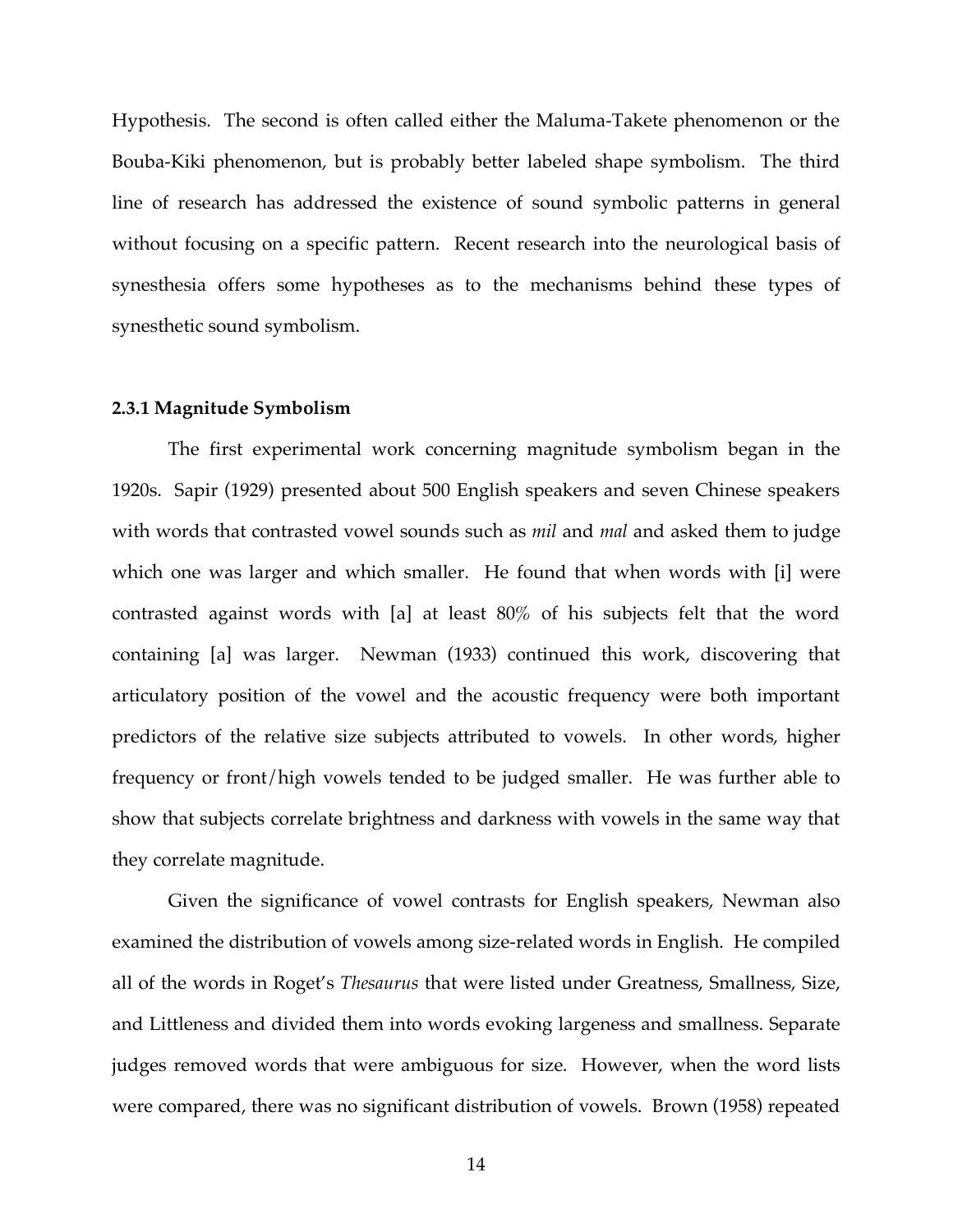this procedure, but accounted for usage frequency and still found no sound-meaning correlation. The implications of these studies seemed to be that magnitude symbolism was a largely psychological phenomenon, at least among English and possibly Chinese speakers. It was further curious because was not based on a subconscious knowledge of vowel distributions in one's native language.

Despite the lack of a correlation in English, scholars continued to show an interest in vowel distribution in natural languages. Jesperson conducted an informal survey in 1933 of a number of languages that highlighted many examples of the association between [i] and diminutive qualities (Nuckolls 1999). A thorough and extensive cross-linguistic survey did not appear until the 1970s. Ultan (1978) surveyed 136 languages for size ablauting, or a change of one phoneme or tone that indicates a difference in size or in a semantically related quality such as distance or number. He found that 27% of the languages he sampled had size ablauting, while 33% had distance ablauting. Almost 90% of the size ablauting systems and 85% of the distance ones conformed to the principle that the diminutive quality was represented by the higher frequency sound. Other semantically and grammatically related concepts such as quantity, number, force, intensity, proximity, and weight among others were also expressed by ablauting but at much lower frequencies.

In a more recent study, Woodworth (1991) studied magnitude symbolism in deictic pronouns using 26 languages chosen to be maximally genetically distant and representative of world's languages. Although not as extensive as Ultan (1978), this sample of languages was more carefully constructed to include diverse language types. Woodworth found that in a little over half of the languages, the proximal (i.e. "this") and distal ("that") pronouns had clear vowel contrasts which could be analyzed with respect to relative frequency. In other cases she was unable to make comparisons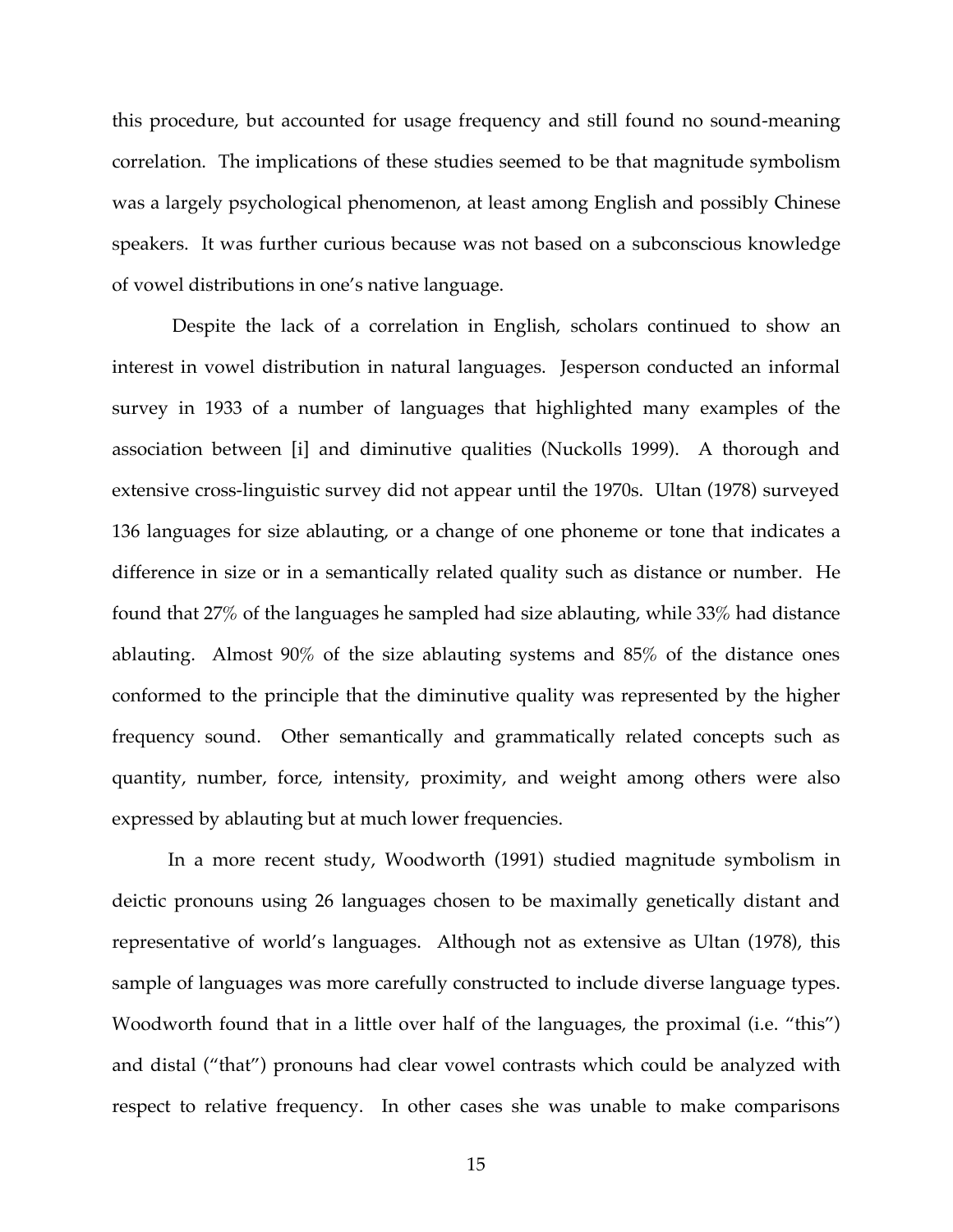because there were more than two deictic pronouns in some languages, there were multiple vowels that differed between the two proximal and distal forms, or the proximal and distal forms had different numbers of vowels. Among those languages that could be analyzed, however, Woodworth found that proximal pronouns used higher frequency vowels than distal pronouns in about 70% of the languages. This pattern was reversed in only about 10% of the languages and the two pronouns had vowels of equivalent frequency in the other cases. She found very similar results for place adverbs (i.e. "here" and "there") and directional affixes (indicating toward or away from the speaker). Ultan and Woodworth both give compelling evidence that at least in some areas of language, magnitude symbolism appears to conform to the pattern described by Sapir and Newman with surprising frequency. The pattern is not universally represented, but nonetheless is represented beyond what would be expected from a chance distribution of vowels.

Berlin (1994) extended the study of size symbolism to ethnozoological nomenclature. He studied bird names in four languages spoken in South and Central America: Huambisa (a Jivaroan language spoken in north central Peru), Wayampí (a Tupian language), Apalái (a Cariban language), and Tzeltal (a Mayan language). For each of these languages he divided the names into those birds that were greater and less than 10 inches long. He found that small birds tended to receive names containing higher frequency sounds while larger birds received names with lower frequency sounds. In Huambisa, for which Berlin had the most information, when he removed birds with clearly onomatopoeic names, 71% of the birds under 10 inches long had names containing [i]. Fish names in Huambisa appeared to conform to the same pattern. Berlin's findings are interesting because ethnozoological nomenclature is an area of language where someone or a group of people often consciously give thought to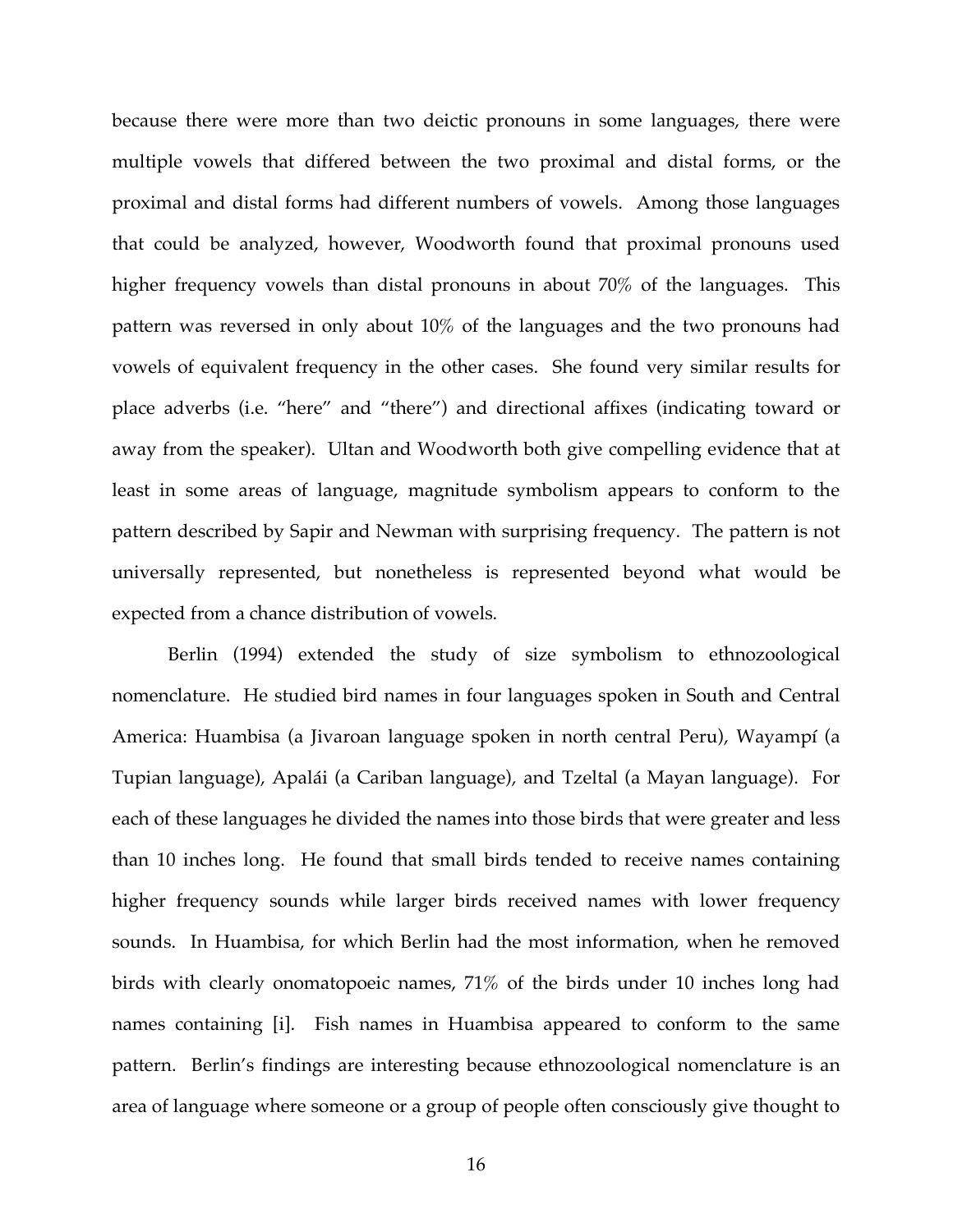what a certain animal should be called. The results suggest that when people are creating new names for things around them, they may make use of sound symbolic intuition.

Sound symbolism is very appealing in the corporate world because it suggests the possibility of brand names that will convey certain properties about a product. Consequently it is no surprise that consumer research has fleshed out some of the details of magnitude symbolism, both in terms of what qualities fall under the same sound symbolic pattern as magnitude and in terms of what sound contrasts can evoke those qualities. A study by Klink (2000) investigated whether sounds that indicate something is smaller to English speakers could also indicate that it is lighter (relative to darker), milder, thinner, sharper, softer, faster, colder, more bitter, more feminine, friendlier, weaker, lighter (relative to heavier), and prettier. He hypothesized that between two contrasted sounds, the higher frequency sound would indicate these qualities. Although he did not attempt all possible sound pairings, he found evidence supporting most of his claims. Words containing front vowels were judged to match the above qualities better than words with back vowels. Voiceless stops evoked these qualities better than voiced stops. Fricatives were somewhat, but not always better than stops and the same was true for voiceless and voiced fricatives. In general, vowels consistently gave subjects information about Klink's list of qualities while consonants appeared to be a less reliable source of information, at least for English speakers. It is entirely possible that in other languages, contrasts in consonant frequency are more likely to symbolize magnitude.

The evidence thus far appears to contradict the existence of linguistic universal sound symbolism. Ultan (1978) found much support for size and distance ablauting, but it is important to note that 11% (size) and 16% (distance) of the languages he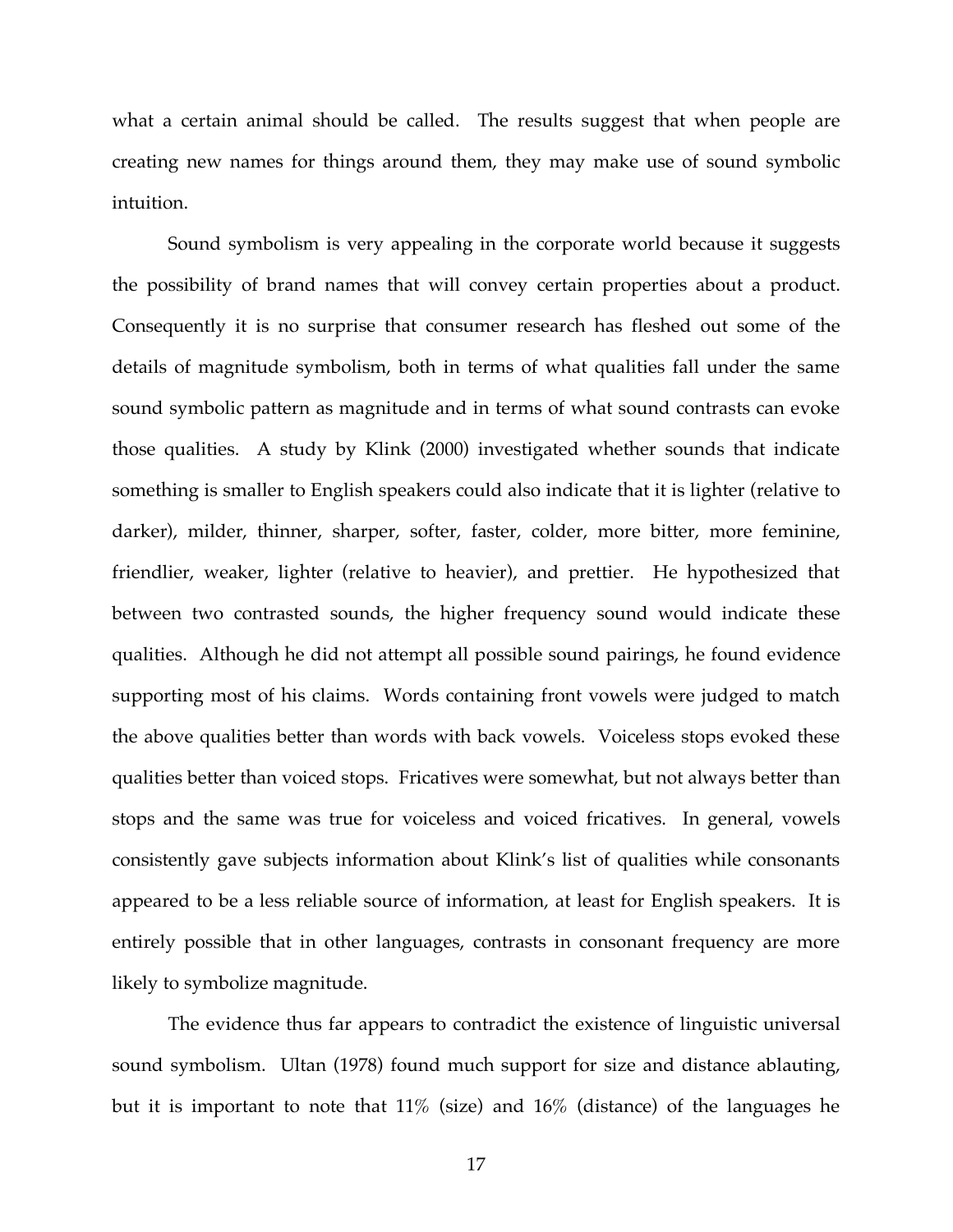sampled had ablauting counter to his proposed pattern. This was true of Woodworth's study as well. Diffloth (1994) documents such a counterexample in Bahnar (a Monkhmer language of Vietnam), where high vowels represent large things and low vowels small ones. Interestingly, he points out that the system in Bahnar could still be considered symbolic as size correlates with the degree to which the tongue fills the mouth rather than with frequency as has been reported in so many other cases. This may add support for the notion that such systems are formed in agreement with cultural or universal notions about sounds and their symbolic value.

### **2.3.2 The Frequency Code Hypothesis**

Magnitude symbolism is best explained by the Frequency Code Hypothesis which has largely been developed by Eugene Morton and John Ohala (Morton 1994, Ohala 1994). This hypothesis looks to other animals and evolutionary biology in order to explain why people would associate large magnitude with low frequency sounds and small magnitude with high frequency sounds. In particular, the hypothesis considers fundamental frequency, which is the frequency of the sound produced by the vocal cords before it is modified in the vocal tract. Morton (1994) best describes the motivation for this pattern in other animals. It probably originated in reptiles and amphibians, where individuals continue to grow throughout their lifetime and larger animals are able to win competitions for mates and other resources. Since smaller animals nearly always lose fights with larger animals and may become seriously injured during such fights, it is to their advantage to avoid them. They can judge the size of potential opponents visually, but the calls of larger, more dominant animals have a lower fundamental frequency than the calls of smaller animals, therefore calling frequency is also an honest indicator of size. Individuals that correctly identify low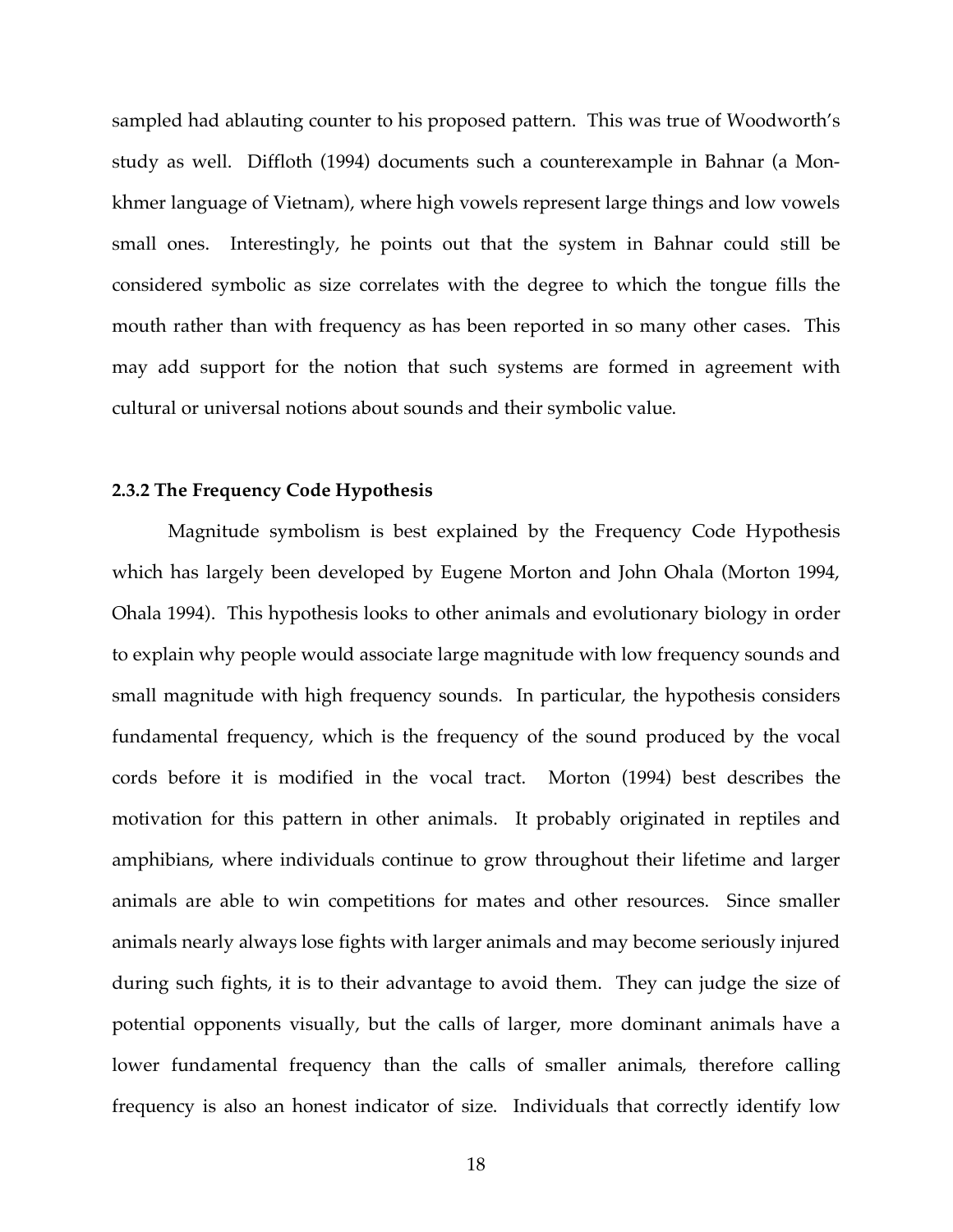calls with large individuals are likely to survive to an age when they will themselves be large enough to mate. And indeed, studies have shown that playing the call of a larger toad will cause smaller toads to retreat (Davies and Halliday 1978), demonstrating that sound alone is adequate to indicate size.

Among birds and mammals, growth stops at sexual maturity and fundamental frequency is often, but not always correlated with body size (Ohala 1994, Morton 1994). However, it still seems to play a role in the communication of size and size-related motivation. For example, animals displaying aggression usually give harsh, low frequency calls, while in friendly, appeasing, or fearful situations they tend to give tonelike, higher frequency calls (Ohala 1994). Large animals will often still be the more aggressive and dominant ones, so that in these more recent animal lineages it remains advantageous to correctly associate frequency with size and dominance.

There is further compelling evidence that acoustic frequency has played an important role in human evolutionary history. This has to do with formant frequencies, which are another element of vocal quality that indicate body size even when fundamental frequency does not. Formants are the result of sound filtered by the vocal tract, allowing only certain frequencies to pass through. They are determined by the length and shape of the vocal tract involved, which is in turn proportional to body size (Fitch 2000). In human males, unlike other primates, the larynx descends at puberty, making the vocal tract longer and the males' formant frequencies lower. This change is accompanied by other developments such as facial hair and broadening of the shoulders which serve to increase the male's body size or the impression of body size. Males that could communicate larger size effectively to others should, as among other animals, have been able to assert dominance and win mates without necessarily having to fight for them. The descent of the larynx was therefore probably selected for because,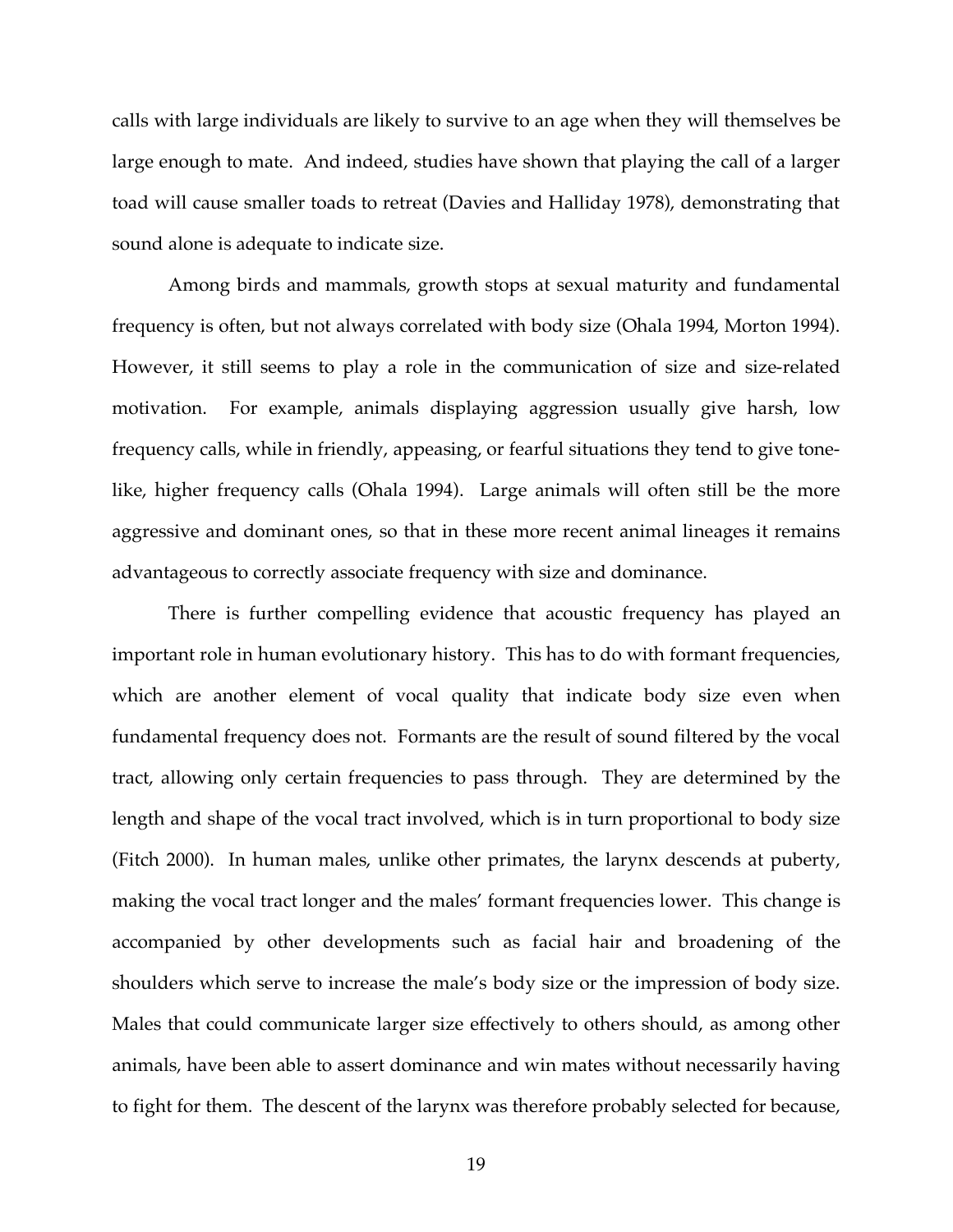like other indicators of size, males with these characteristics were more successful and had more children (Ohala 1994). This hypothesis is supported by evidence from birds that have developed tracheal elongation. The trachea in such birds is often looped or coiled within the bird's body, significantly decreasing their formant frequencies. There is some evidence that these elongated tracheas help these birds sound larger, especially at night or in heavy vegetation (Fitch 2000). Thus the descended larynx in human males seems to indicate that frequency is built into human anatomy and evolutionary history.

In order for males with low frequency voices or low formant frequencies to be selected for, other humans must have been able to associate frequency with size and dominance. Ohala (1994) offers this as justification for why the frequency code must be innate in humans, however, it is also possible that it is learned through experience, as long as it is learned by virtually everyone. This is actually very plausible. Frequency is generally an honest indicator of size, even among non-living things. For example, avalanches make a lower sound than small rocks sliding down a hill, and anyone who has blown through two tubes of different lengths knows that the longer one produces a lower sound. All humans are likely to have experiences of associations of this type, whereas the inverse relationship is unlikely to occur often if at all, so it is entirely plausible that everyone learns this kind of association. There is in fact some evidence supporting learning over an innate frequency code in that children have been found not to consistently associate pitch with size until about age 11 (Marks 1987). It seems very likely that associations between frequency and magnitude would be universal, although this has not been rigorously documented, but it remains to be seen whether these associations have an impact on language and intuition in a linguistic context.

### **2.3.3 Shape Symbolism**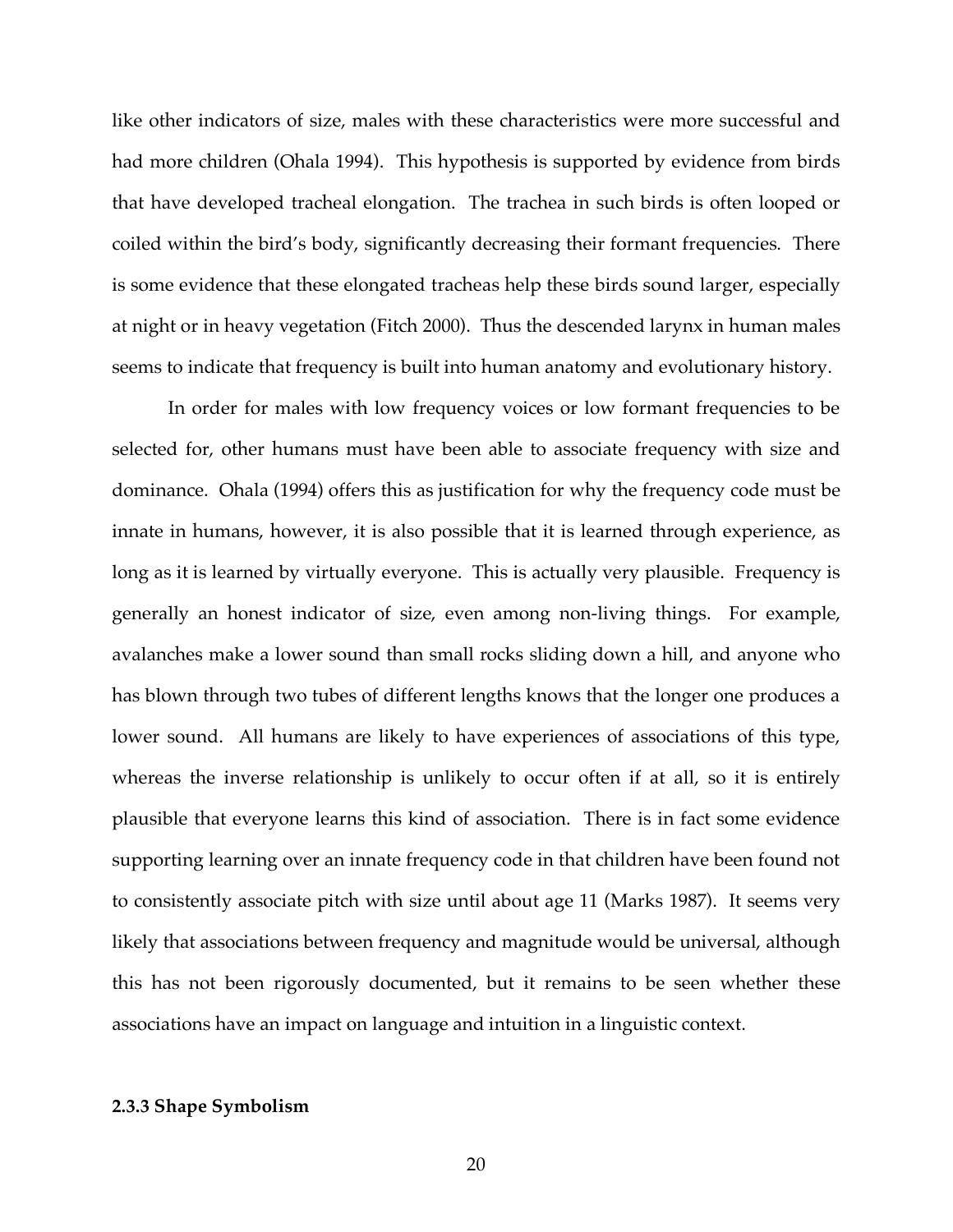Shape symbolism research has centered around matching drawings with sound. The basic design, developed by Kohler in 1929 and later by Fox in 1935, has been to present subjects with two line drawings, such as the two pictured below, along with two words and ask them which word best represents each drawing.



In Kohler (1929) the two words were *baluma* and *takete*. Fox (1935) changed *baluma* to *malumba* to avoid obvious similarity with the English word *balloon*. In a 1947 version of the experiment, Kohler adopted the final forms *maluma* and *takete*. This last example gives the two words a more consistent composition: continuants and rounded vowels contrasted with stops and unrounded vowels. In any case, in all three version of the experiment, speakers of English and German overwhelmingly matched the former word to the rounded shape and the latter word to the pointed one.

In the quest for universal sound symbolism, this experimental design was attempted with speakers of various foreign languages. Among these studies, Davis (1961) repeated the experiment with school children near Lake Tanganyika who spoke Kitongwe (a Bantu language) and Swahili. *Maluma* was once again changed, this time to *uloomu* because of similarity to a word in Kitongwe. Davis found that the children did not match the rounded picture with *uloomu* quite as often as the English school children that he tested, but that they still had a significant tendency to do so. Another very informal test with Songe speakers in Papua New Guinea, however, did not find that subjects matched pictures and words with any level of significance (Rogers and Ross 1975). Roughly half of the subjects matched *maluma* with the pointed shape and half with the curved shape.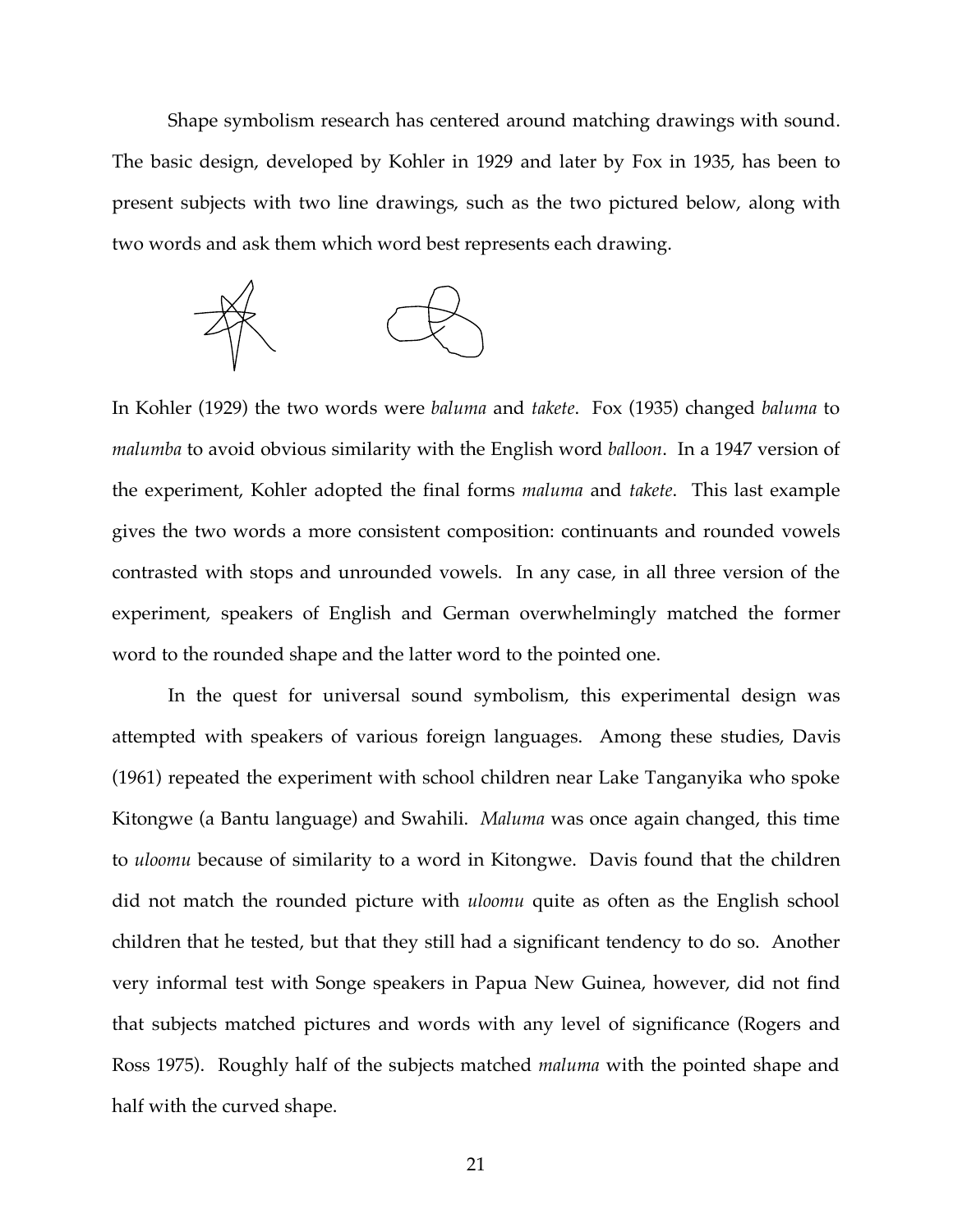According to Westbury (2005), all of these studies on shape symbolism have shared two main flaws. These were the use of just two words to generalize about symbolic sounds, and the use of an experimental design transparent to subjects. Westbury bypassed these problems by using a lexical decision task similar to that used in Bergen (2004). While it is not clear whether the effect demonstrated by Kohler and others is dependent on consonants or vowels or both, Westbury chose to focus on a theoretical association between stops and pointy shapes and continuants and rounded shapes. Thirty subjects were asked to determine whether a string of letters was a word or not. The string was centered within a frame that was either spiky or curvy around the outside, and the experiment measured whether the shape of the frame interfered with the decision task. Interestingly, there was an interference effect for non-words but not for real words such that subjects took significantly longer to identify strings of continuants and vowels in spiky frames than in curvy frames and the reverse was true for strings of stops and vowels. Westbury's work not only confirmed that people generally find stops representative of spikiness and continuants representative of curviness, but also introduced the interesting idea that words are affected differently than other sounds by sound symbolic intuition.

One important question about sound symbolism concerns whether it is based on innate neural connections or connections that are learned early in life. While sizefrequency connections seem to develop in late childhood, this is not necessarily the case for other types of associations. A very recent paper examined this issue using shape symbolism to test the judgments of 2.5 year olds (Maurer *et al.* 2006). The authors found that toddlers, like the college students in their study, matched rounded shapes with names that had rounded vowels significantly above chance. Interestingly, toddlers did not match rounded shapes with rounded vowels quite as often as adults, suggesting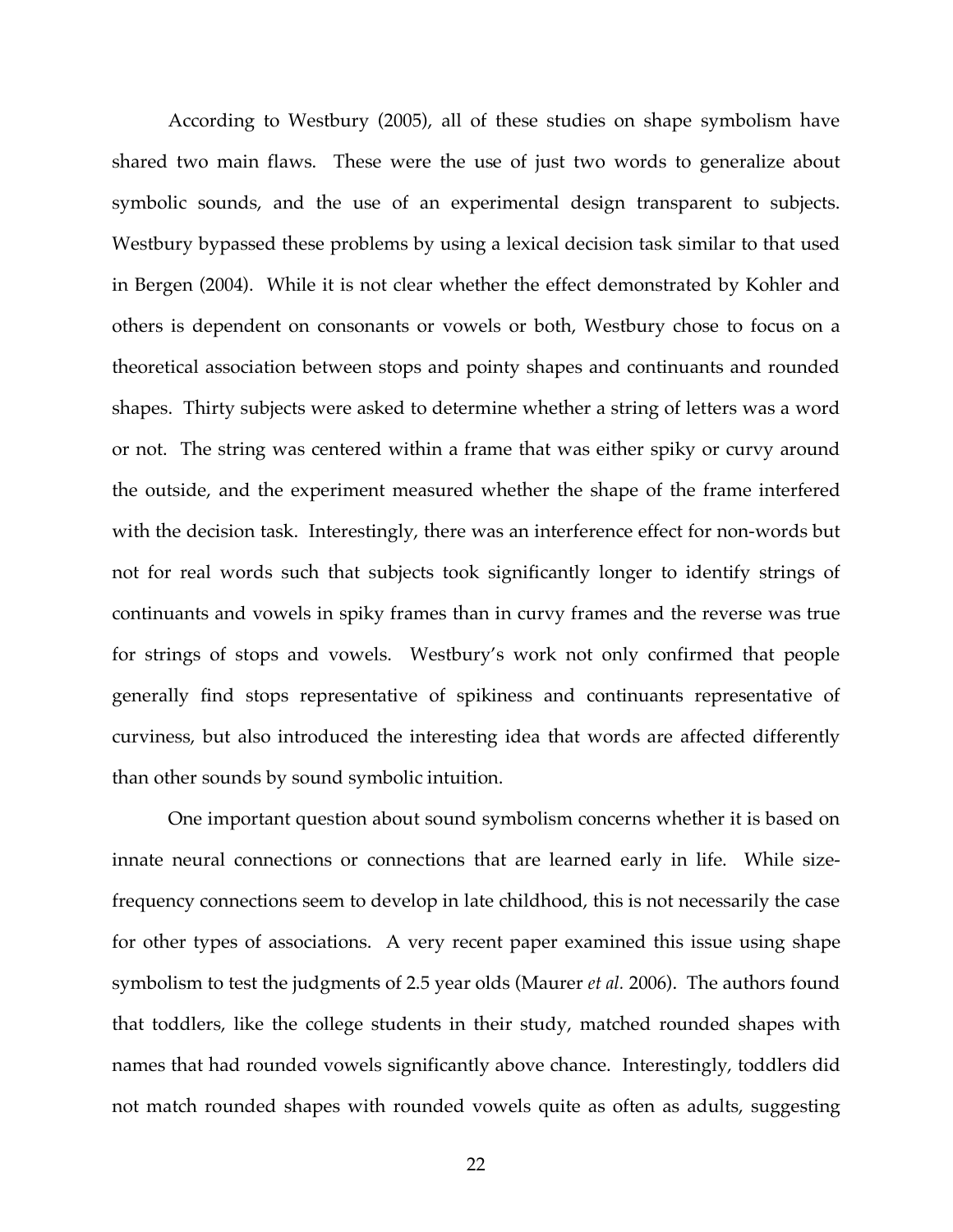that they may be learning about shape-sound connections and polishing their associations of this type. Unfortunately toddlers already have significant linguistic experience, so this study does not show that shape symbolic intuition is innate, but it does indicate that if it is not innate, it must be learned very early in life. This differs from previous findings that children do not develop this intuition until about age 9 (Davis 1961), and suggests that when age-appropriate methods are used, very small children may be able to reliably make such discriminations. This also calls into question the study suggesting that children do not consistently associate size and frequency until age 11 (Marks 1987), and suggests that alternative methods might find that younger children also relate size and frequency.

### **2.3.4 General Studies**

Brown *et al*. (1955) was actually not the first experiment in which English speaking subjects were asked to match a pair of foreign, sensory opposites to their English equivalents. The original idea that subjects should do well at such a task if sound symbolism were represented in natural languages occurred much earlier and was repeatedly tested in a series of largely unpublished studies. These included one by Tsuru in 1934 using Japanese word pairs, followed by Müller (1935) with Swahili and Bantu word pairs, Allport (1935) with Hungarian pairs, and Rich (1953) with Japanese and Polish pairs (Brown *et al*. 1955). All of these studies found that subjects performed at rates over 50%, although not all of them tested for statistical significance. Brown *et al*. (1955) was an attempt to expand the languages that had been tested in this manner and to correct methodological issues which could have accounted for the above-chance results. The most important of these corrections was to have someone who was unfamiliar with the experiment translate the list of English word pairs into the tested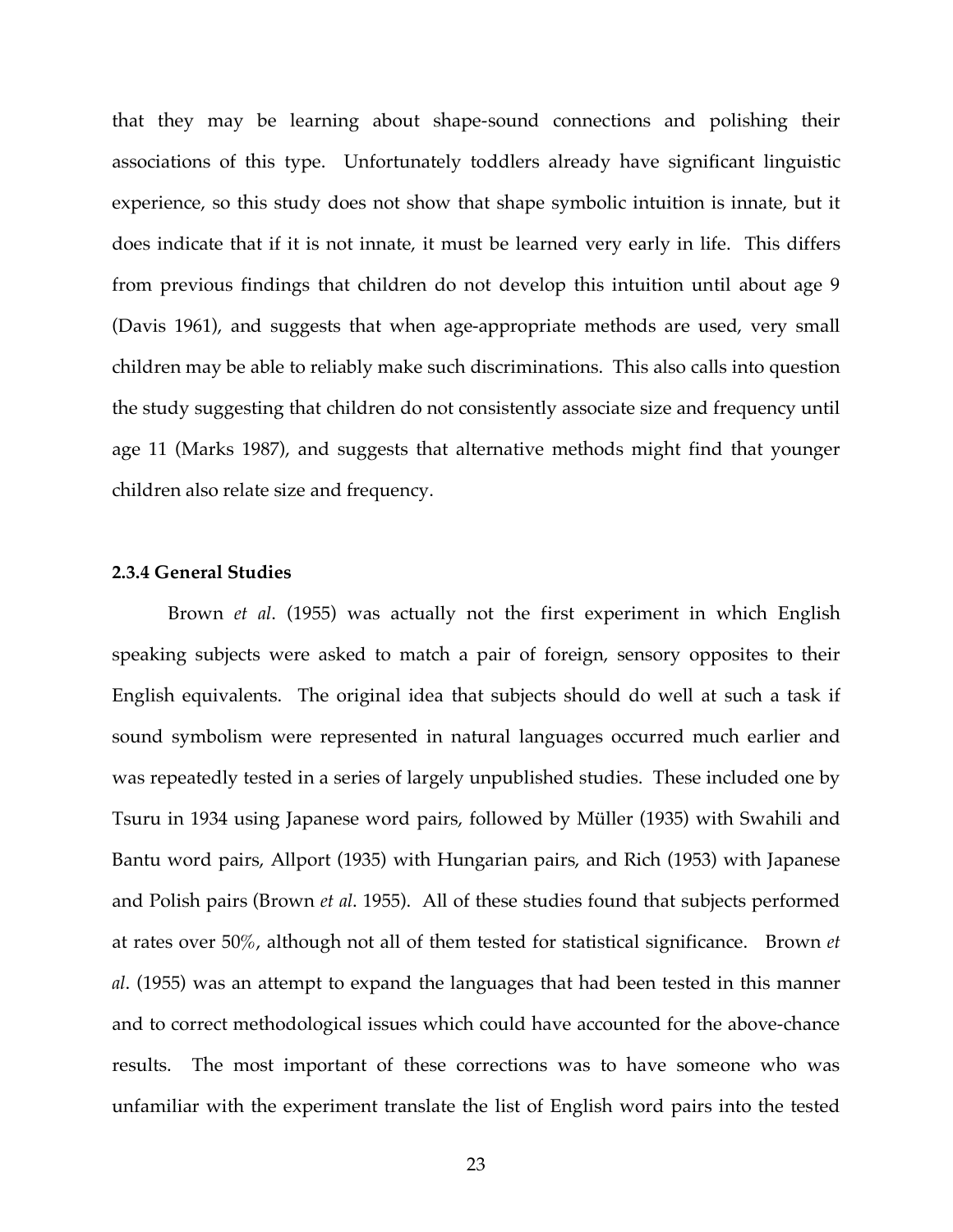foreign language. This precaution was designed to minimize the chance that the translator would choose translations on the basis of their similarity to English. If the foreign words reliably resembled their English translations in just a few cases, this could potentially be enough to allow the test subjects to perform at levels above chance. The authors also tested for the effects of presentation by giving one group the test in written form and having a native speaker read the words, while giving a second group only the written format.

Brown *et al*. (1955) was therefore a much more rigorous incarnation of the wordpair matching experiment than previous versions, but since the overall success rate continued to be only slightly above chance, around 55-60% depending on the language, questions of methodology continued to arise. Maltzman *et al*. (1956) introduced a new aspect whereby subjects were asked to match an antonymic pair of Croatian words with their translations in Japanese. They compared this to the normal condition where subjects matched English word pairs to their equivalents in Japanese and Croatian, and they found that subjects only performed at above-chance levels when the English word pairs were involved. Brackbill and Little (1957) further changed the procedure by using a list of 50 high frequency words rather than pairs of antonyms. These were not strictly sensory words, as in other experiments, but also function words like *when, first, this, etc.* They translated their list into Chinese, Japanese, and Hebrew, and then paired half of the words in each language with their translation in another language, and half with a word that meant something different. Subjects were presented with two paired words and asked whether they meant the same thing or not. They were told that half of the words were paired with their correct translation. Not surprisingly, subjects failed to guess correctly at a level above chance.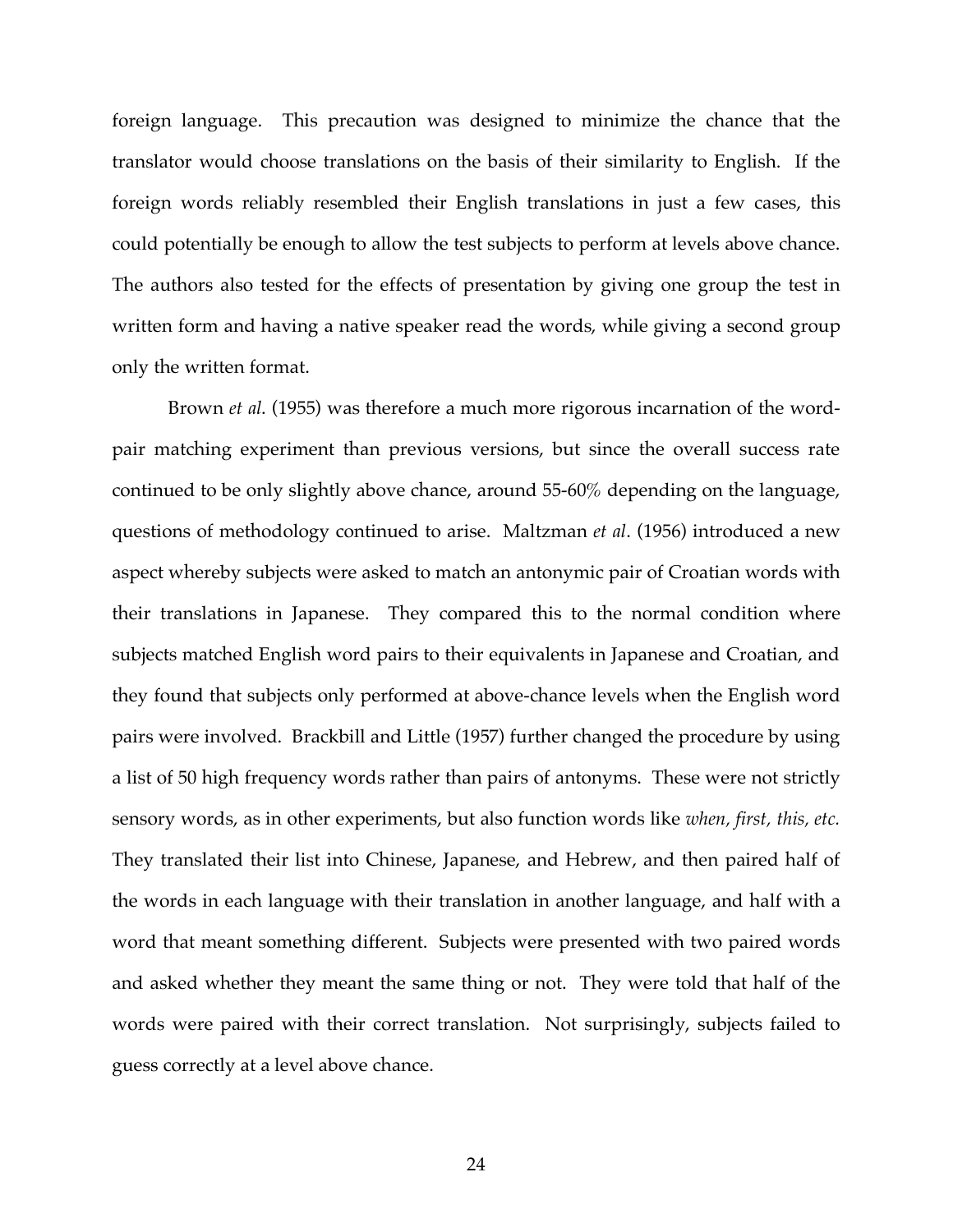Brown and Nuttal (1959), in reviewing the three methodologies conclude that successful guessing must be based on the knowledge of how various phonetic spectra relate to sensory spectra.<sup>1</sup> For example, assuming the frequency code hypothesis to describe reality, if we were considering the pair *big-small*, we would know that words meaning *small* should have higher frequency sounds than words meaning *big*. If we were presented with the word pair *kit-ket*, we would know to pick the word containing *i*. However, if the contrast was between *ket* and *kat*, then we would know to pick the word containing *e*. If we were only given *ket* and asked whether it meant *big*, we would have no way of knowing for sure whether the sounds in the word were of relatively higher or lower frequency than its antonym. Similarly, if we were given the pair *kit-sot* and *set-kat,* but we were not told that these were both translations of *small-big*, then we would not know whether to pair the words such that the first letters matched or such that the vowel contrast was the same. The authors suggest that because English speaking subjects do somewhat better than chance when presented with the Brown *et al*. (1955) method, but do not when presented with the Maltzman (1956) and Brackbill and Little (1957) methods, cross-cultural sound symbolic patterns must operate by the association of a phonetic spectrum, or spectra, with a sensory spectrum. This also explains how languages with different phonemic inventories could all hold to the same sound symbolic pattern—as long as they have some of the sounds along the relevant phonetic spectrum, they could follow the same sound symbolic pattern as another language using different phonemes on that spectrum.

 $1$  Brown and Nuttal (1959) discuss phonetic spectra, but the sensory spectra could just as easily be represented by the presence or absence of a single feature. A spectrum is a good descriptor of magnitude symbolism and the frequency code, but in shape symbolism the distinction is between stops and continuants or between rounded and unrounded vowels, and there are no gradations between these features.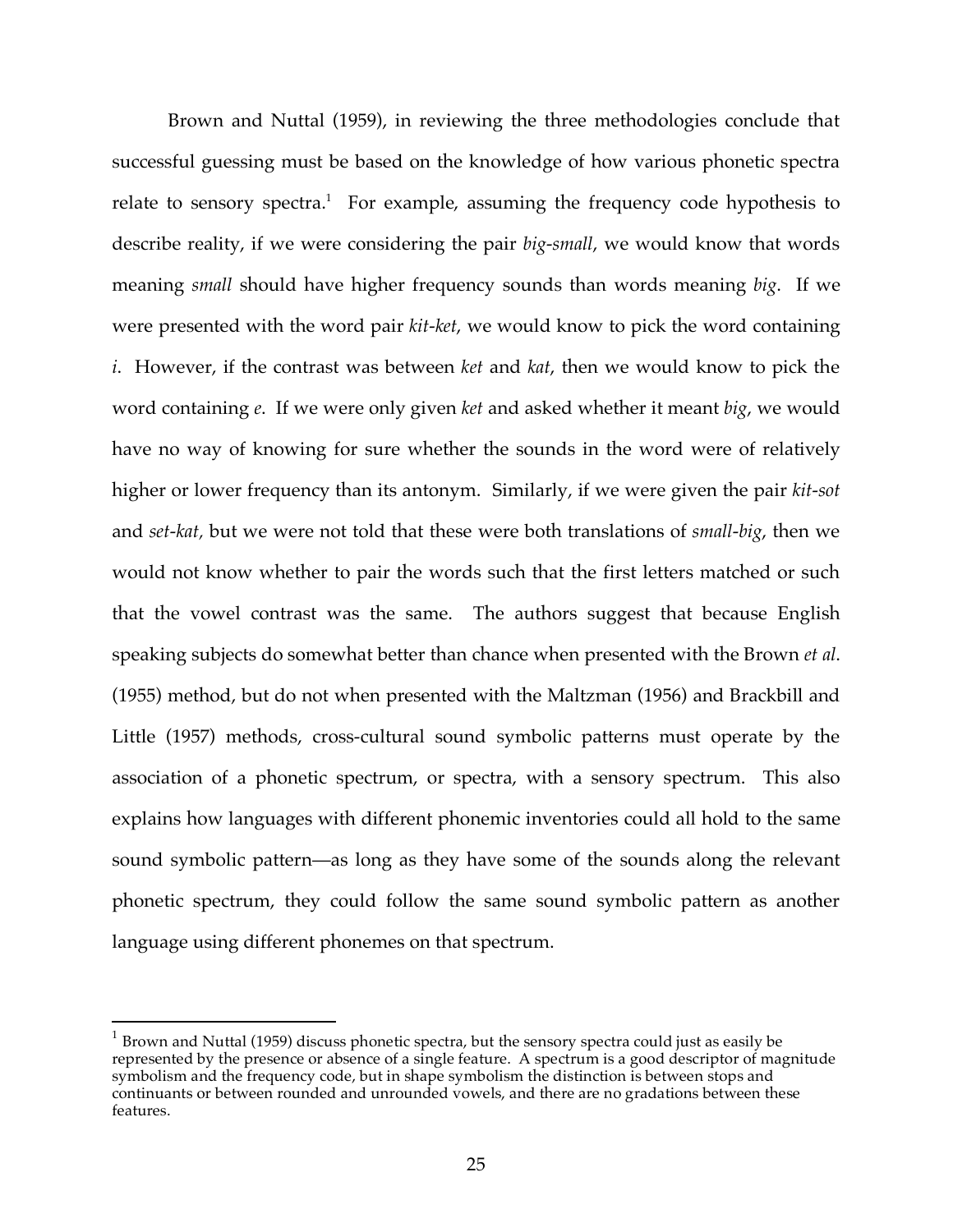#### **2.3.5 The Neural Basis of Sound Symbolism**

Although the synesthetic in synesthetic sound symbolism refers to cross-modal metaphors rather than clinical synesthesia, studies of the latter have actually begun to provide some insight into potential mechanisms behind sound symbolism. Connections have been made between clinical synesthesia and sound symbolism at least since the 1950s, however, Brown (1958) argued that the two should not be associated because individual synesthetes of the same variety vary widely in their associations. For example, if two synesthetes see colors when they hear chords, one might find that a C major chord is green while the other finds it to be gold. Therefore it seems unlikely that sound symbolism is a very common, mild form of synesthesia because it shows a relatively high level of consistency, at least among English speakers.

There is growing evidence, however, that sensory modalities are not the discrete, separate modalities that they were once thought to be. In a 2001 review, Shimojo and Shams document a number of cases in which sensory regions in the brain have been shown to be relatively plastic. For example, in early onset deaf individuals the regions of the brain normally devoted to hearing are often used for vision in addition to the normal visual areas. Furthermore, the primary and secondary visual cortical areas are activated by reading Braille in blind but not sighted subjects. Sensory modalities have also been shown to interfere with and alter other sensory modalities. This is commonly experienced with a visual cue altering the perception of location or quality of a sound, as when a ventriloquist makes it appear that someone else is speaking. However, sounds can also alter visual input. For example, if multiple beeps accompany a single, brief flash of light, subjects will perceive the flash as multiple flashes. Sounds are also used to disambiguate visual stimuli. If in a cartoon, two balls travel towards each other, fuse, and then separate, subjects will see the two balls bounce off each other if there is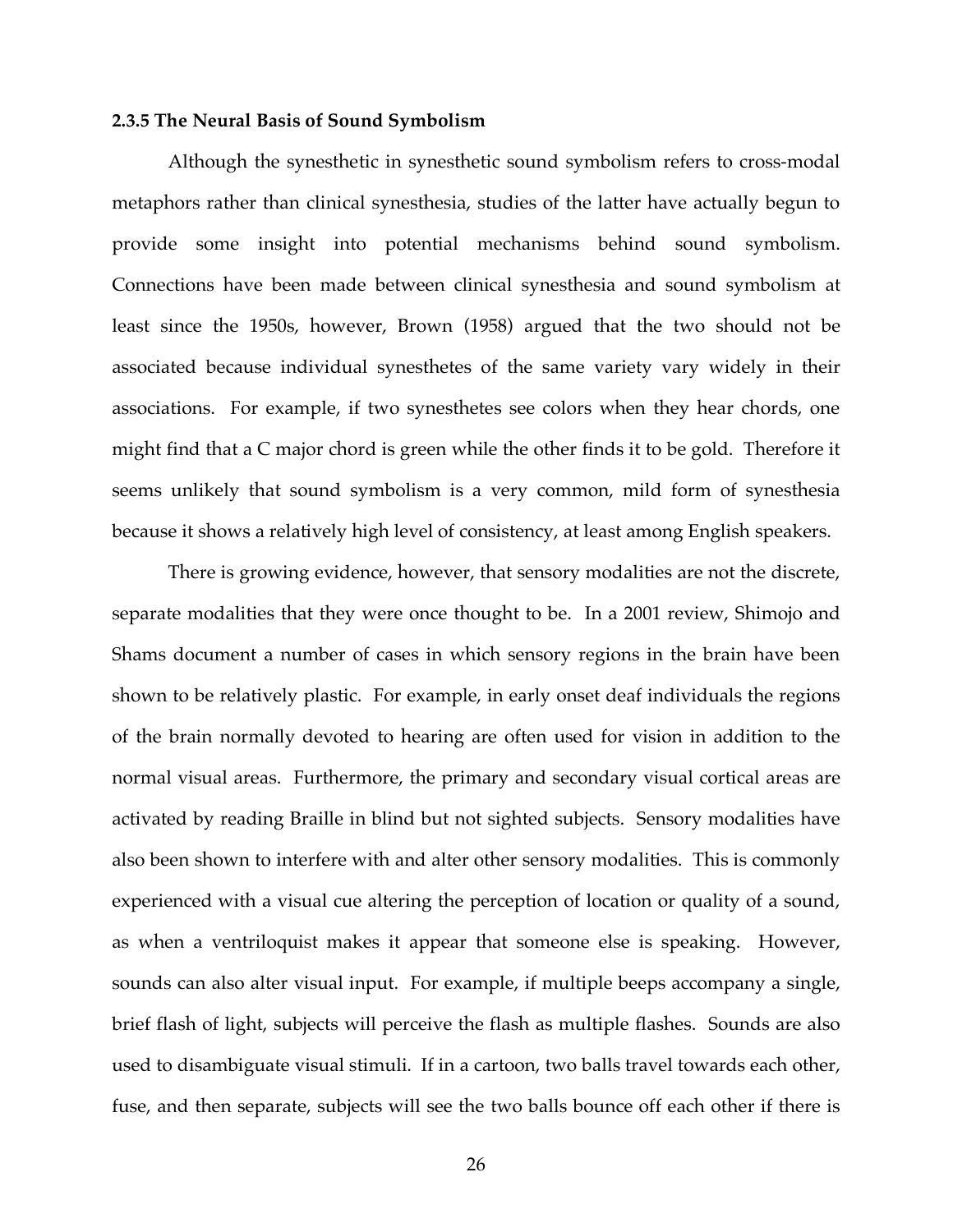an accompanying sound of appropriate sharpness and duration. If there is no sound they will see the balls travel past each other. All of this is just to say that the senses are relatively interconnected in normal people so that hypotheses about sound symbolism that involve cross-modal neural connections may not be that far fetched. The crossmodal neural connections underlying sound symbolism would not have to be the same as those that we think are unnaturally strengthened in synesthetes, but synesthesia has nonetheless inspired hypotheses about the neural basis of sound symbolism because it is a well established example of cross-modal connection.

The major hypothesis regarding the neural basis of sound symbolism was presented as part of a larger paper on synesthesia by Ramachandran and Hubbard (2001). They propose that there are a number of non-arbitrary connections in the brain between the maps of speech lip and tongue movements and the representations of certain phonemes or visual qualities in auditory and visual areas. They present a number of observations to support the existence of such sensory-to-motor connections. The most familiar observation is probably the translation of audio input into movement, or dance. Another observation is that there are rare forms of synesthesia in which particular sounds evoke the automatic adoption of specific postures. If we suppose that synesthesia is an unnaturally strong form of normal neural interconnectivity, then this would support the existence of sensory-to-motor connections. Finally, Ramachandran and Hubbard cite the existence of mirror neurons, which fire in humans and monkeys both when they are watching someone perform a task with their hand or mouth and when they themselves are performing it. Mirror neurons have also been shown to fire when someone is listening to sounds that are easily identified with the task, including speech sounds (Rizzolatti and Craighero 2005). Given the existence of neurons that fire in audio, visual, and motor contexts, the existence of innate, non-arbitrary connections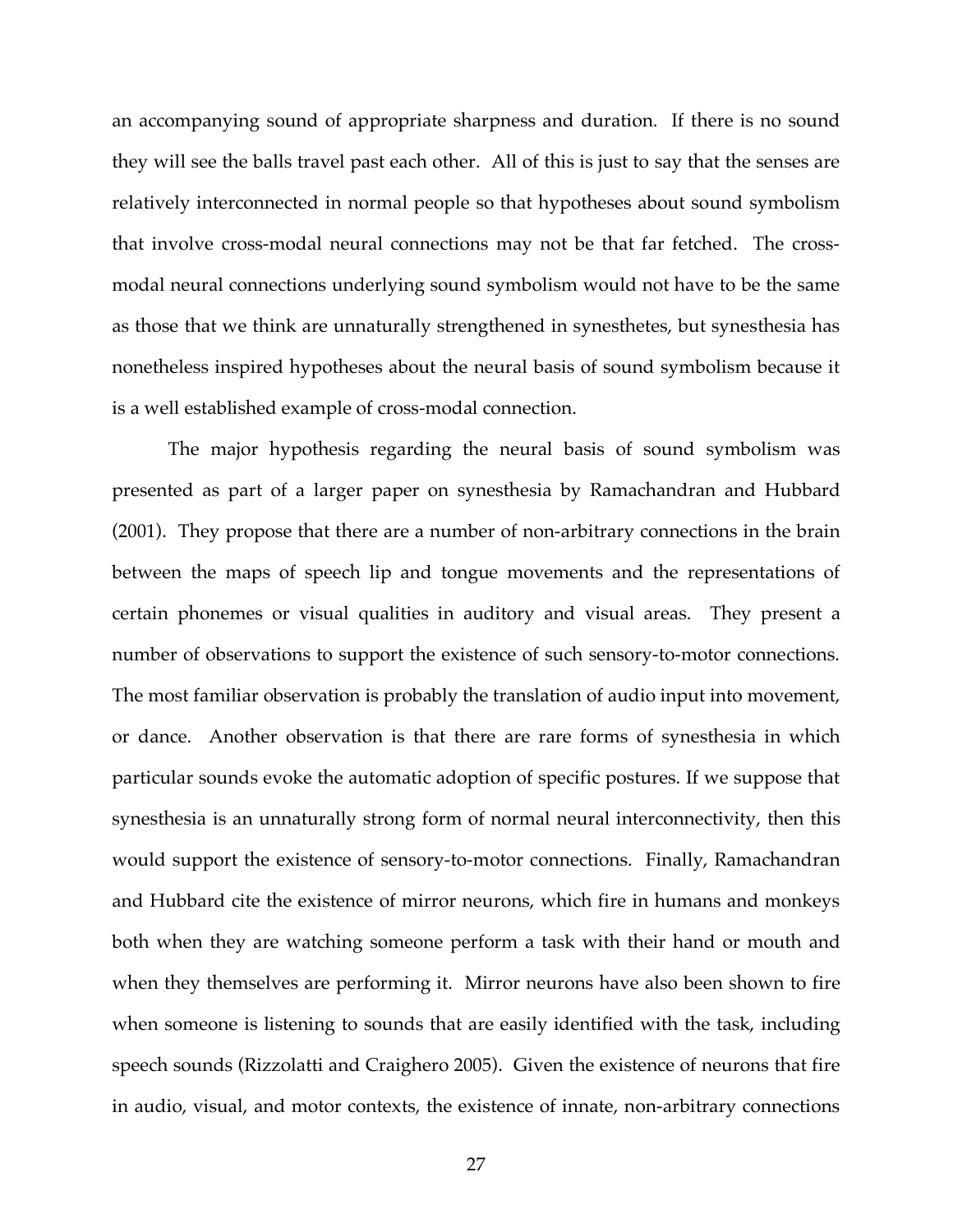between audio and visual input and the motor map for the production of corresponding speech sounds seems possible. As discussed earlier, however, there is no reason that these connections would have to be innate. It is equally possible that they could form as a result of experiential learning during childhood, as long as the sound-quality pairing was found in the natural world.

### **2.3.5 Conclusions from Sound Symbolism Research**

The literature suggests that linguistic universal sound symbolism, that is a sound symbolic pattern expressed in natural languages without exception, probably does not exist. Magnitude symbolism, described by the frequency code hypothesis, has very compelling reasons to be universal, but we have yet to find an area of language in which there are not exceptions and counterexamples to it. Vowel frequency, the strongest indicator of size to English speakers, does not seem distributed such that words affiliated with smallness have higher vowel frequencies. Magnitude is widely expressed in size ablauting systems, and deictic pronouns, but there are exceptions and counterexamples. The frequency of vowels in bird names in some languages corresponds to the birds' size, but this is not true for all bird names. In every way that we find magnitude symbolism incorporated into language, it always has exceptions, and this suggests that if we find it incorporated in other aspects of language, there will be exceptions there as well. Shape symbolism in natural language has not really been studied, but if speakers of Songe really do not have intuitions matching those of English, German, and Kitongwe speakers, then that suggests that their language will not follow the same pattern either. We cannot rule out linguistic universal sound symbolism, but if all hypothetically universal sound symbolic intuitions are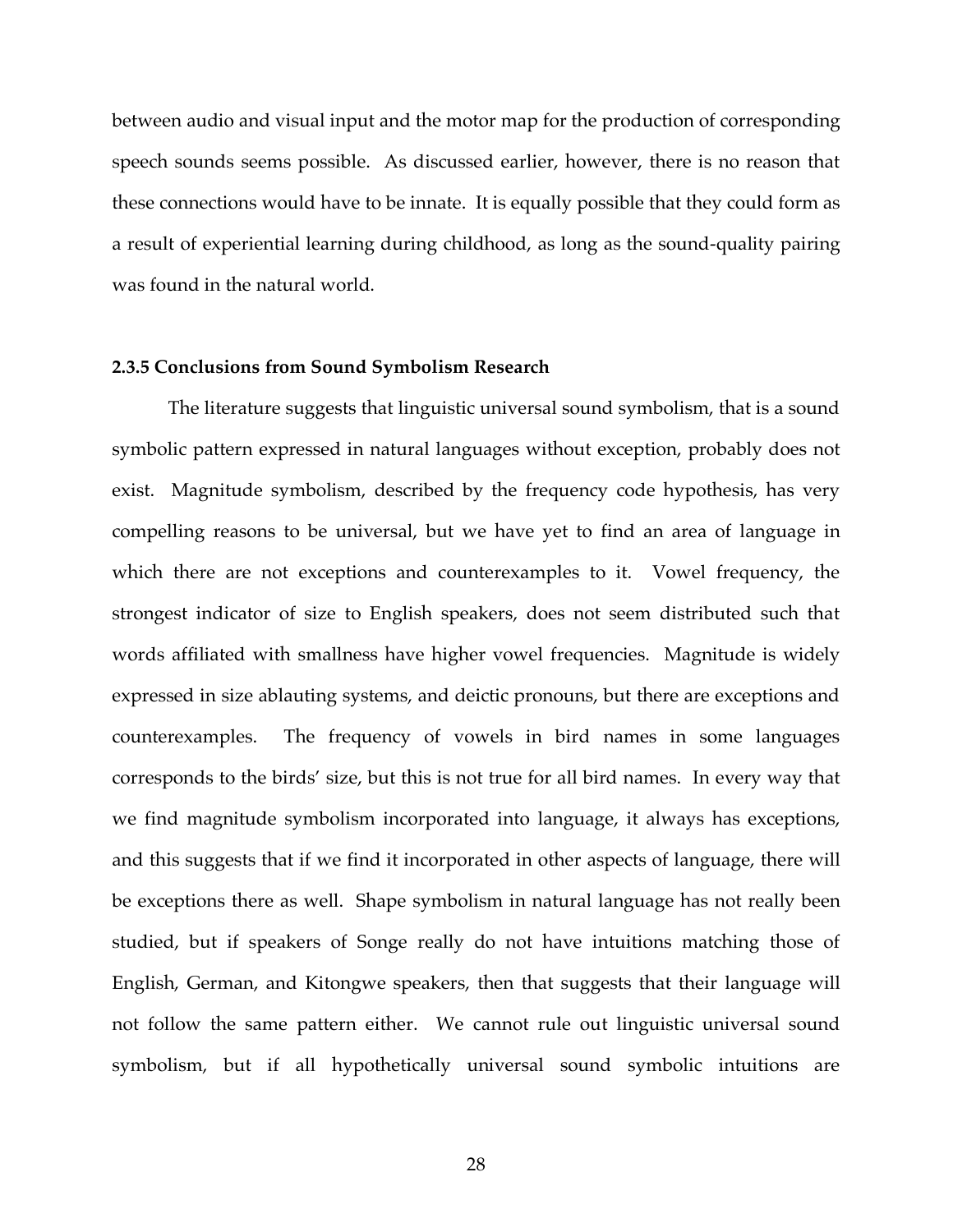incorporated into language by a similar mechanism, then the evidence suggests that that mechanism will always lead to some exceptions.

Universal sound symbolic intuitions seem likely, but are far from proven. The frequency code hypothesis is well supported by evidence from other animals and human anatomy. It seems likely that even if intuitions about size and frequency weren't found in other animals and weren't innate, that humans would learn about them from their environment. The evidence that magnitude symbolism is expressed widely across languages also supports the notion that humans have matching widespread intuitions. It would be hard explain the prevalence of magnitude symbolism in language if it were not motivated by some psychological factor. Currently there have been studies on speakers of relatively few languages, however, and a much wider cross-linguistic sample would be needed to corroborate the frequency code hypothesis. Shape symbolism is similarly in need of a wider crosslinguistic sample. The evidence that speakers of Songe do not share intuitions about shape symbolism with English speakers suggests that this pattern may not be universal, however it does not completely rule out the possibility. Tsur (2006) argues that normally when we process language, we do not attend to sound quality, but only to the abstract sequence of phonemes. He claims there is a "poetic" mode of listening which we can use when we want to attend to sound quality as well as the sequence of abstract phonemes. To make use of sound symbolic intuition, it makes sense that one would use the "poetic" mode of listening and consider actual sound quality. In many studies of sound symbolism, subjects are asked to consider sound quality when they make judgments about meaning. In the Rogers and Ross (1975) study on Songe speakers, subjects were only asked to say which drawing they thought was a *maluma* and which a *takete*, not which name sounded like it matched one of the drawings. Subjects may not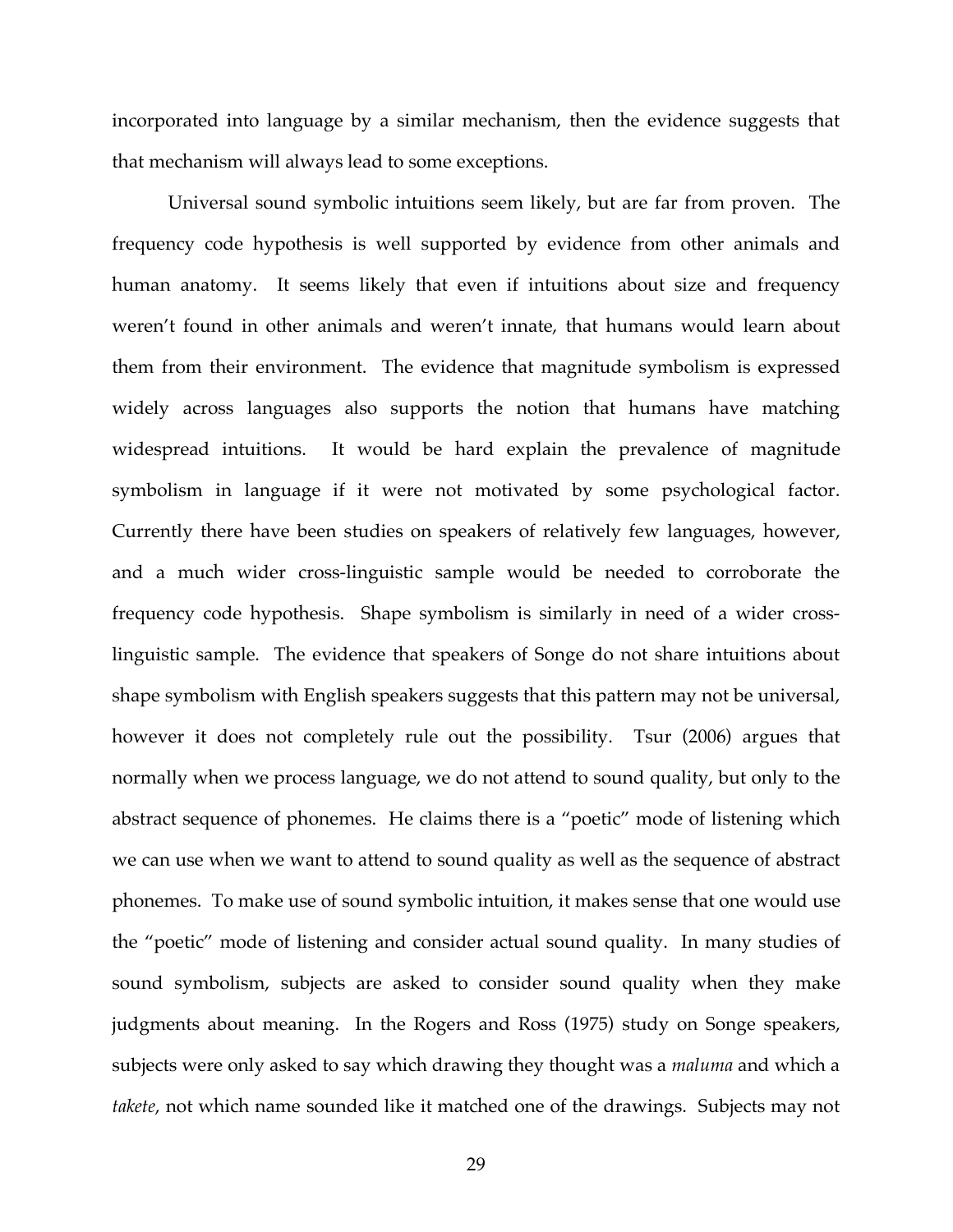have attended to sound quality at all, and given the results they seem to have responded at random. A more careful experiment with speakers of this language seems warranted, and along with a wide survey of speakers of different languages could give us a better idea for whether intuition about shape symbolism is universal.

One issue that remains unclear is the extent to which sound symbolic intuitions have been incorporated into natural language. If they have acted as a general constraint on language evolution, then we should expect to see sound symbolic patterns throughout language. The patterns should not only show up in the somewhat specialized contexts like naming or ablauting systems where at least magnitude symbolism has been largely found so far. They should be apparent in words throughout the lexicon, including the adjectives that label the sensory qualities being symbolized (i.e. *big* and *small* in the case of magnitude symbolism). At the moment this does not seem to be the case. Two attempts uncover a constraint on size-related words have found no significant distribution of high frequency vowels. But before concluding that sound symbolic intuition does not act on sensory labels, it will be worthwhile to reconsider the evidence from Brown *et al*. (1955).

#### **3 Sound Symbolism and Guessing Foreign Word Pair Meaning**

Brown *et al.* (1955) is a fascinating study because it suggests that speakers' inner sound-meaning associations are reflected by patterns in natural languages. It is not difficult to understand why English speakers would all have similar sound-meaning associations such that they would match foreign word pairs with their translations consistently. Their experiences with language are relatively similar, and they should have the same knowledge of English phonesthemes or other patterns in the distribution of sounds in English. It is even understandable how in some cases, people that speak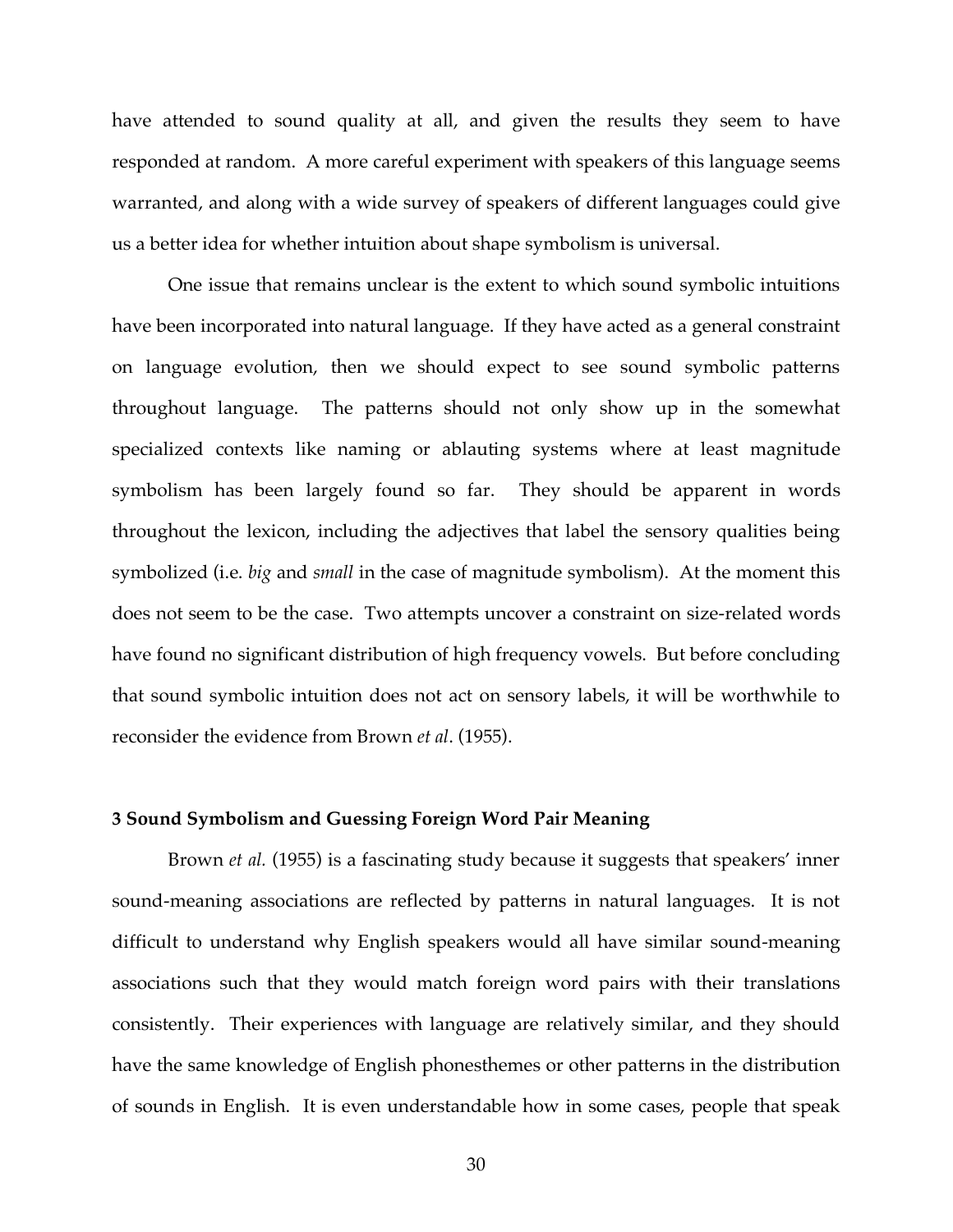different languages might have similar judgments about what sounds best imitate natural sounds, visual and tactile qualities, or size. Although this has not been satisfactorily demonstrated, there is compelling logic behind the Frequency Code hypothesis and hypotheses about neural interconnectivity. But the idea that these sound-meaning correlations are reflected in natural languages to such an extent that people can correctly translating a pair of antonyms, even when limited to certain sensory antonyms, is incredible. If there are clear constraints on the sounds making up sensory adjectives, why don't these words clearly resemble each other from language to language? If there are not constraints, how can test subjects assign them meanings correctly? If subjects in the Brown *et al*. study were predominantly using honest sound symbolic cues to match pairs with their translations then this has implications for how some parts of language are created. Therefore this next section aims to experimentally determine whether sound symbolic cues are generally responsible for correct translation of antonymic foreign word pairs.

### **3.1 Methods**

It is most likely that subjects use a combination of different cues when they match foreign word pairs with their meanings. These could include

- a. characteristics of the written word such as length or shape
- b. resemblance to an English word
- c. sound symbolic patterns specific to English
- d. cross-cultural or universal sound symbolic patterns

It is unlikely that subjects use only sound symbolic patterns because in any case that is not perfectly controlled, they probably use a combination of all of the above cues. Instead of trying to completely rule (a) and (b), it is better to ask whether sound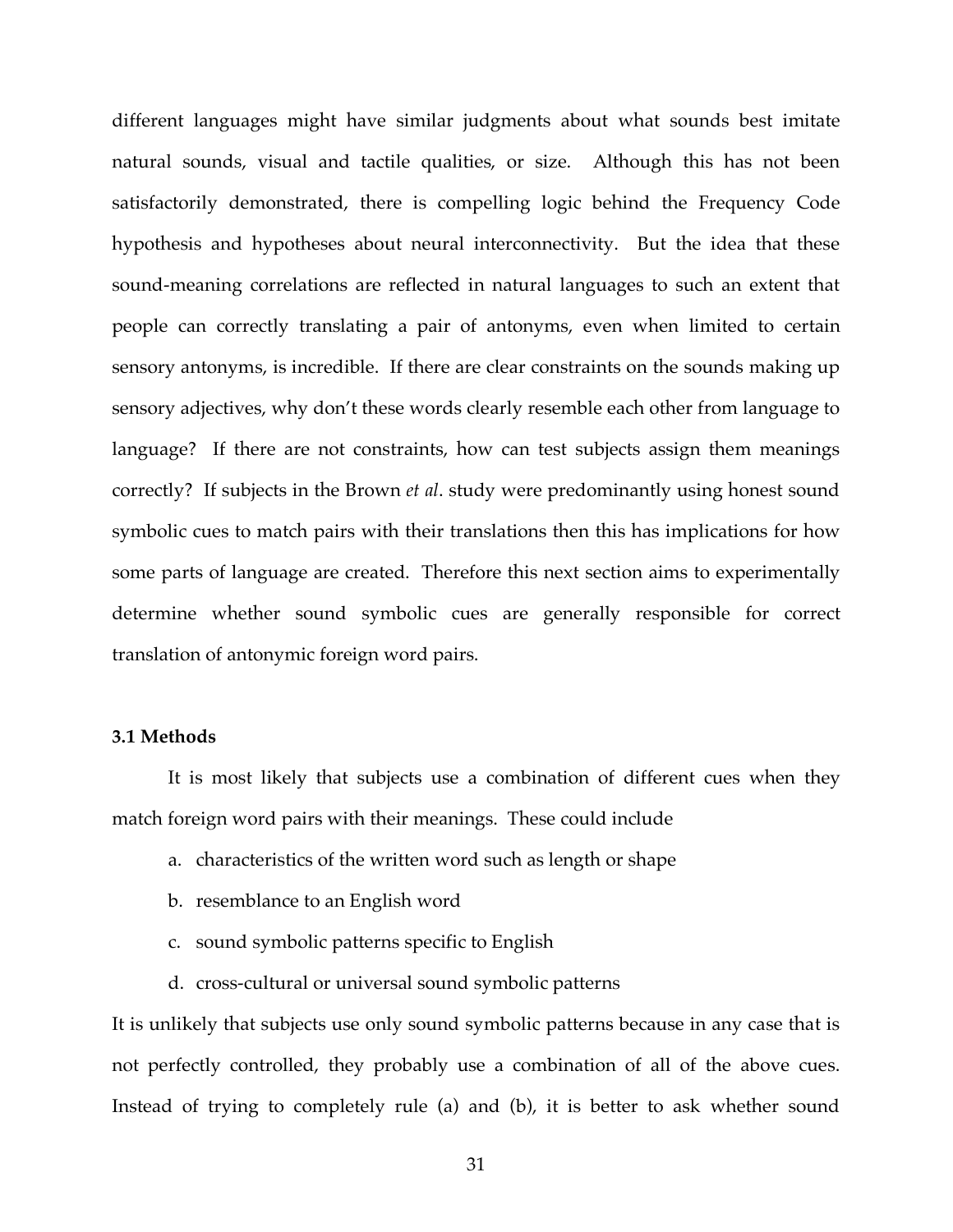symbolic patterns are one of the cues that subjects use to correctly match foreign words, and possibly if they are necessary cues for subjects to do so. This can be done by comparing the success on a group of foreign words that display a known sound symbolic pattern to the success on a group that does not display this pattern. If success with the "symbolic" group of words is much higher than with the "non-symbolic" group, this would indicate that sound symbolic patterns contribute to successful matching. Provided that other cues equally promote correct matching in the two groups, which they should if they are random, if subjects guess correctly at a frequency significantly above chance for the symbolic but not for the non-symbolic group, this would further suggest that sound symbolic patterns are responsible for their success.

The best described sound symbolic patterns are those associated with magnitude symbolism. According to the Frequency Code hypothesis, smallness and related qualities are associated with any sounds that are relatively high in frequency (Ohala 1994). In order to simplify the process of assigning words to symbolic and nonsymbolic categories, however, I chose to limit this criterion to vowel contrasts for this experiment. This is reasonable given that most studies have focused on vowel but not consonant contrasts (Nuckolls 1999).

The symbolic and non-symbolic word lists were created using translations for *big*, *huge*, *small*, and *tiny* in sixteen different languages. Languages were chosen based on the selection of dictionaries available in the Swarthmore College library. Languages were only used if they were non-Indo-European to rule out the possibility of cognates with English and to minimize the chances that experimental subjects might have studied them. In addition, only dictionaries using roman characters and with descriptions of pronunciation were used. All one and two syllable definitions for the four words were copied down in the order in which they were listed in the dictionary.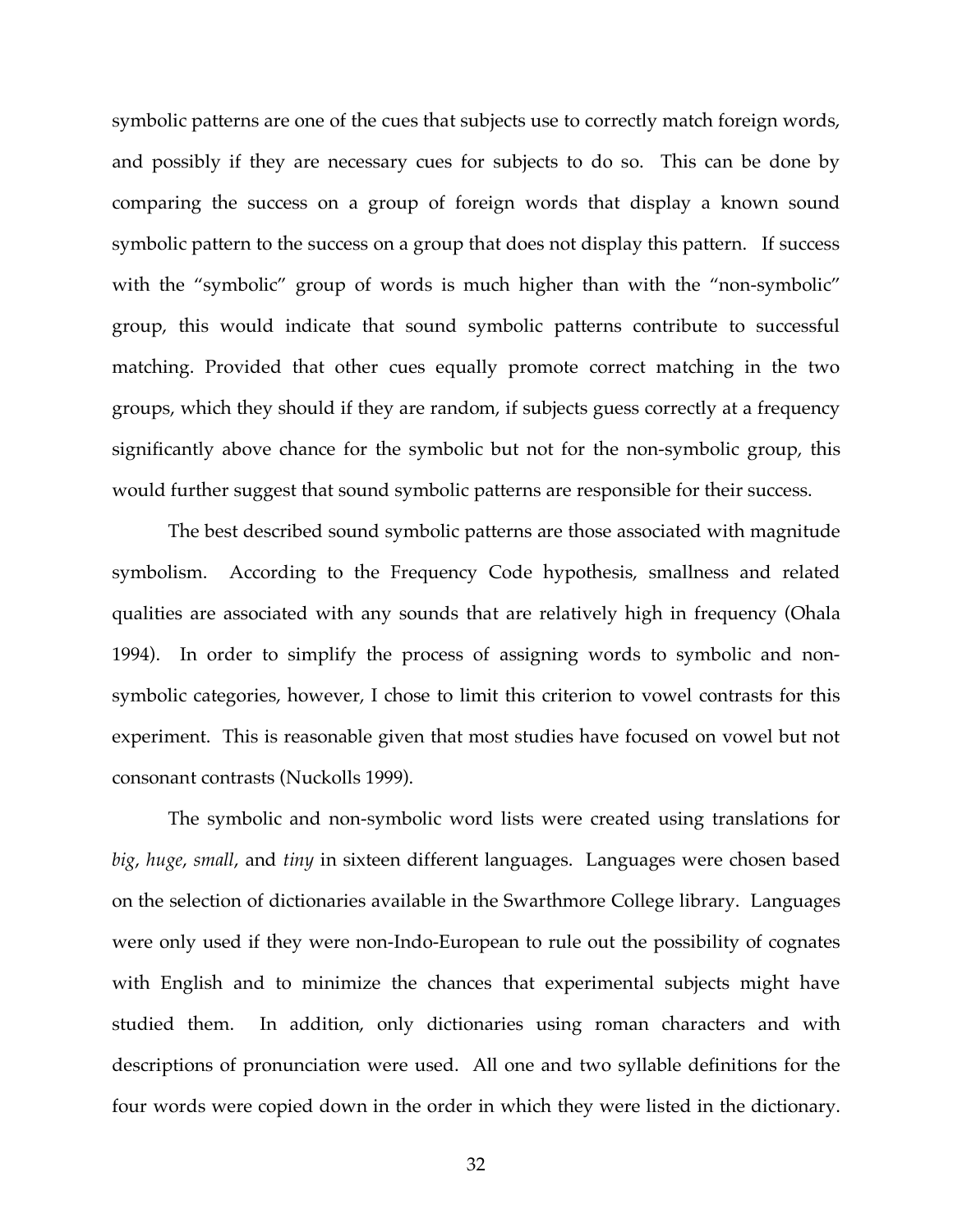Three or more syllable words were not included to minimize unnecessary complication. With large numbers of syllables it becomes unclear what sounds will most effect a subject's judgment. Word pairs were created using the first translation for *big* and the first translation of *small* or *tiny* with the same number of syllables. In this way, words were roughly balanced for length, although one word might still take up more space on the page than its pair. This method also prevented me from forming pairs on the basis of whether I thought they sounded symbolic or not. Instead pairs were based on the order of dictionary listings and were separated into the symbolic or non-symbolic group by a consistent metric. Ultan (1978) found that small- big contrasts were not only denoted by the high, front vowel [i] and the low, back vowel [a], but more generally by a front vs. back vowel contrast or occasionally by a high vs. low vowel contrast. This can be illustrated by the English *clink/clank*, where *clank* is the heavier sound, but the vowel is a low, front vowel, not a low, back vowel. In order to capture both such contrasts then, words were given a score equal to their number of front vowels and high vowels. High, front vowels were counted once for each feature. If the word meaning "small" had a higher score than the word meaning "big", a pair was counted as symbolic. If the scores were the same, or "big" had a larger score, then the pair was considered non-symbolic. So for example, in Malay *big* = *besar* = 1 point because it has a front vowel and a low, back vowel. S*mall* = *kechil* = 3 points because it has a front vowel and a high, front vowel, so this word pair would be considered symbolic. On the other hand, in Arabic *big = kabi:r* = 2 points because there is a high, front vowel. Long vowels were considered the same as short vowels for this analysis and were presented to subjects as short vowels. The Arabic *small* = *saghi:r* = 2 points again because of the high, front vowel, so these two words are equivalent and the pair would be considered nonsymbolic. A total of 20 word pairs were compiled and the first eight pairs in each of the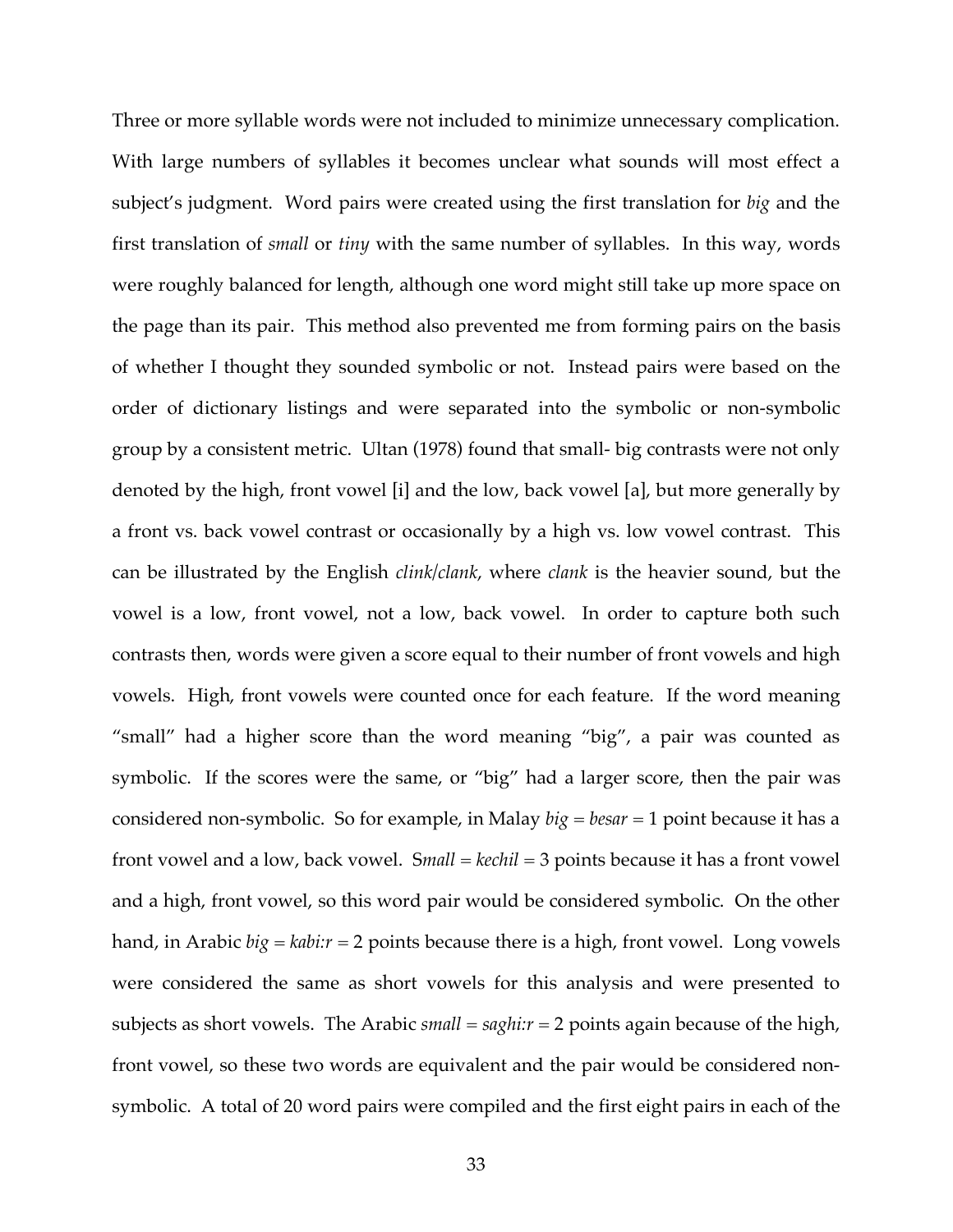symbolic and non-symbolic groups were used in the final two lists. Of the eight pairs in each list, seven were two syllable words and one pair contained one syllable words.

In addition to the sixteen foreign word pairs, twenty-five nonsense word pairs were created and included in the survey. These words were added in the hopes of diluting any obvious patterns and also to pursue some interesting tangents. Five of these were designed to test how similarity to an English word would affect how subjects assigned meaning. Two synonyms of *small* and three synonyms of *big* were each modified slightly. The synonyms of *small* were contrasted against a nonsense word with higher frequency phonemes while the synonyms of *big* were contrasted against a nonsense word of lower frequency. If subjects chose consistently with the Frequency Code, they would choose a different word than if they were affected by the similarity to an English word. An additional ten nonsense words were designed to test the relative strengths of consonants and vowels as signals of size. English speakers judge voiceless stops as smaller than voiced stops, and fricatives as smaller than stops (Klink 2000). Therefore for five words, a word with a voiceless stop and a low or back vowel was paired with a word containing a voiced stop and the vowel [i]. This was called the "voiceless vs. voiced stop" group. In the other five words, a word with a fricative and a low or back vowel was paired with a word containing a stop and the vowel [i]. This was labeled the "fricative vs. stop" group. Finally, five words were designed as a positive control to be symbolic with both consonant and vowel contrasts following the frequency code. The remaining five words were designed as a negative control to be non-symbolic using vowels and consonants of similar frequencies.

The orthography of all words presented to subjects was adjusted so that native English speakers would read words with at least approximately correct pronunciation. For example, the high, back vowel [u] was represented as *oo* in positions where it would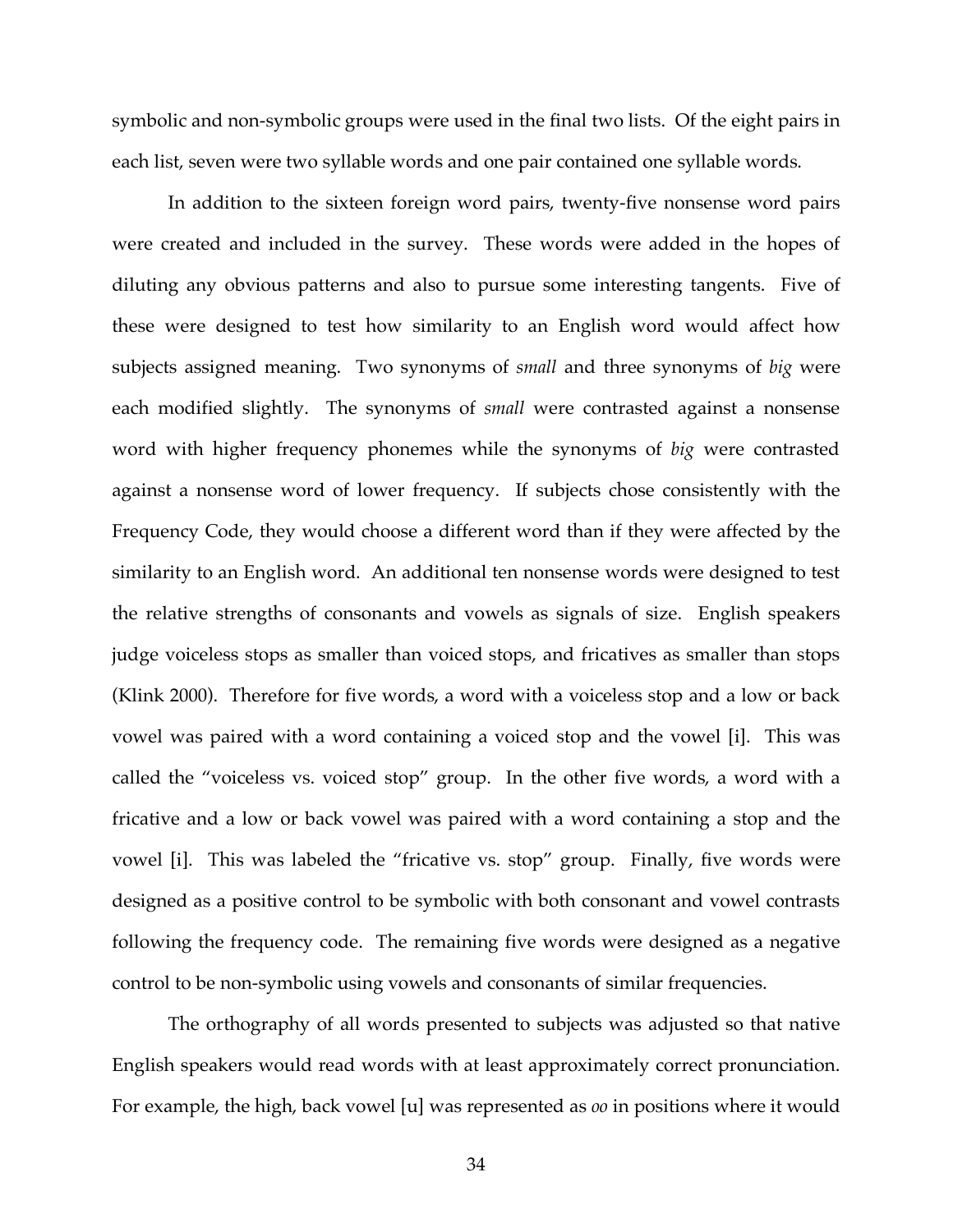not be pronounced that way. The Basque orthography *tx* was converted to its English equivalent *ch*. The Korean vowel *eu* (/∧/) was represented as *u*, and the rounded front, high vowel [ü] was written as *i*. Although in most words [a] would tend to be pronounced as [æ] by English speakers, there were no cases in which an [æ] instead of an [a] would greatly change the frequency contrasts in the pair of antonyms, so no changes were made to this orthography.

The final survey included 41 word pairs randomized for order and for whether "big" or "small" was presented first. The sequence order was determined from random numbers generated at  $\frac{http://www.random.org}{http://www.random.org}$ , a web site that generates random numbers using atmospheric data. The order of the words in each pair was determined by tossing a coin. The survey was sent by email as a Word document to 60 college students between the ages of 18 and 22 who were all native speakers of American English. Subjects were asked to mark the word in each pair that they thought sounded like it meant "small". Subjects were asked to report any languages that they knew, had studied, or were familiar with. The format of the survey can be viewed in Appendix I.

Performance on the foreign word pairs was measured in two ways. A binomial test was used to evaluate whether subjects matched pairs correctly at frequencies greater than chance for all foreign word pairs and for the symbolic and non-symbolic groups separately. To directly compare performance on symbolic and non-symbolic word pairs, the number of words subjects correctly matched for each group was compared using a Wilcoxon signed-rank test for non-normal data. This test takes into account individual variation, in this case by analyzing each individual's performance on the symbolic word pairs relative to their performance on the non-symbolic word pairs. Thus if most subjects scored better on the symbolic word pairs than they did on the non-symbolic word pairs, this would lead to a significant result even if the mean scores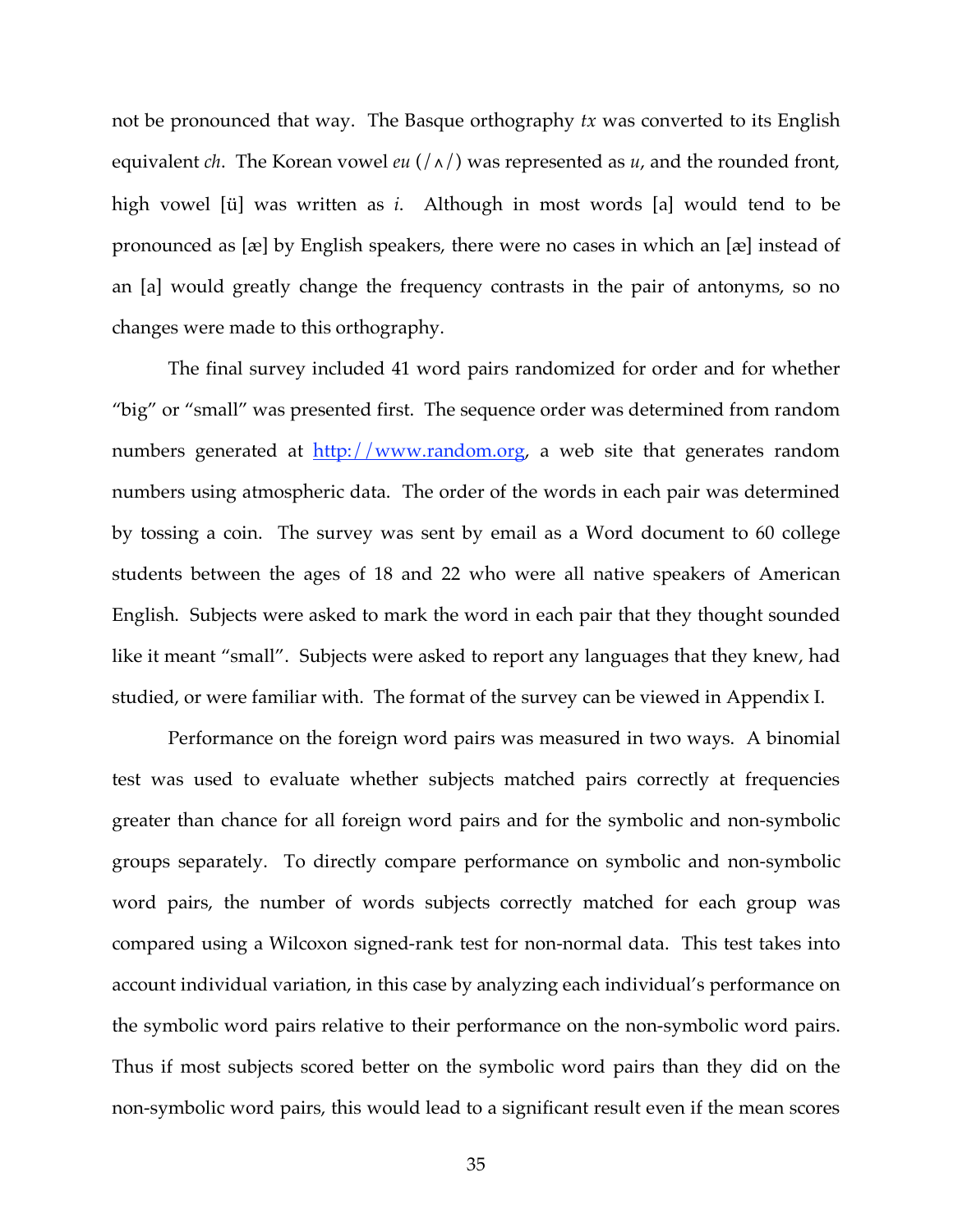on the two groups of word pairs were very similar. The five groups of invented words were not analyzed with any statistical test because of the small number of words tested in each one. Instead, the average number of "correct" guesses was calculated for each group and then compared with the other groups. As in Brown *et al*. (1955), the percentage of subjects that correctly matched each pair was also analyzed using a binomial test. Given the large number of statistical tests conducted, I chose to use a Bonferroni correction such that P-values less than 0.001 were considered significant.

### **3.2 Results**

In total, 56 students completed the survey. Two subjects were familiar with Hungarian, and one was studying Arabic, therefore their answers on these questions were discarded from the analysis. Overall, subjects matched foreign word pairs correctly with their meaning more often than chance (Table

Table 1. The average percentage of correctly matched pairs for all foreign words and for symbolic and non-symbolic word pairs separately  $(n = 56$  subjects).

| Group                      | %<br>Correct | Significance<br>of Departure<br>from Chance |
|----------------------------|--------------|---------------------------------------------|
| Foreign word<br>pairs      | 59.9%        | p < 0.001                                   |
| Symbolic word<br>pairs     | 70.1%        | p < 0.001                                   |
| Non-symbolic<br>word pairs | 49.8%        | $p = 0.04*$                                 |

\*Not significant after the Bonferroni correction

1). This was also true for the group of symbolic foreign word pairs, but not for nonsymbolic pairs.

The percentage of subjects that matched a given symbolic foreign word pair correctly ranged from 41.1% to 92.9% (Table 2). This range for non-symbolic foreign word pairs was 30.4% to 69.6%. In general subjects matched significantly more symbolic foreign word pairs correctly (median  $= 6$ ) than non-symbolic word pairs  $(median = 4; t = 5.81, df = 55, p < 0.0001).$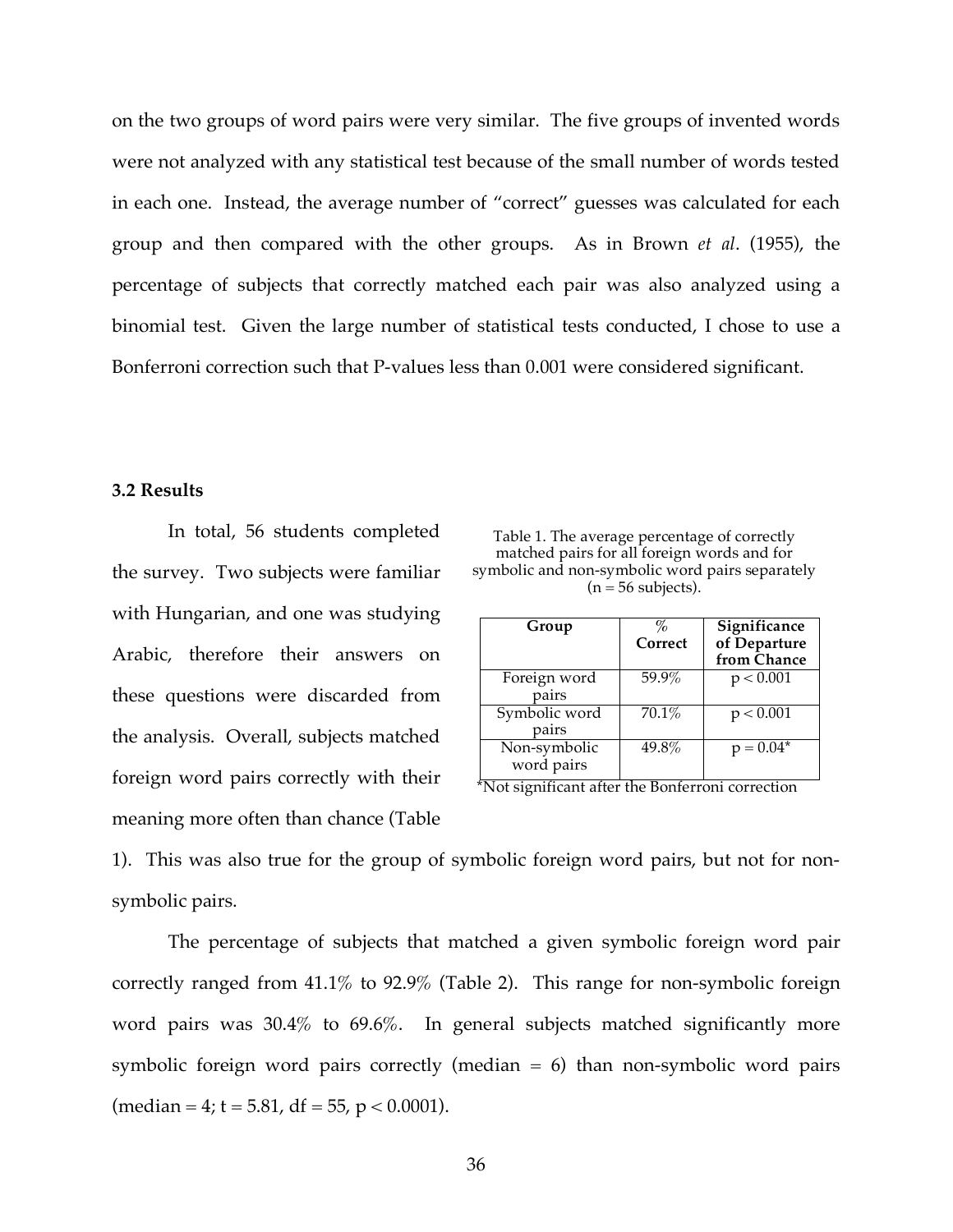| <b>Word Pair</b>   | Language   | $%$ correct |  |  |
|--------------------|------------|-------------|--|--|
| "Symbolic"         |            |             |  |  |
| nagy-kicsi         | Hungarian  | $75.5\%$ *  |  |  |
| handi- chiki       | Basque     | $92.9\%$ *  |  |  |
| $chempo-chooncoon$ | Tibetan    | 41.1%       |  |  |
| besar- kechil      | Malay      | 64.3%       |  |  |
| mwuk-ngin          | Trukese    | $71.4\%$ *  |  |  |
| nui- iki           | Hawai'ian  | $76.8\%$ *  |  |  |
| babba-tsigil       | Hausa      | 62.5%       |  |  |
| nene-nini          | Kikuyu     | 78.6%*      |  |  |
| "Non-symbolic"     |            |             |  |  |
| kabir-saghir       | Arabic     | 58.2%       |  |  |
| iri- kicik         | Turkish    | $30.4\%$ *  |  |  |
| kuda- jagun        | Korean     | 39.3%       |  |  |
| kulu-nono          | Bemba      | $69.6\%$ *  |  |  |
| agi- nta           | Igbo       | 39.3%       |  |  |
| khulu-ncane        | Zulu       | 62.5%       |  |  |
| ge- ah             | Cayuga     | 35.7%       |  |  |
| waru- uta          | Tarahumara | 64.3%       |  |  |
| $*$ D - $\cap$ 001 |            |             |  |  |

Table 2. The percentage of subjects  $(n= 56)$  that correctly chose the word meaning "small." "Big" is presented first in each word pair.

\*P< 0.001

Among the invented words, the percentage of subjects "correctly" matching a given word pair with its meanings ranged from 30.4% to 87.5% (Table 3). The average percentage of subjects choosing the higher frequency word among symbolic control pairs was 80.6%. The average for word pairs in the fricative vs. stop group was 76.4%, 63.4% for the voiceless vs. voiced stop group, and 53.6% for the English-like word pairs. The average percentage of subjects choosing the "correct" word of the non-symbolic word pairs was 45.0%.

Table 3. The percentage of subjects ( $n=56$ ) that chose the word containing the higher frequency vowel(s) for 25 invented words. For non-symbolic control words, one word was designated "correct" for scoring purposes. The word containing the higher frequency vowel, or the "correct" word is presented second.

| <b>Word Pair</b>           | % choosing higher frequency vowel |
|----------------------------|-----------------------------------|
| Positive Control: symbolic |                                   |
| balaz- kilsu               | $73.2\%$ *                        |
| godan-ipich                | $83.9\%$                          |
| gujre-shekri               | $76.4\%$ *                        |
| orveb-filka                | $87.5\%$ *                        |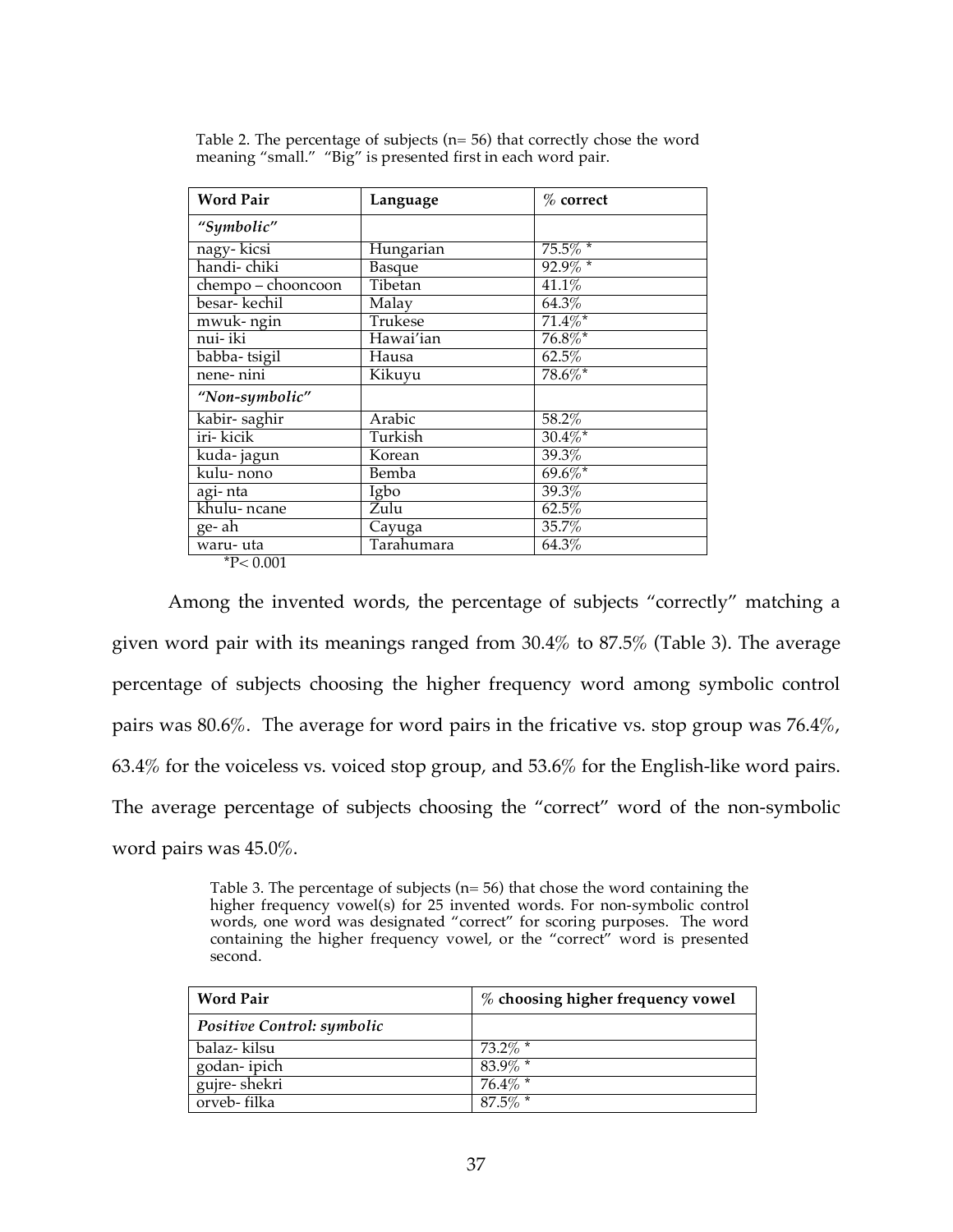| Negative Control: non-symbolic<br>felpo-athek<br>35.7%<br>zench-chedj<br>46.4%<br>watla- kwona<br>53.6%<br>$30.4\%$ *<br>brelko- egralp<br>$ob - da$<br>58.9%<br>English-like<br>62.5%<br>smar- shil<br>ahob-hugi<br>58.9%<br>dabo-ibig<br>53.6%<br>$30.4\%$ *<br>dondag-gigank<br>62.5%<br>minag-ziji<br>Voiceless vs. Voiced Stops<br>pako-bidu<br>55.4%<br>fok-thig<br>67.9%<br>atin-udin<br>60.0%<br>85.7% *<br>opor-dimir<br>tras-grish<br>48.2%<br>Fricative vs. Stop<br>$73.2\%$ *<br>yaze- yeggi<br>$75.0\%$ *<br>cho- twi<br>shozat-kizta<br>66.1%<br>$81.8\%$ *<br>haju-habi<br>$85.7\%$ *<br>aflet-pliki<br>$*$ D. $0.001$ | vadong-inkush | $82.1\%$ * |
|---------------------------------------------------------------------------------------------------------------------------------------------------------------------------------------------------------------------------------------------------------------------------------------------------------------------------------------------------------------------------------------------------------------------------------------------------------------------------------------------------------------------------------------------------------------------------------------------------------------------------------------|---------------|------------|
|                                                                                                                                                                                                                                                                                                                                                                                                                                                                                                                                                                                                                                       |               |            |
|                                                                                                                                                                                                                                                                                                                                                                                                                                                                                                                                                                                                                                       |               |            |
|                                                                                                                                                                                                                                                                                                                                                                                                                                                                                                                                                                                                                                       |               |            |
|                                                                                                                                                                                                                                                                                                                                                                                                                                                                                                                                                                                                                                       |               |            |
|                                                                                                                                                                                                                                                                                                                                                                                                                                                                                                                                                                                                                                       |               |            |
|                                                                                                                                                                                                                                                                                                                                                                                                                                                                                                                                                                                                                                       |               |            |
|                                                                                                                                                                                                                                                                                                                                                                                                                                                                                                                                                                                                                                       |               |            |
|                                                                                                                                                                                                                                                                                                                                                                                                                                                                                                                                                                                                                                       |               |            |
|                                                                                                                                                                                                                                                                                                                                                                                                                                                                                                                                                                                                                                       |               |            |
|                                                                                                                                                                                                                                                                                                                                                                                                                                                                                                                                                                                                                                       |               |            |
|                                                                                                                                                                                                                                                                                                                                                                                                                                                                                                                                                                                                                                       |               |            |
|                                                                                                                                                                                                                                                                                                                                                                                                                                                                                                                                                                                                                                       |               |            |
|                                                                                                                                                                                                                                                                                                                                                                                                                                                                                                                                                                                                                                       |               |            |
|                                                                                                                                                                                                                                                                                                                                                                                                                                                                                                                                                                                                                                       |               |            |
|                                                                                                                                                                                                                                                                                                                                                                                                                                                                                                                                                                                                                                       |               |            |
|                                                                                                                                                                                                                                                                                                                                                                                                                                                                                                                                                                                                                                       |               |            |
|                                                                                                                                                                                                                                                                                                                                                                                                                                                                                                                                                                                                                                       |               |            |
|                                                                                                                                                                                                                                                                                                                                                                                                                                                                                                                                                                                                                                       |               |            |
|                                                                                                                                                                                                                                                                                                                                                                                                                                                                                                                                                                                                                                       |               |            |
|                                                                                                                                                                                                                                                                                                                                                                                                                                                                                                                                                                                                                                       |               |            |
|                                                                                                                                                                                                                                                                                                                                                                                                                                                                                                                                                                                                                                       |               |            |
|                                                                                                                                                                                                                                                                                                                                                                                                                                                                                                                                                                                                                                       |               |            |
|                                                                                                                                                                                                                                                                                                                                                                                                                                                                                                                                                                                                                                       |               |            |
|                                                                                                                                                                                                                                                                                                                                                                                                                                                                                                                                                                                                                                       |               |            |

 $\rm \dot{P} < 0.001$ 

# **3.3 Discussion**

Subjects in this experiment were able to correctly choose which word meant "small" at frequencies greater than chance when a word pair was symbolic. Furthermore, when the pair was non-symbolic, subjects failed to do better than chance. This indicates that speakers used vowel frequency to make at least some choices. There are also indications that subjects may have used other types of sound symbolic cues to correctly translate pairs. Although exactly half of the word pairs had symbolic vowel contrasts, the overall pairs were matched correctly 60% of the time. Also for 11 out the 16 pairs more than 50% of the subjects made correct translations. Some pairs that were labeled "non-symbolic" may still have had symbolic consonant contrasts which helped subjects translate them correctly. For example, *kabir-saghir* contrasts a fricative with a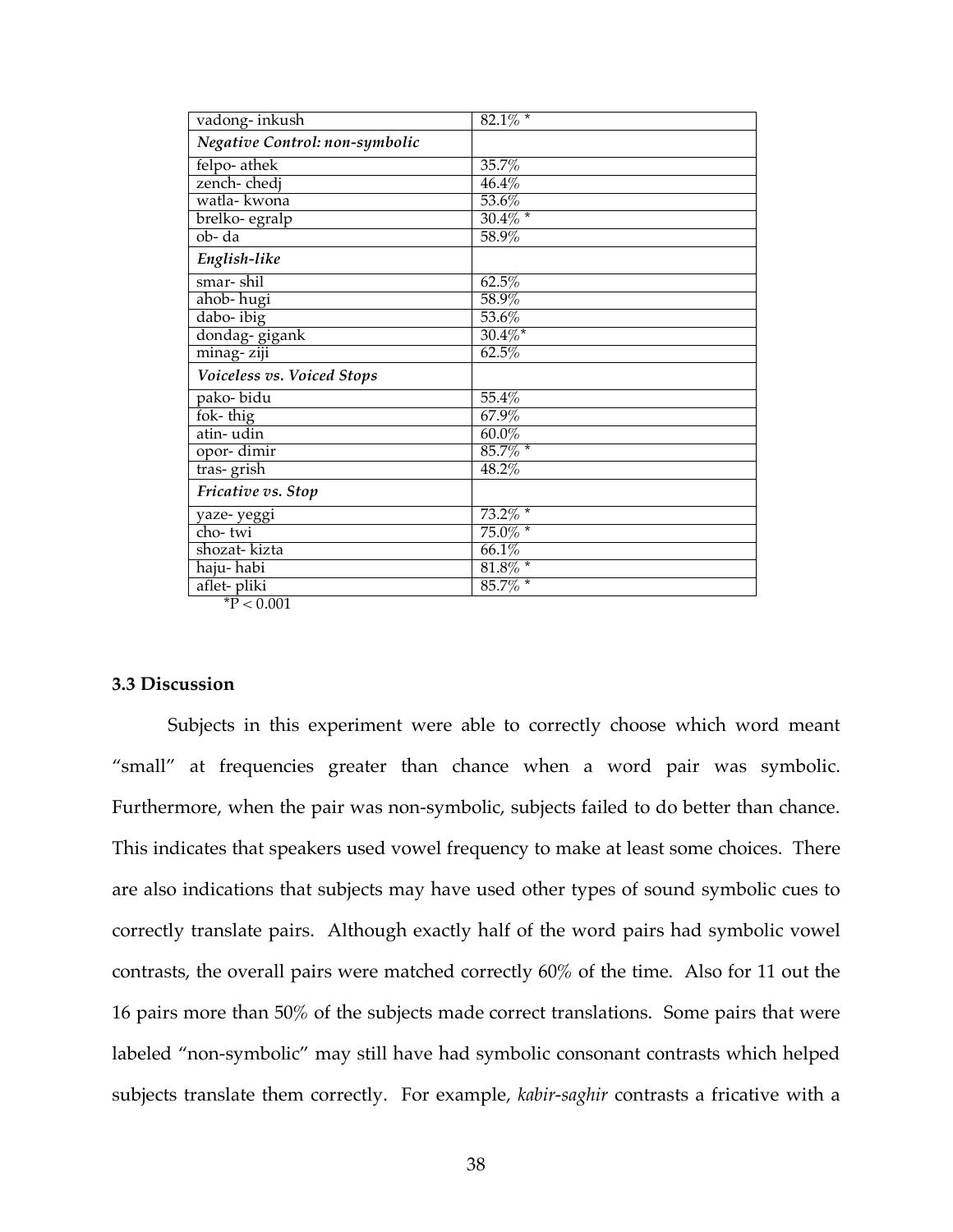stop in the initial syllable which would agree with the frequency code. Although the percentage of subjects correctly translating this pair was not significant, it did approach 60%. The prominence of contrasts in accented syllables may also have outweighed the overall vowel contrasts in certain pairs, further contributing to high scores on some non-symbolic pairs. These factors along with some chance ones may have contributed to the overall success rate being above 50%.

In addition the results suggest that other criteria which subjects may use on such tests are not consistent enough among a large group of words to be sufficient for success. In the case of individual word pairs, there may have been factors unrelated to sound symbolism which lead subjects to guess correctly. For instance, in the pair *waruuta* both words are very similar aside from the fact that *uta* is shorter. Word length in this case may explain the 64% of subjects who guessed correctly on this pair. This is also true for *iri-kicik*, where 70% of subjects guessed incorrectly that the shorter word *iri* meant small. However, in the context of the larger group of words, word length does not play a factor because these two word pairs cancel each other out. In fact, there was no factor or combination of factors which allowed subjects to consistently guess correctly and do better than chance across the non-symbolic word pairs.

The results from responses to the invented words indicate that conflicting signals reduce a group of test subjects' ability to correctly match pairs to differing degrees. When a fricative-stop contrast ran counter to the relative vowel frequencies in a pair of words, subjects seemed to ignore this information and focus on the vowel contrasts. A contrast between voiced and voiceless stops, however, seemed to have a stronger effect, consistent with Klink (2000). English-like words had the strongest effect in countering a signal from symbolic vowels. Sharing one syllable with an English word appeared to be sufficient to keep more than 60% of the subjects from choosing the word with higher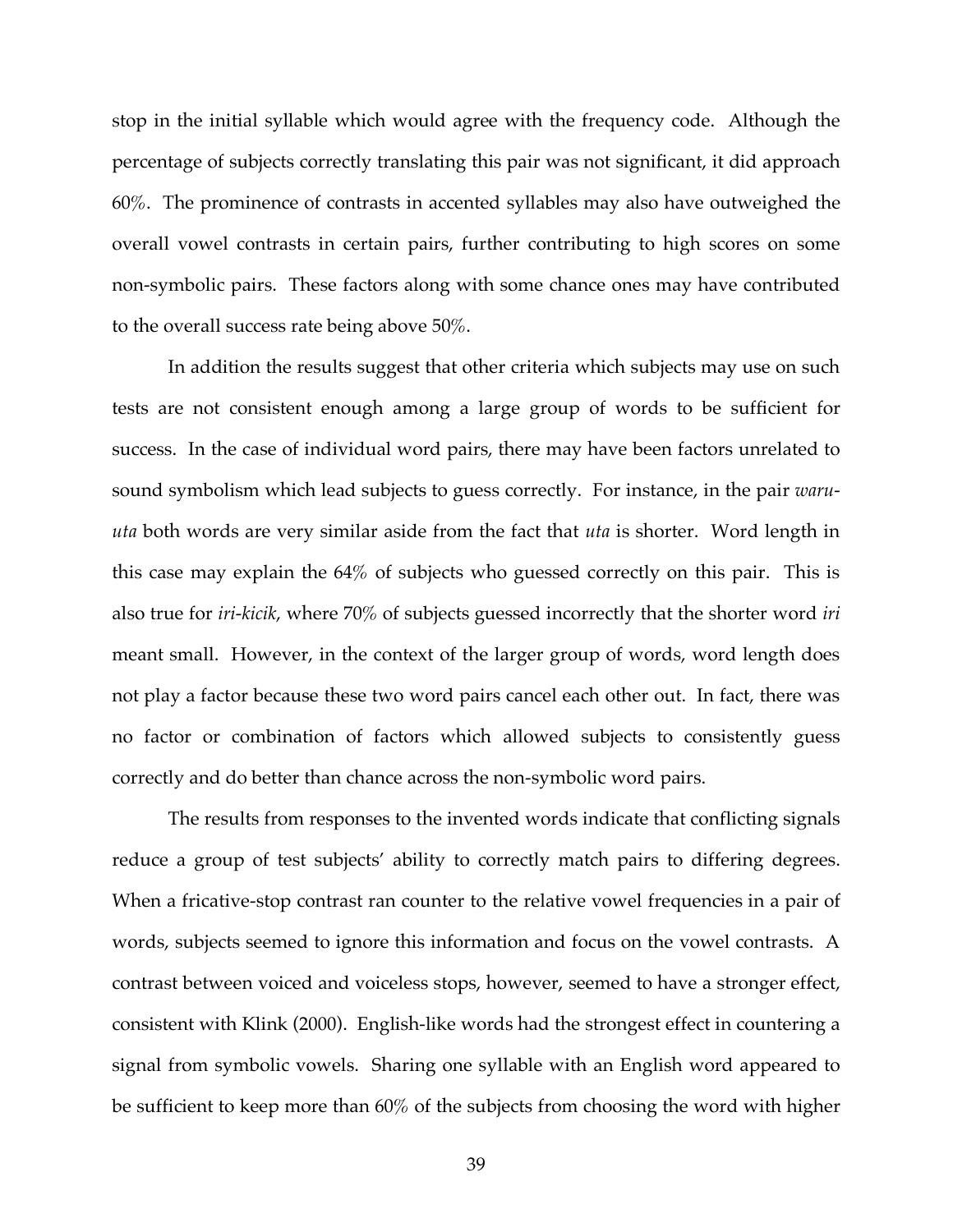frequency vowels to mean "small." Sharing two syllables, as in the *dondag-gigank* pair appeared to be enough to have a significant percentage of subjects choose against the frequency code. In the one case where I accidentally created a word containing an English diminutive prefix, *dim-*, that also reinforced the information from the vowel contrasts, the result was a very high score (*opor-dimir* 86%). These results confirm the fact that a likeness to an English word could certainly explain why many subjects correctly translate a certain word pair, and suggest that highly significant results should be carefully checked for evidence of this caveat.

#### **4 Analysis of Brown Data**

### **4.1 Methods**

### *Part a*

Although on average subjects in the foreign word pair test in the previous section seem to have used sound symbolic cues to match pairs, this does not necessarily explain the results of Brown *et al*. (1955). The Brown *et al.* results were therefore analyzed to rule out several trivial cues that subjects might have used and strengthen the conclusion that the results were largely due to concordance with subject's intuitions about sound-meaning correlations. Given that resemblance to English can have a strong effect on judgment, foreign words were examined for resemblance to English and whether they shared their first letter or an internal consonant cluster with a member of the English word pair or an obvious synonym. In addition, the effect of length was measured in two ways. In the first, the data were examine for instances in which subjects matched the longer foreign word to the longer English word and a significant percentage of subjects answered correctly. In the second, word length was examined for word pairs that related to magnitude in any way. While the use of longer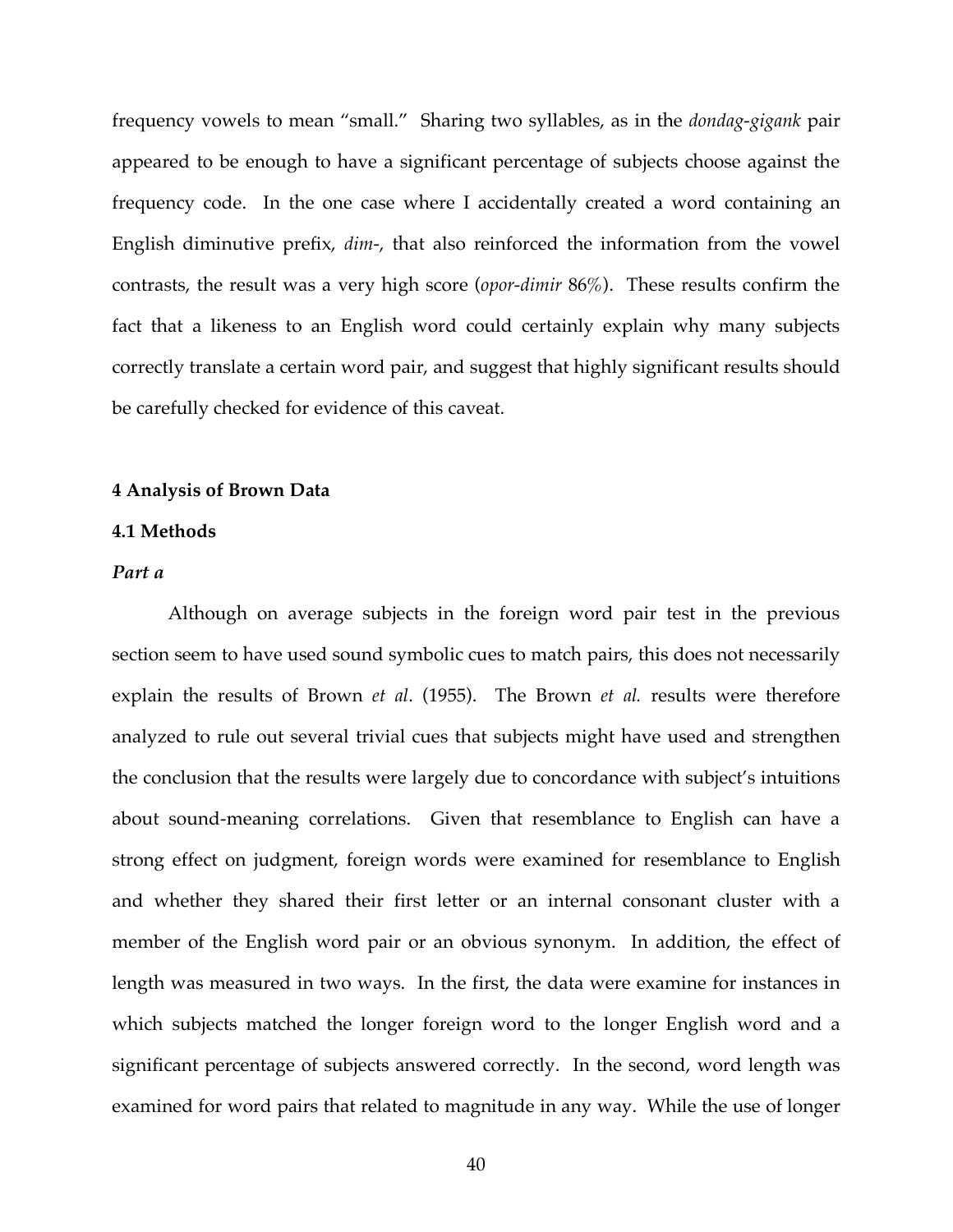words to represent larger magnitude is a form of symbolism, it is different from the types of sound symbolism that have been examined so far. Therefore it was counted among the random factors that might lead a significant number of subjects to translate a word in the same way, even though it may not be a random factor.

# *Part b*

The word pairs presented in Brown *et al*. were also analyzed to determine whether pairs for which subjects did especially well on multiple languages had any common element. This information would indicate the semantic domains in which we would be most likely to observe universal sound symbolism. "Especially well" was arbitrarily defined as 80% of subjects correctly guessing a given pair. In addition, a pair of antonyms was only selected if subjects did especially well for at least two of the three languages tested. An average score  $\%$  subjects that guessed correctly) across the three languages tested was calculated for each word pair that qualified.

# **4.2 Results**

# *Part a*

Although there were some resemblances to English words among the dataset, these explained less than half of the correct choices. In a total of 15 cases, one of the foreign words presented shared a first letter with its English translation. Brown *et al.* (1955) administered the test under two conditions (written and oral presentation vs. just written presentation), so in total there were 30 instances out of 126 total possible instances in which subjects were presented with a foreign word that shared a first letter with its correct translation (see Appendix II). Of these 30 instances, a significant percentage of subjects gave a correct translation 13 times. In other words, subjects matched a foreign word with an English translation because they shared a first letter in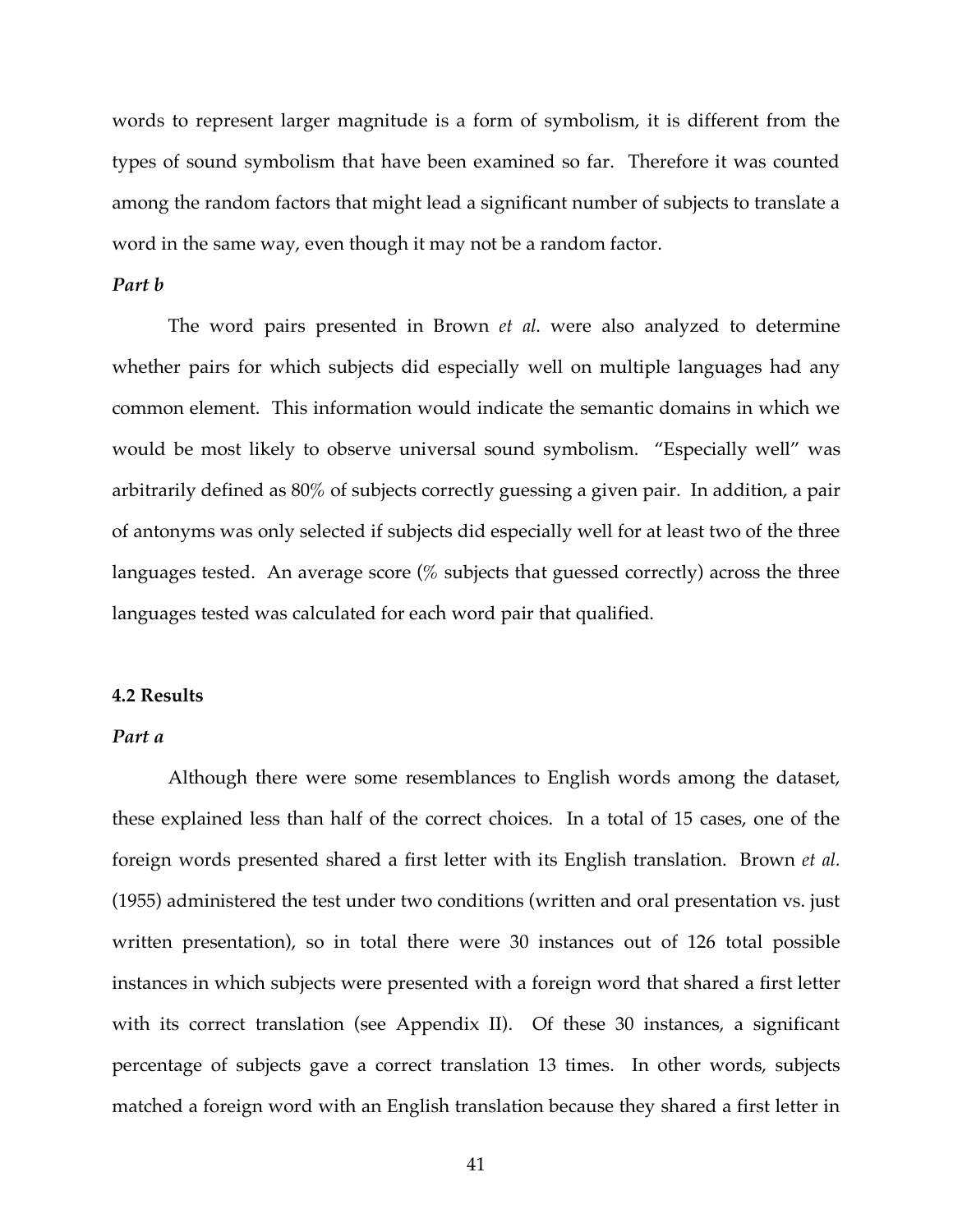no more than 43% of cases in which such a strategy was possible. Of six instances in which an internal part of the foreign word was similar to its English translation, a significant percentage of subjects guessed correctly in three of those six cases. Word length by either measure did not seem to play a large role. In total there were 22 instances in which subjects were presented with a foreign word visually longer than its antonym whose correct translation in English was also visibly longer than its antonym. Subjects only matched the longer foreign word with the longer English word in 7 of the 22 instances. Eight of the 21 word pairs used in the experiment were clearly a type of magnitude. For 8 of the 24 translations of these pairs, the longer word corresponded to the larger magnitude. However, subjects guessed correctly significantly more than chance in only four of the cases where length and meaning were correlated. Overall, of all 44 instances where a significant percentage of subjects guessed word meaning correctly, 18, or 41%, could potentially be explained by word length or chance resemblance to English.

### *Part b*

For 5 out of 21 word pairs 80% or more of the subjects correctly translated the word pair into at least two languages. These word pairs and the average % of subjects that correctly matched them to English across Chinese, Czech, and Hindi were: *hard-soft* (80%), *blunt-sharp* (77%), *bright-dark* (73%), *fast-slow* (70%), and *long-short* (69%). In addition, *warm-cool* (69%) showed significant results for all three languages, but fewer than 80% of subjects guessed correctly for the three languages.

#### **4.3 Discussion**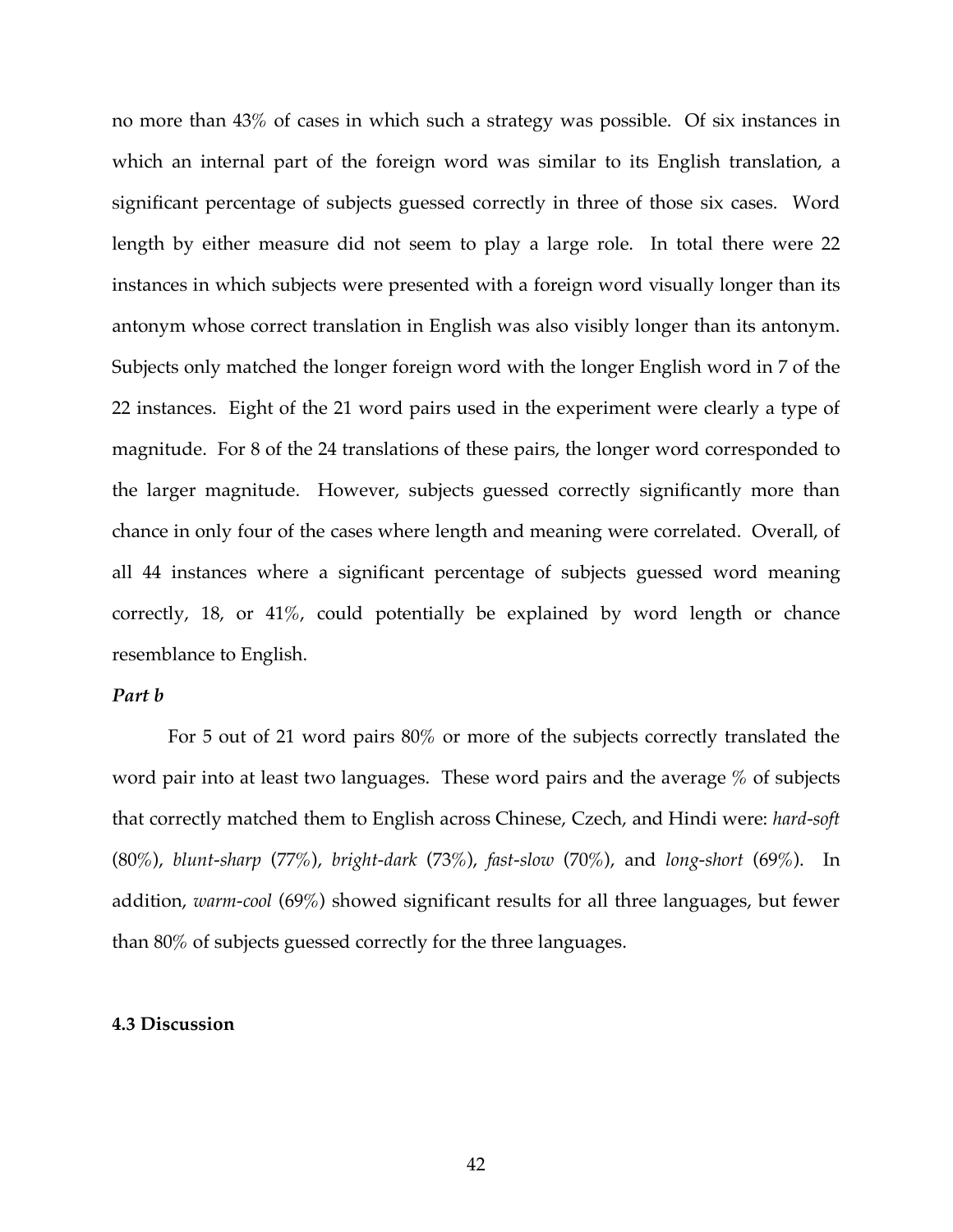# *Part a*

The results suggest that the subjects in Brown *et al*. (1955) successfully assigned translations to at least some foreign word pairs on the basis of sound symbolism. It is striking that roughly 40% of their correct responses could be explained by seemingly random factors, and it is possible that this is an underestimate. There is always the possibility of a similarity to English which I did not recognize, but which was clear to those in the study. It is unlikely, however, that all of the correct responses could be explained by similarity to some English word not apparent to me, especially when the similarity must have been apparent to a very high percentage of subjects in the study. In addition, if universal sound symbolic patterns exist, then we would expect there to be similarities to English among the foreign word pairs. Some of what I am conservatively assuming to be random similarity might in fact be symbolic. It seems safe to agree with the conclusion in Brown *et al*. (1955) that at least in some cases, subjects must be using sound symbolic patterns in the foreign word pairs to assign correct translations.

### *Part b*

Interestingly, the five most successful word pairs from Brown *et al*. were all very basic sensory terms. This is in contrast to other pairs in the experiment such as *beautiful-ugly*, *happy-sad*, or *sweet-sour*. *Bright-dark*, *fast-slow*, and *long-short* could all be considered types of magnitude, so it is not surprising that subjects have strong intuitions about them. *Hard-soft* and *blunt-sharp* are also basic sensory terms that might be represented by synesthetic symbolism, both of a tactile-auditory sort. *Blunt-sharp* is particularly reminiscent of the maluma-takete phenomenon as these adjectives would describe the pointy and curvy pictures if they were instead three-dimensional. We might expect that tactile-auditory symbolism would be widespread since the tongue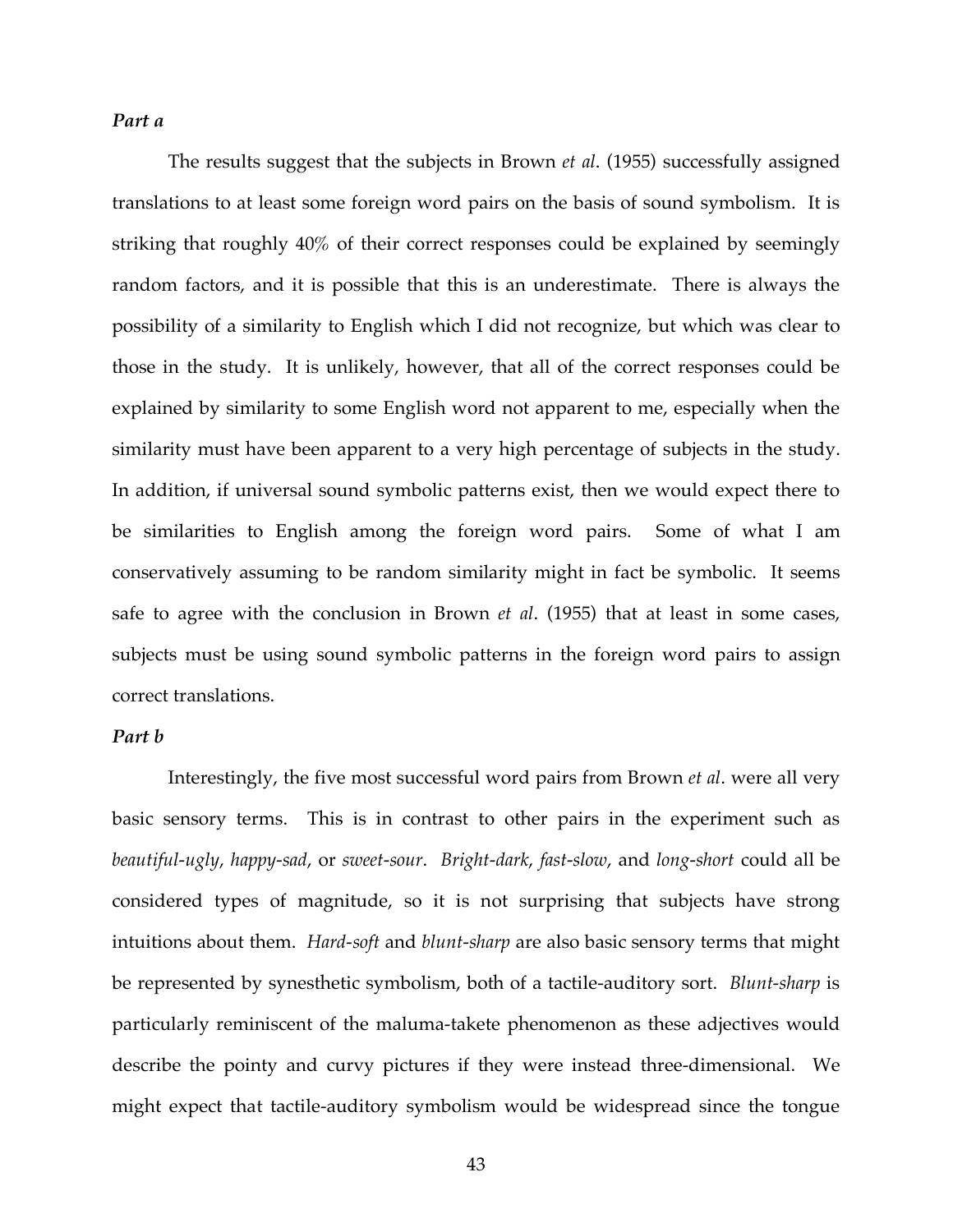movements that produce speech sounds would be associated with tactile sensations. Given that this notion is supported by the high success rates subjects had on the *bluntsharp* and *hard-soft* pairs cross-linguistically, it may be worthwhile in the future to examine the distribution of tactile-auditory symbolism in a larger set of natural languages.

### **5 Antonym Pair Conformity to the Frequency Code**

The results so far are consistent with the idea that the Brown *et al.* results were likely due to universal sound symbolic patterns incorporated in natural language. Subjects did well on the sound symbolic word pairs in section 3, and they were not able to do well without vowel frequency cues indicating the word that meant small, suggesting that they have also needed sound symbolic cues to do well in previous experiments. Whether such cues would be sufficient for subjects to do well on a wider sample of languages is another matter. This section examines the incorporation of the frequency code into natural languages since this pattern is the best studied and is the best defined.

#### **5.1 Methods**

The only way to definitively determine how widely the frequency code is expressed in natural languages is to sample a very large number of them. Even if one were just randomly choosing one word that meant "small" and one that meant "big" from each language, this would be a daunting task. In reality, one would need to sample all of the words meaning "small" and "big" from each language, score them, account for word length, and somehow give each language a score based on this information. This would only give us information about adjectives like *big, huge,*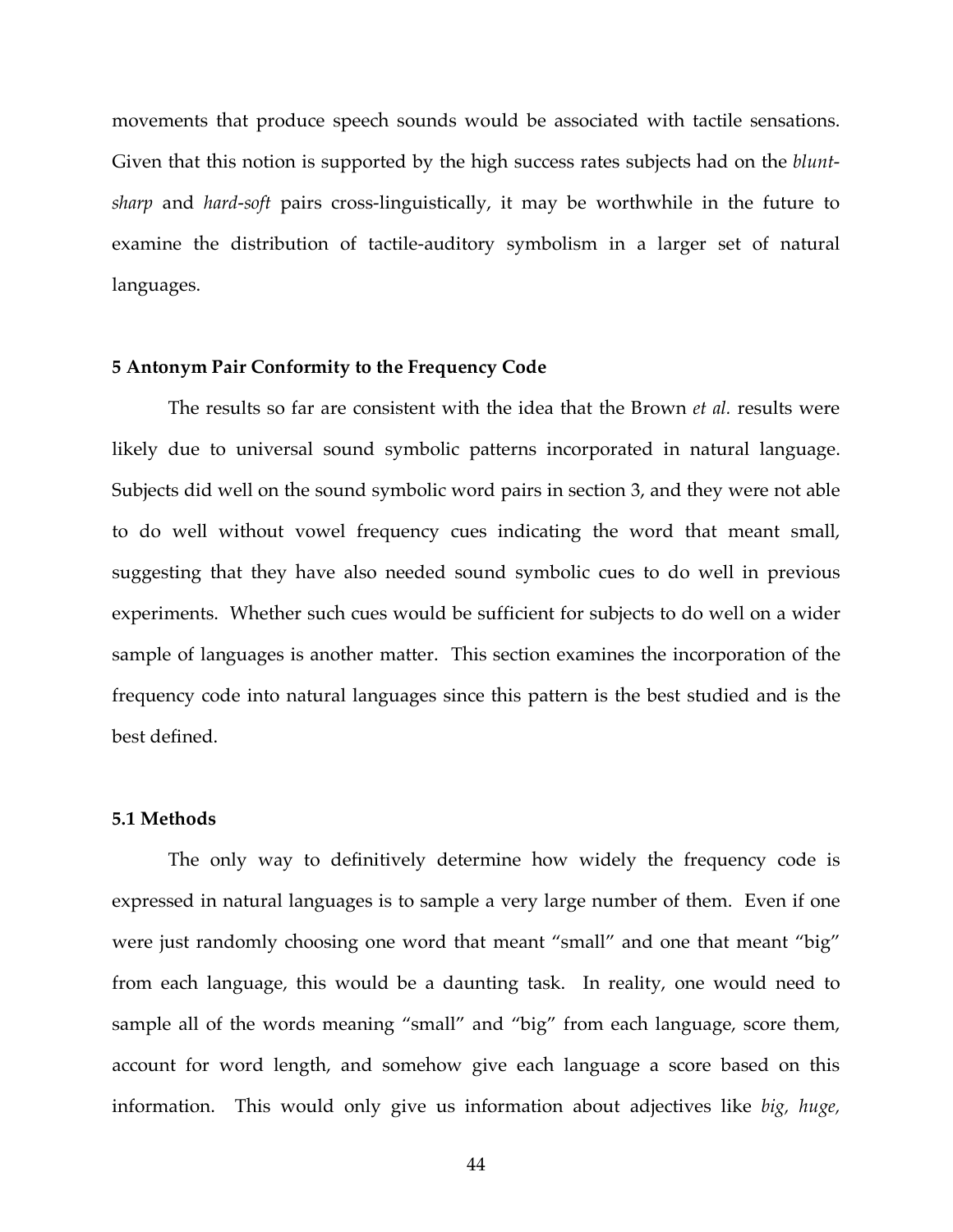*enormous*, *small, little, tiny* however, and we would not have any idea about whether other areas of the language have been affected by the putative sound symbolic constraint. Clearly other ways to estimate the frequency code's pervasiveness in natural languages are necessary.

The word list generated for the foreign word pair experiment above can be used to give a very rough estimation of how significantly the frequency code is represented among words meaning "big" and "small." Nothing can be concluded from the list itself because we have no sense of how often in a randomly chosen pair of words one of the words will have more front and/or high vowels than the other. Furthermore, the sample of languages is small, and only one word pair is taken from each language. Instead, I compared the list with two other lists of word pairs, compiled using the exact same method and the same dictionaries, with the addition that three and four syllable words were also used if one or two syllable translated pairs could not be created. For both of these comparison lists, I chose simple words that I expected to find in all dictionaries. One list contrasted translations of *river* against translations of *sun* while the other contrasted *eat* against *walk*. There is no reason to expect that in either case one of the words will consistently have a higher score than the other, as measured in section 3.1, so this should provide a baseline from which to see if "big" and "small" deviate from chance. A  $\chi$ -squared analysis was used to determine whether the occurrence of symbolic word pairs in the big-small list was significantly different than in the eat-walk or river-sun lists. Because the word corresponding to "small" in the *eat-walk* and *riversun* lists was arbitrary, I determined symbolic and non-symbolic word pairs first with one word corresponding to "small", then the other, and used the condition in which the most word pairs were symbolic for the analysis. This was the most conservative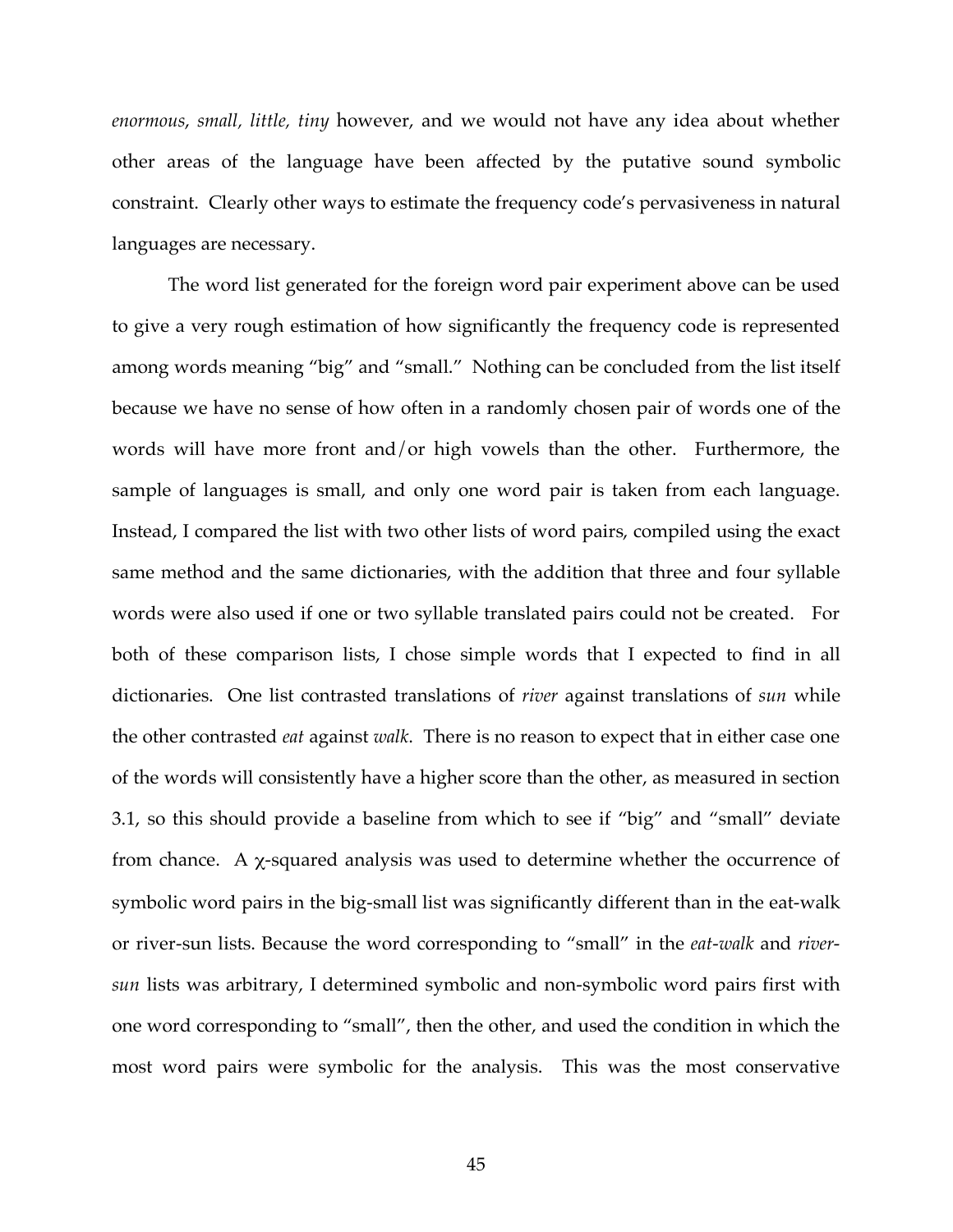approach since it decreased the difference in the number of symbolic word pairs between the three lists.

### **5.2 Results**

Word pairs were translated into a total of 22 languages, but it was not possible to analyze the translated pairs in every one of these languages. It was unfortunately not always possible to create a translated pair where each word had the same number of syllables, and it was unclear how pairs with different numbers of syllables should be compared. It was especially difficult to create translated pairs with equal numbers of syllables for the nouns as these entries



Figure 1. The number of big-small word pairs following the sound symbolic pattern described in section 4.1 was not significantly greater than chance. The expected number of symbolic pairs is based on the total number of languages each word pair was translated into. In total, *big-small* was translated into 20 languages, eat-walk into 20, and river-sun into 15 languages.

generally only had one translation. Therefore the total number of translated pairs that could be analyzed in the big-small list was 20, in the eat-walk list 20, and in the riversun list it was 15. The big-small list of word pairs contained a larger proportion of symbolic pairs than either of the other two lists, but this difference was not statistically significant ( $\chi^2$  = 2.79, df = 2, p > 0.05; Fig. 1).<sup>2</sup>

 $2$  In this  $χ$ -squared analysis, the null hypothesis is that the distribution of symbolic pairs across the three lists is due to chance alone. We can calculate an expected number of symbolic pairs for each list, and then if the observed number of symbolic pairs diverges enough from the expected number, we can reject the null hypothesis. The expected number of symbolic pairs is based on the total number of languages each list was translated into and on the average proportion of symbolic pairs to total word pairs. So if in the *big-small* list, about half of the pairs were symbolic and in the other two lists about a third were symbolic, then the expected number of symbolic pairs for each list will be between a half and a third of the total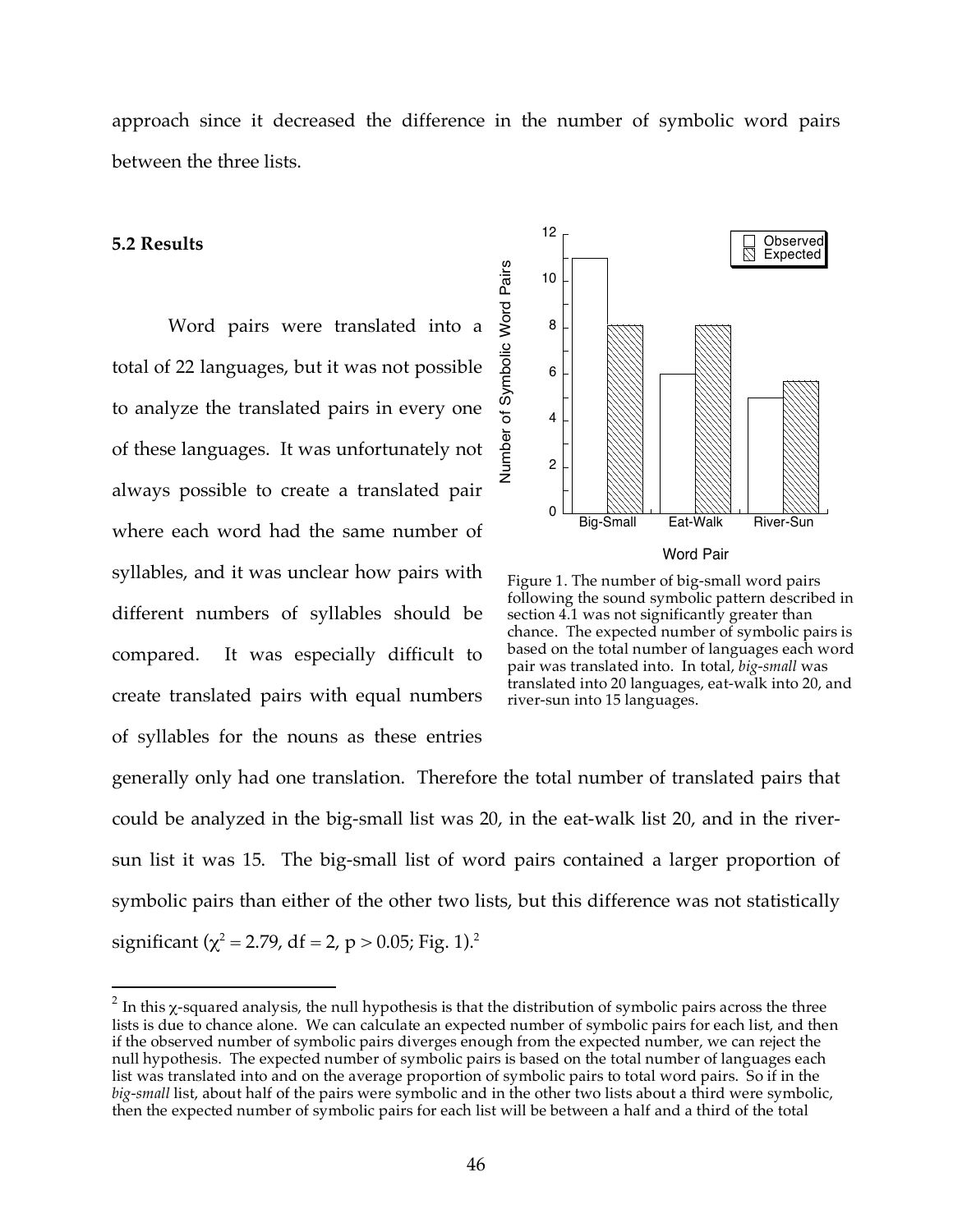### **5.2.3 Discussion**

The above result suggests that sound symbolic intuition does not place a constraint on the creation of sensory adjectives, or that if it does, the constraint is very subtle. The proportion of symbolic pairs in each list was greater in the *big-small* list than in the other two—about half of the *big-small* pairs were symbolic while only about a third of the pairs were symbolic in the other two lists. If the proportion of symbolic pairs in each of the *big-small*, *eat-walk*, and *river-sun* lists remained constant at one half and one third as the number of languages sampled increased, the difference between the lists would become significant after analyzing about 50 languages. Even if half of the *big-small* pairs being symbolic was significantly greater than what we would expect by chance, though, this would indicate a very subtle constraint on language evolution.

One artifact of the methods that could have weakened the results was the way in which symbolic pairs were defined. To begin with, only vowels were considered, so that if there was a contrast between higher and lower frequency consonants but no vowel contrast, the pair would have been considered non-symbolic. Somehow taking consonants into account as well might have increased the number of symbolic pairs in the *big-small* list, although it likely would have increased the numbers in the other two lists as well.

Another factor that should be considered is the effect the sampling method used to create pairs for the analysis could have on the results. It may be that in many cases the big-small pairs analyzed were not really a pair in the minds of speakers of each given language. For example, "big" meaning "famous" may have been listed as a translation in one of the dictionaries and paired with a word meaning "small." No one

number of translated pairs in that list. The expected number will be the same for *big-small* and *eat-walk* because these lists were translated into the same number of languages, but the expected number for *riversun* will be smaller because this list could only be translated into 15 languages.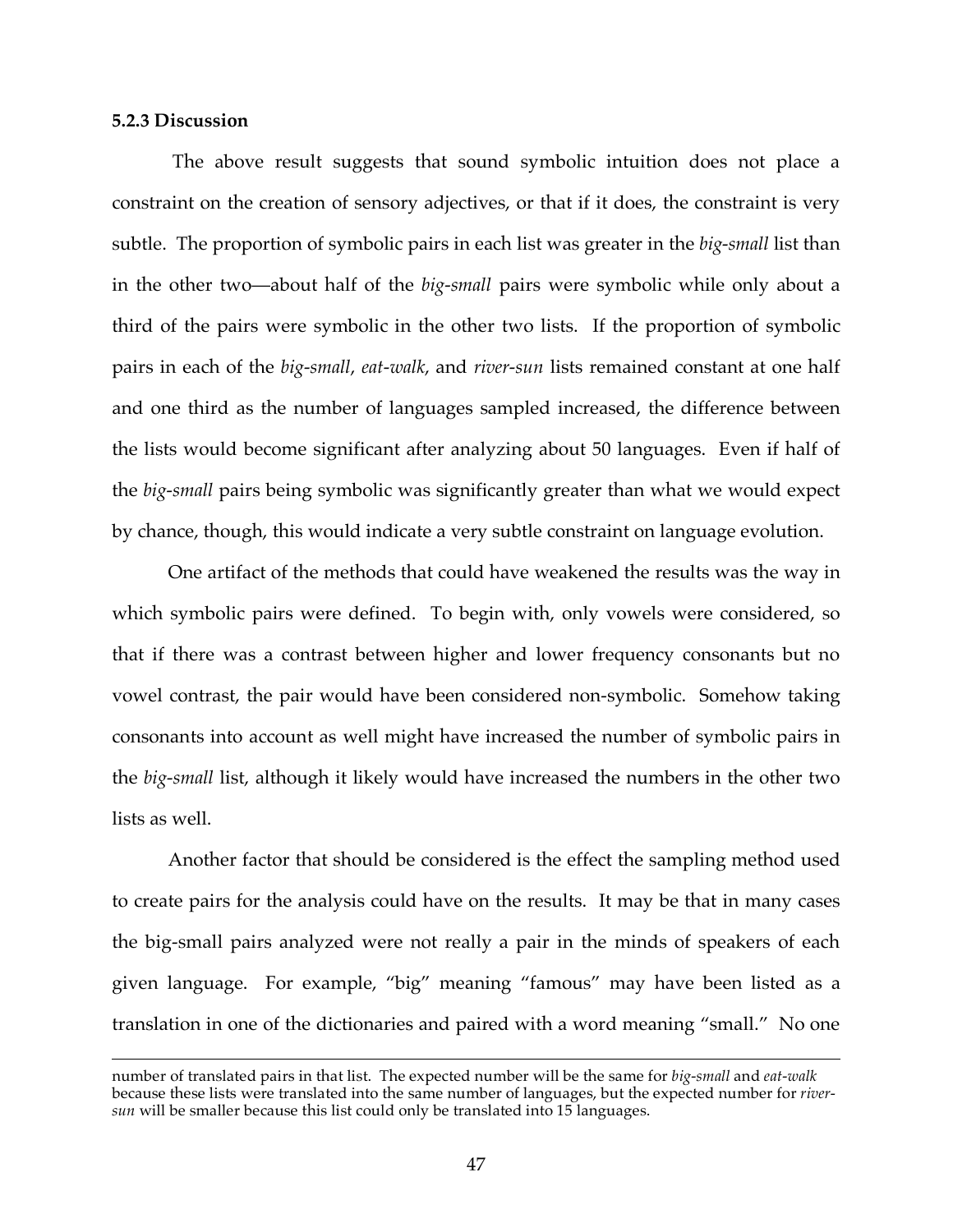would normally pair these two words together as opposites, and so there might not be a sound symbolic constraint on them. Similarly, "big" meaning "expansive" could have been paired with "small" meaning "short in stature." These are still adjectives that convey magnitude and might normally follow a sound symbolic pattern when contrasted with their natural opposites "narrow" and "tall in stature", but do not always when they are paired with each other. In fact, if *big-small* word pairs had been symbolic significantly more than expected, this would have indicated a strong constraint on size word creation since it would mean that almost all "big" related words used a certain subset of vowels and all "small" related words used another subset of vowels. However, this was not the case, so while we might find a constraint with a larger sample size, at best it would be a weak one.

### **6 Sound symbolism, Arbitrariness, and the Evolution of Language**

As the above results suggest that sound symbolism is at best inconsistently incorporated into natural languages, it is worth considering why we would expect it to be incorporated at all. As mentioned earlier, the idea of universal sound symbolism has been particularly interesting in the context of the origin of language. In order for communication between two individuals to work, both need to share the same understanding of what the signals they are using mean. In moving from a situation where the is no communication to one where there is communication, participants must first develop a common set of basic signals. Computer simulations suggest that even if humans created arbitrary signals to refer to things around them, they could have come to a common understanding about what those signals meant (Steels and Kaplan 2002) and subsequently developed a language (Nowak and Komarova 2001). The development of language in this type of simulation is dependent on a chance event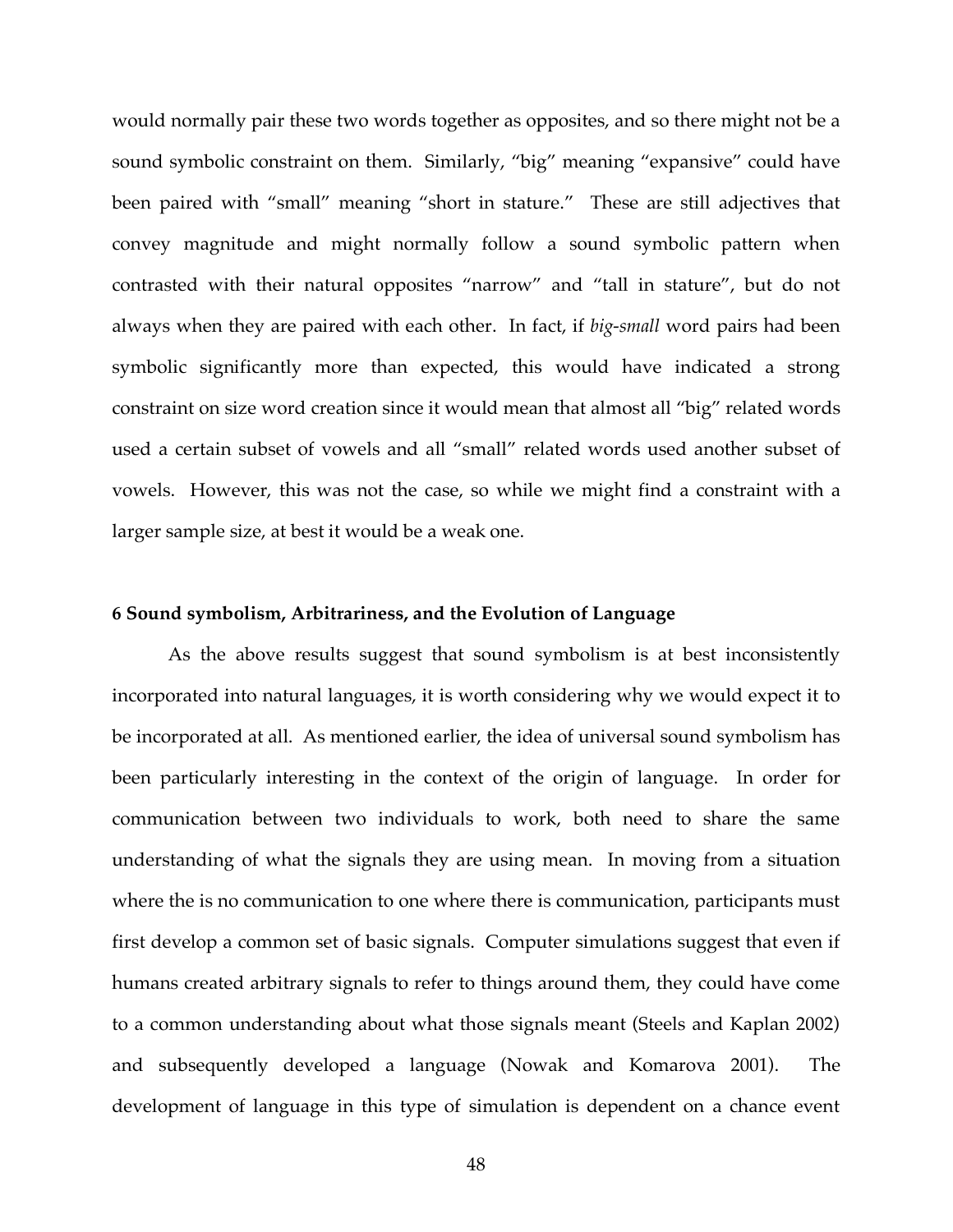whereby the signs representing some feature of language come to have a common element and humans are able to construct mental rules based on the shared common element. If humans shared common assumptions about how certain sounds should be used to indicate distance from the speaker or to name certain properties or objects this would have speeded up the process of coming to a consensus and in some circumstances might have increased the incidence of chance resemblances. Once language was established, sound symbolic words would also be processed faster and would be more easily comprehensible (Bergen 2004, Hinton *et al*. 1994). Therefore groups of people that utilized sound symbolism would probably have developed language earlier and would have used it more effectively once developed, leading them to become more successful than other groups. The selective advantage of incorporating sound symbolism into language, especially during the initial process of development, makes it seem likely that we would observe sound symbolism in language.

On the other hand, there are reasons why arbitrariness in language should be selected for which would tend to counter the selective advantage of sound symbolism. One is that not all concepts can be metaphorically related to a set of sounds. We can imitate simple qualities like magnitude and texture with sound, and perhaps we could even derive names for things based on their salient qualities, but how should *sixty-four*, *interesting,* or *justice* be represented? At a certain point, sounds must be arbitrarily assigned to meanings in order for people to express their ideas. So the ability to create and learn words composed from arbitrary sounds would be selected for, and in fact must have been selected for in order for us to have developed a language that can express complex concepts.

A second selective advantage of arbitrariness, somewhat paradoxically, also arises from the need for the signs in communication to be shared between participants.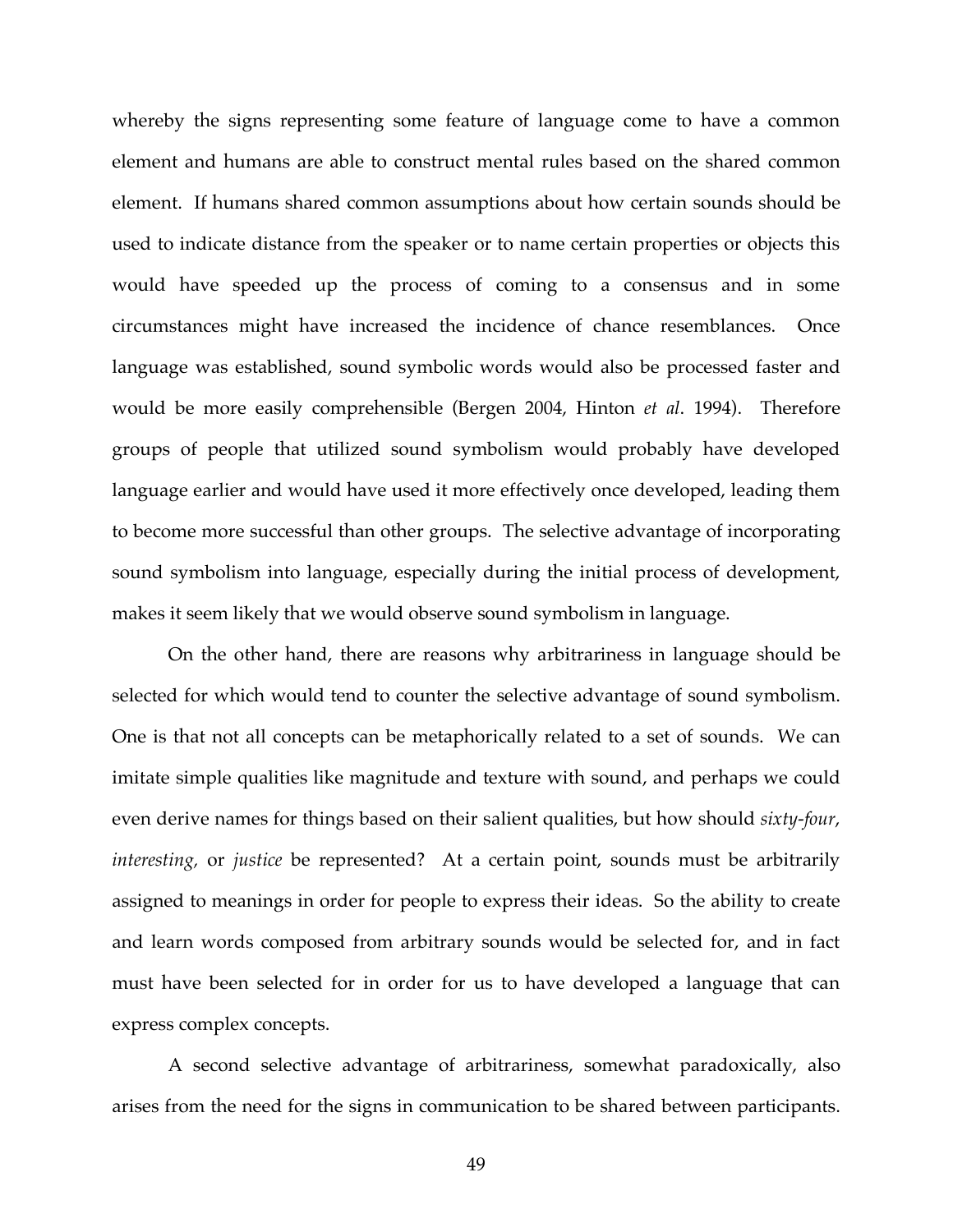In order for any type of communication to function, all individuals involved must agree on the meaning of whatever signals are involved. If there is disagreement, then communication fails. Selection will therefore favor individuals that learn the communication system of their parents precisely over those who invent appropriatesounding words for concepts that they want to express (Pinker and Bloom 1990). While this would tend to preserve sound symbolism if early language was highly sound symbolic, children must also be able to learn arbitrary forms. Children that learn whatever language their parents speak and pay no attention to whether words "sound right" will be better able to communicate than children that have trouble learning words that do not "sound right" to them. For this reason, it is possible that the separation of language acquisition from intuitions about sound symbolism and how words should sound would be adaptive.

It is further conceivable that the necessity for children to learn language without potential interference from notions about what "sounds right" could occur by separation of the language faculty as a whole from sound symbolic intuitions. This is supported somewhat by evidence that we have different modes for listening to speech and non-speech sounds. When we are listening to speech sounds, we generally deduce and attend to the sequence of abstract phonemes. Most of the acoustic information that allowed us to deduce the phonemes is either shut out or occasionally it can be subconsciously registered (Tsur 2006). Thus sound symbolic cues (like frequency) in the acoustic signal would seem to receive little or no attention during normal language processing. More evidence supporting a separation between the language faculty and sound symbolic intuition comes from evidence from a lexical decision task described previously. Stimuli (words and non-words) were presented in spiky or curvy frames. When the sounds composing the stimuli symbolically matched the frame, decision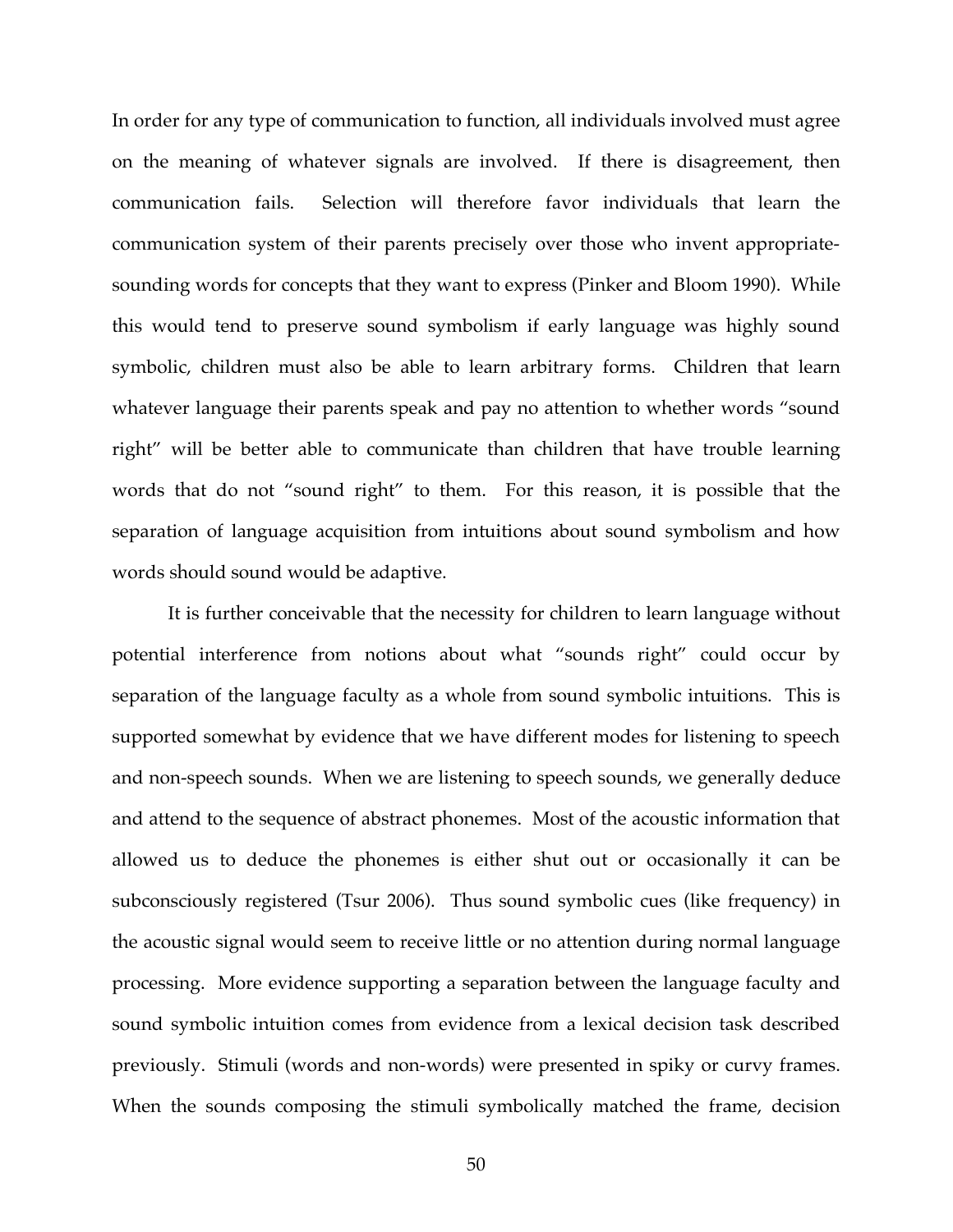times were shortened if the stimulus was a non-word, but not if it was a real word (Westbury 2005). The interference from a frame that did not match a stimulus' symbolic quality would seem similar in origin to the interference that a child might experience learning a word when the word's meaning disagreed with the word's symbolic quality. Since words were processed much faster than non-words, there is some evidence that words are processed before sound symbolic intuition can have an effect, and this would be advantageous for children learning language.

As with most types of behavior, language is under selective pressures that favor opposite things. Sound symbolism would be favored because it tends to make language easier to process and more understandable. On the other hand, arbitrariness will be favored because it is necessary for full expression, and learning language as if it were arbitrary will tend to be the most successful language learning strategy. The competing selective pressures favoring sound symbolism and arbitrariness, however, may not currently be of equal strengths. It is worth noting that the incorporation of sound symbolism into language would be most adaptive at the time language arose. Once language and the common vocabulary were well established, there would not seem to be as strong a selective advantage for the incorporation of sound symbolism, and the selective pressure toward arbitrariness may have become dominant. This may explain why there currently seems to be a separation between the language faculty and sound symbolic intuition, and also why sound symbolism only seems to be inconsistently incorporated into natural languages.

## **7 Conclusion**

The body of research investigating universal sound symbolism has so far provided equivocal evidence for its existence. Speakers of a handful of unrelated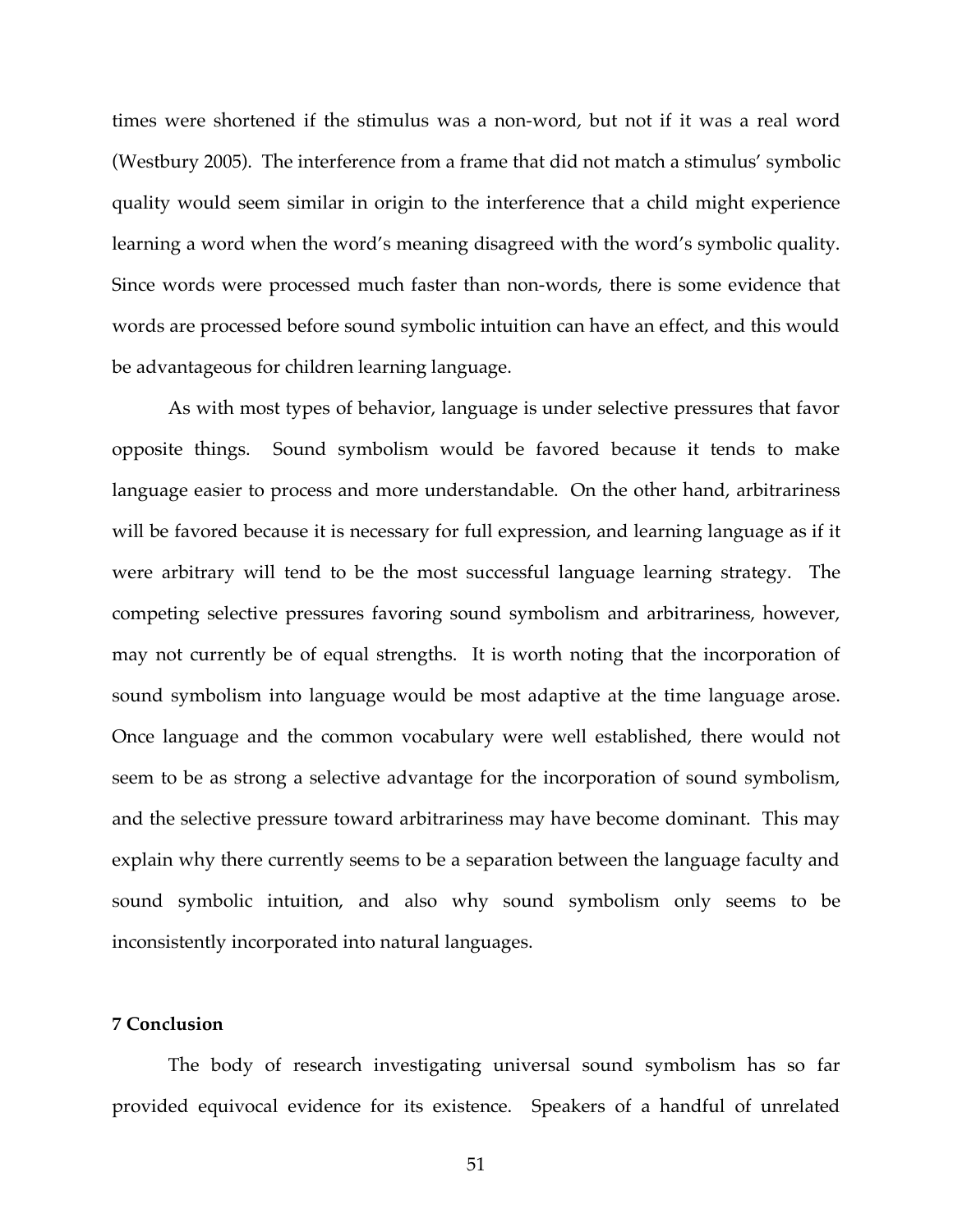languages share some sound-meaning associations, but there have not been enough studies with non-English speakers to rule out that these associations are languagespecific and that agreement so far has been due to chance similarities in the languages studied. English, Chinese, and Japanese speakers seem able to guess the translations of pairs of antonyms in a foreign language more often than chance. From the results of this paper it seems that at least for magnitude-related words, they are able to do so predominantly by using the frequency code, which is a sound symbolic pattern. However, the same pairs of adjectives which they were able to judge correctly seem to be symbolic only slightly and not significantly more often than a standard pair of nouns or verbs. Other studies examining the distribution of high frequency vowels among magnitude words have also failed to find a significant correlation with diminutive words. There does not seem to be a strong constraint to follow sound symbolic patterns on the majority of the lexicon. On the other hand, there is evidence for a constraint on some parts of it. Ultan's findings suggest that ablauting is highly constrained when it indicates size or distance. Woodworth's findings also suggest a constraint on deictic pronouns, place adverbs, and directional affixes. In this case it is simpler to postulate that the constraint is universal and explain the exceptions than to explain the independent creation of so many forms following the same pattern. This is the strongest evidence for a universal sound symbolism to date, and the apparently widespread existence of exceptions and counterexamples may be explained by the selective advantages of arbitrariness in language.

# **References**

Austerlitz, R. 1994. Finnish and Gilyak sound symbolism – the interplay between system and history. See Hinton *et al.* 1994, pp. 249- 256.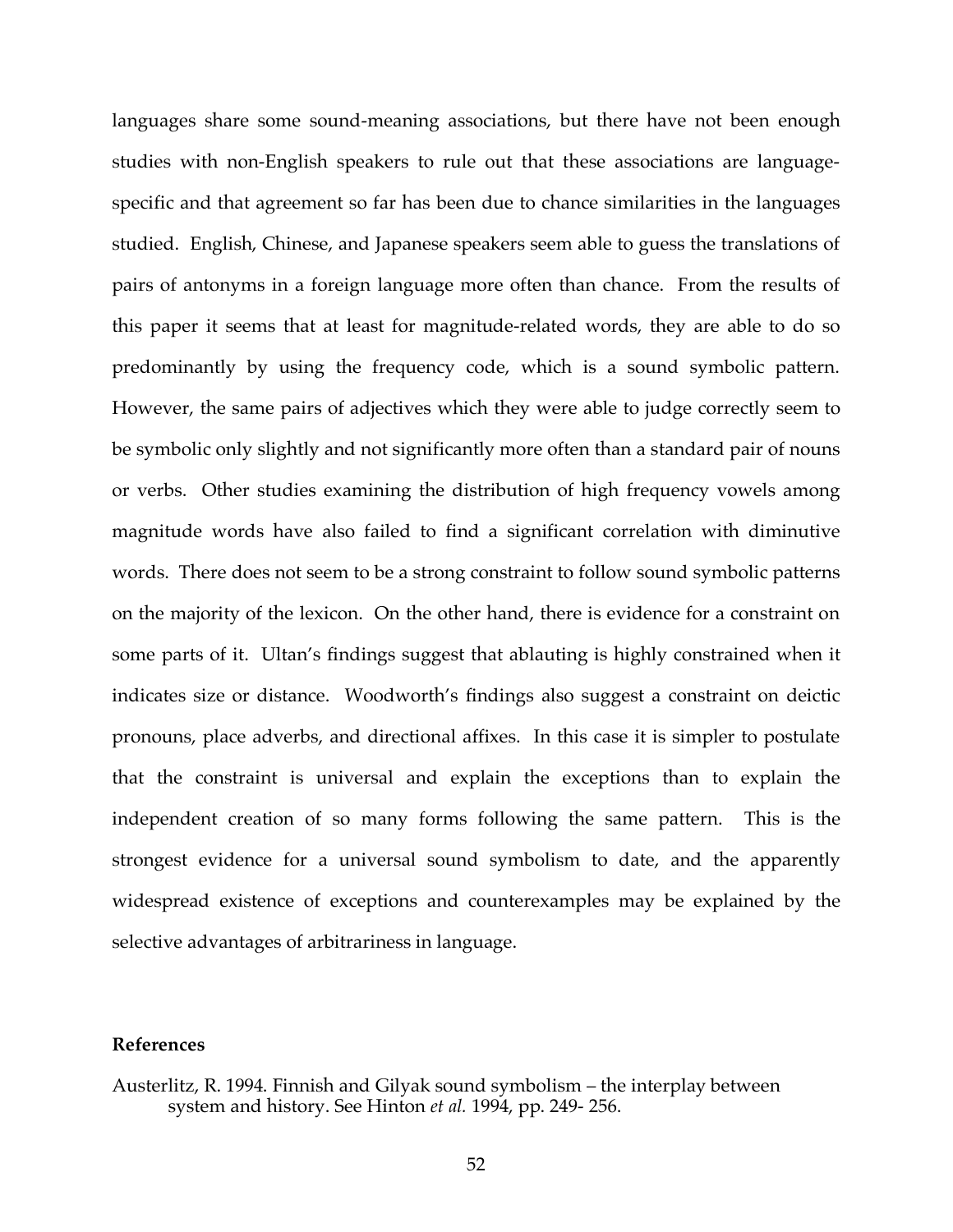Bergen, B.K. 2004. The psychological reality of phonaesthemes. *Language* 80. 290-311.

- Brackbill, Y., Little, K.B. 1957. Factors determining the guessing of meanings of foreign words. *Journal of Abnormal and Social Psychology* 54. 312-318.
- Brown, R.W., Black, A. H., Horowitz, A.E. 1955, Phonetic symbolism in natural languages, *Journal of Abnormal and Social Psychology* 50. 388-393.
- Brown, R.W. 1958. "Phonetic symbolism and Metaphor." In: *Words and Things*. Glencoe, IL: The Free Press, pp. 110- 154.
- Brown, R.W., Nuttall, R. 1959, Methods in phonetic symbolism experiments, *Journal of Abnormal and Social Psychology* 59. 441-445.
- Childs, G.T. 1994. African ideophones. See Hinton *et al.* 1994, pp. 181-194.
- Davies, N.B., Halliday, T.R. 1978. Deep croaks and fighting assessment in toads *Bufo bufo*. *Nature* 274. 683-685.
- Davis, R. 1961. The fitness of names to drawings: a cross-cultural study in Tanganyika. *British Journal of Psychology* 52. 259-268.
- Fitch, W.T. 2000. The evolution of speech: a comparative review. *TRENDS in Cognitive Sciences* 4. 258-267.
- Fromkin, V., Rodman, R., Hyams, N. 2003. "What is Language?" *Language*. Boston, MA: Heinle, pp. 3-12.
- Hamano, S. 1998. *The sound-symbolic system of Japanese*. Cambridge, UK: Cambridge University Press.
- Hinton, L., Nichols, J., Ohala, J. eds. 1994. *Sound symbolism*. Cambridge, UK: Cambridge University Press.
- Klink, R.R. 2000. Creating brand names with meaning: the use of sound symbolism. *Marketing Letters* 11. 5-20.
- Maltzman, I., Morrisett, L. Brooks L.O. 1956. An investigation of phonetic symbolism. *Journal of Abnormal and Social Psychology* 53. 249-251.
- Marks, L.E., Hammeal, R.J., Bornstein, M.H., Smith, L.B. 1987. Perceiving similarity and comprehending metaphor. *Monographs of the Society for Research in Child Development* 52. 1-100.
- Maurer, D., Pathman, T., Mondloch, C.J. 2006. The shape of boubas: sound-shape correspondences in toddlers and adults. *Developmental Science* 9. 316-322.
- Morton, E.S. 1994. Sound symbolism and its role in non-human vertebrate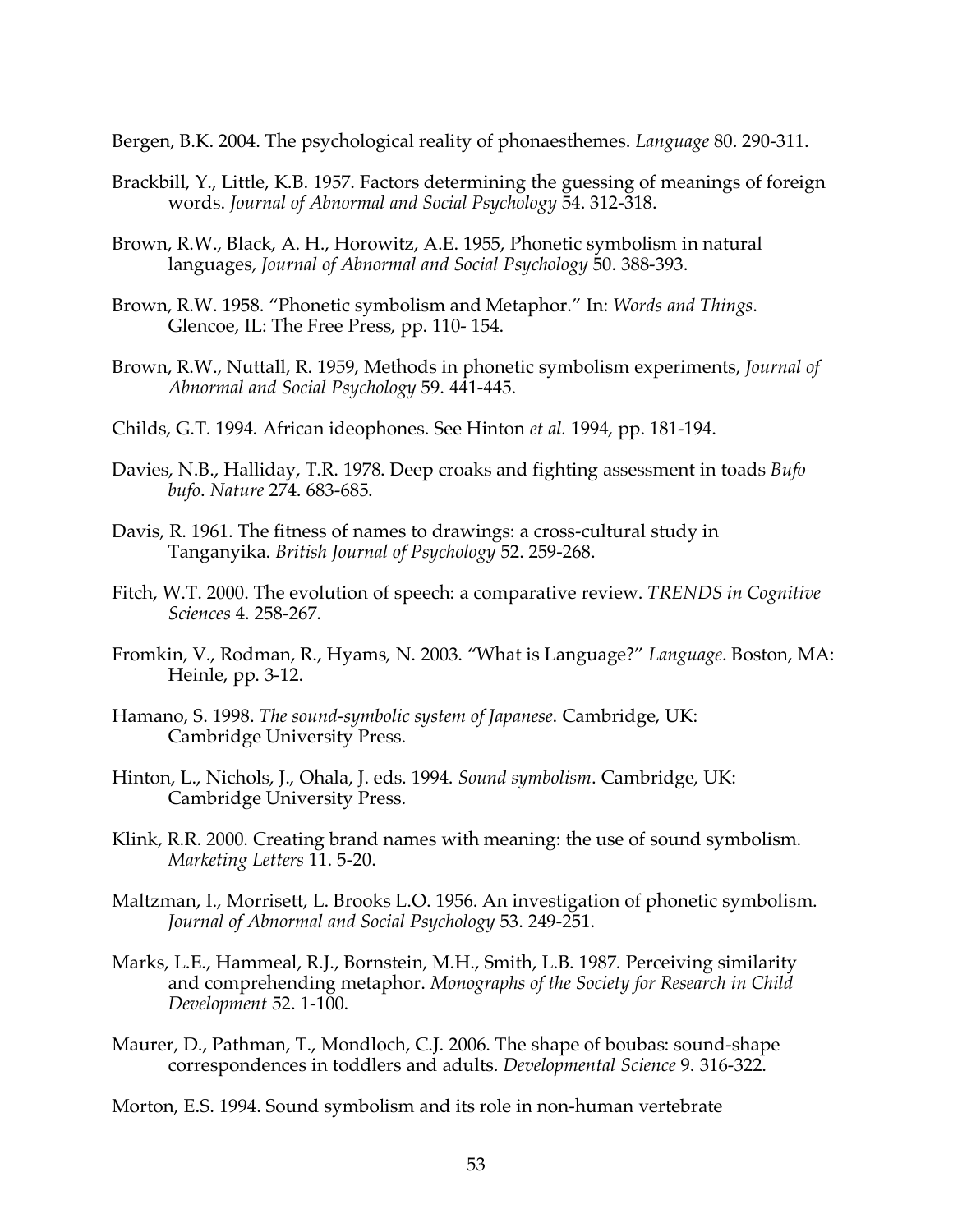communication. See Hinton *et al.* 1994, pp. 348- 362.

- Newman, S. 1933. Further experiments in phonetic symbolism. *American Journal of Psychology* 45. 53-75.
- Nowak, M.A., Komarova, N.L. 2001. Towards and evolutionary theory of language. *TRENDS in Cognitive Sciencs* 5. 288- 295.
- Nuckolls, J.B. 1999. The case for sound symbolism. *Annual Review of Anthropology* 28. 225-252.
- Ohala, J. 1994. The frequency code underlies the sond-symbolic use of voice pitch. See Hinton *et al.* 1994, pp. 325- 347.
- Ostwald, P.F. 1994. Some observations on the function of sound in clinical work. See Hinton *et al.* 1994, pp. 309- 324.
- Parault, S.J., Schwanenflugel, P.J. 2006. Sound-symbolism: a piece of the puzzle of word learning. *Journal of Psycholinguistic Research* 35. 329-351.
- Pinker, S., Bloom, P. 1990. Natural language and natural selection. *Behavioral and Brain Sciences* 13. 707-784.
- Ramachandran, V.S., Hubbard, E.M. 2001. Synaesthesia– a window into perception, thought, and language. *Journal of Consciousness Studies* 8. 3-34.
- Rizzolatti, G., Craighero, L. 2005. The mirror-neuron system. *Annual Review of Neuroscience* 27. 169-192.
- Rogers, S.K., Ross, A.S. 1975. A cross cultural test of the Maluma-Takete phenomenon. *Perception* 4. 105.
- Sapir, E. 1929. A study in phonetic symbolism. *Journal of Experimental Psychology* 12. 225-239.
- Shimojo, S., Shams, L. 2001. Sensory modalities are not separate modalities: plasticity and interactions. *Current Opinion in Neurobiology* 11. 505-509.
- Steels, L., Kaplan, F. 2002. AIBO's first words: the social learning of language and meaning. *Evolution of Communication* 4. 3-32.
- Tsur, R. 2006. Size-sound symbolism revisited. *Journal of Pragmatics* 38. 905-924.
- Ultan, R. 1978. Size-sound symbolism. In J.H. Greenberg (Ed.), *Universals of Human Language vol. 2*. (pp. 525- 568). Stanford, CA: Stanford University Press.
- Westbury, C. 2005. Implicit sound symbolism in lexical access: evidence from an interference task. *Brain and Language* 93. 10-19.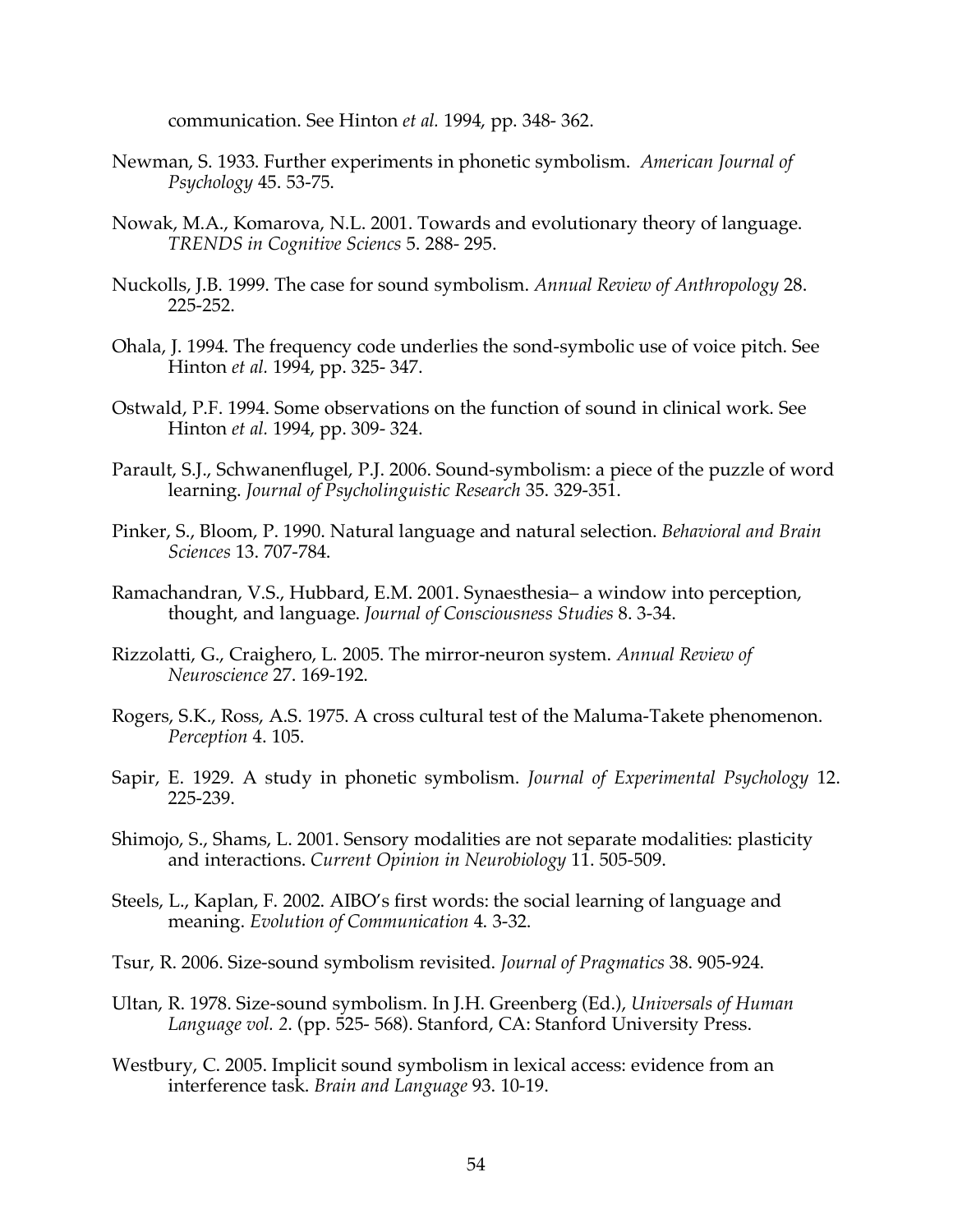Woodworth, N.L. 1991. Sound symbolism in proximal and distal forms. *Linguistics* 29. 273-299.

# **Foreign Language Dictionaries**

*Arabic*

Awde, N., Smith, K. 2004. *Arabic: Practical Dictionary*. New York: Hippocrene Books.

*Basque*

Aulestia, G., White, L. 1990. *English-Basque Dictionary*. Reno, NV: University of Nevada Press.

# *Bemba*

Hoch, E. 1960. *Bemba Pocket Dictionary*. Tabora, Tanganyika: TMP Printing Department.

# *Cayuga*

Froman, F., Keye, A., Keye, L., Dyck, C. 2002. *English-Cayuga, Cayuga-English Dictionary*. Toronto: University of Toronto Press.

# *Creek*

Martin, J.B., Mauldin, M.M. 2000. *A Dictionary of Creek/Muskogee*. Lincoln, NE: University of Nebraska Press.

# *Hausa*

Newman, R.M. 1990. *An English-Hausa Dictionary*. New Haven, CT: Yale University Press.

# *Hawaiian*

Pukui, M.K., Elbert, S.H. 1986. *Hawaiian Dictionary*. Honolulu, HI: University of Hawaii Press.

# *Hungarian*

Magay, T., László, K. 1996. *NTC's Hungarian and English Dictionary*. Chicago: NTC Publishing Group.

*Igbo*

Echeruo, M.J.C. 1998. *Igbo-English Dictionary*. New Haven, CT: Yale University Press.

# *Japanese*

Adachi, T. 1999. *Kodansha's Furigana Japanese Dictionary*. Tokyo: Kodansha International.

# *Kikuyu*

Barlow, A.R. 1975. *English-Kikuyu Dictionary*. T.G. Benson (Ed.). Oxford: Oxford University Press.

# *Khmer*

Keesee, A.P.K. 1996. *An English-Spoken Khmer Dictionary*. London: Kegan Paul International*.*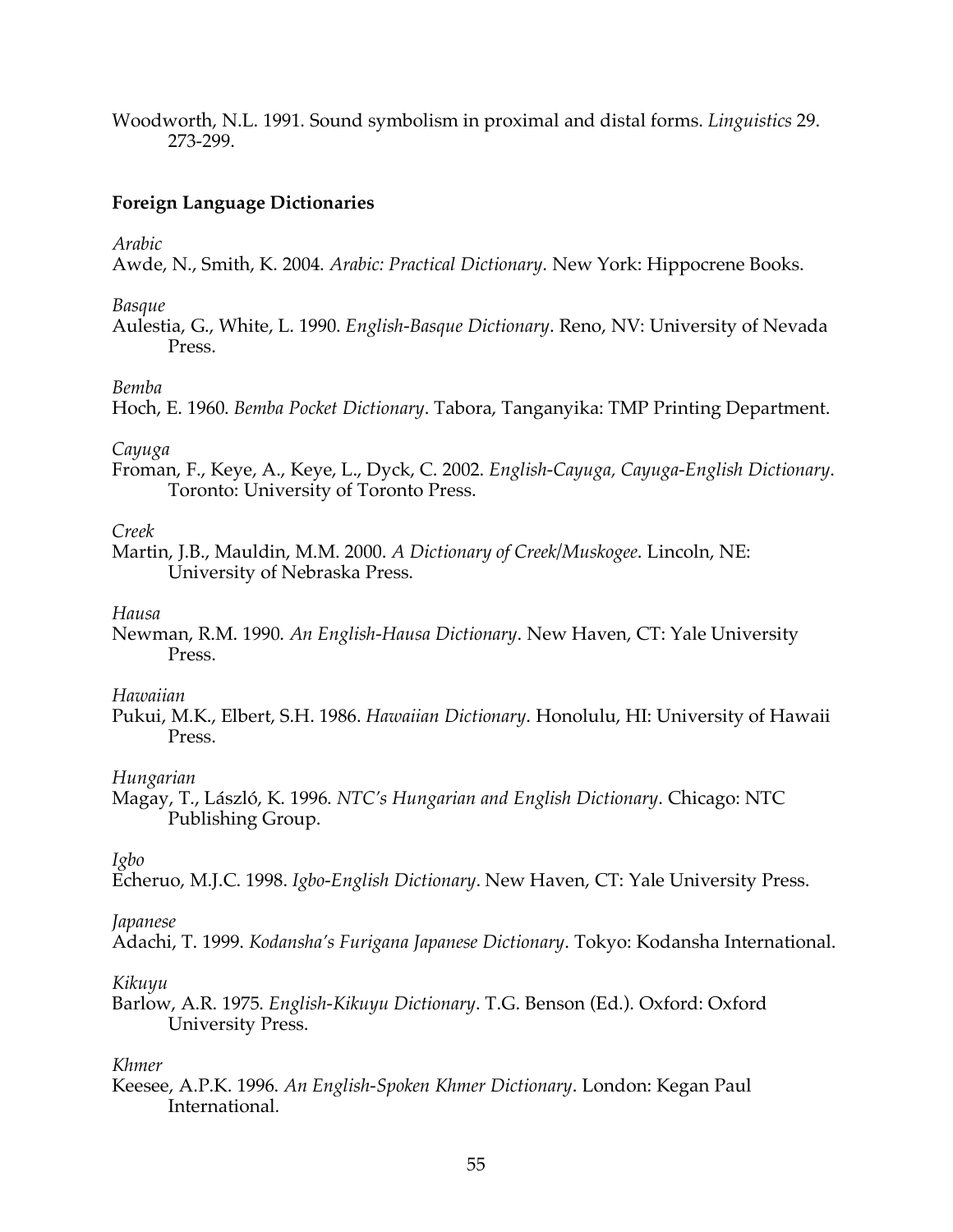# *Korean*

Lee, J., Lee K. 2005. *Korean: Dictionary and Phrasebook*. New York: Hippocrene Books.

# *Malay*

Winstedt, R. 1965. *A Practical Modern English-Malay Dictionary*. Kuala Lumpur, Singapore: Marican and Sons.

# *Mongolian*

Hangin, J.G. 1970. *A Concise English-Mongolian Dictionary*. Bloomington, IN: Indiana University Publications.

# *Oneida*

Michelson, K., Doxtator, M. 2002. *Oneida-English, English-Oneida Dictionary*. Toronto: University of Toronto Press.

# *Tarahumara*

Thord-Gray, I. 1955. *Tarahumara-English, English-Tarahumara Dictionary*. Coral Gables, FL: University of Miami Press.

# *Tibetan*

Goldstein, M.C. 1984. *English-Tibetan Dictionary of Modern Tibetan*. Berkeley, CA: University of California Press.

# *Trukese*

Goodenough, W.H., Sugita, H. 1980. *Trukese-English Dictionary*. Philadelphia, PA: American Philosophical Society.

# *Turkish*

Iz, F., Hony, H.C. 1992. *The Oxford Turkish Dictionary*. Oxford: Oxford University Press.

# *Zapotec*

Britton, A.S. 2003. *Zapotec-English, English-Zapotec*. New York: Hippocrene Books.

# *Zulu*

Doke, C.M., Malcolm, D.M., Sikakana, J.M.A. 1958. *English-Zulu Dictionary*. Johannesburg, South Africa: Witwatersrand University Press.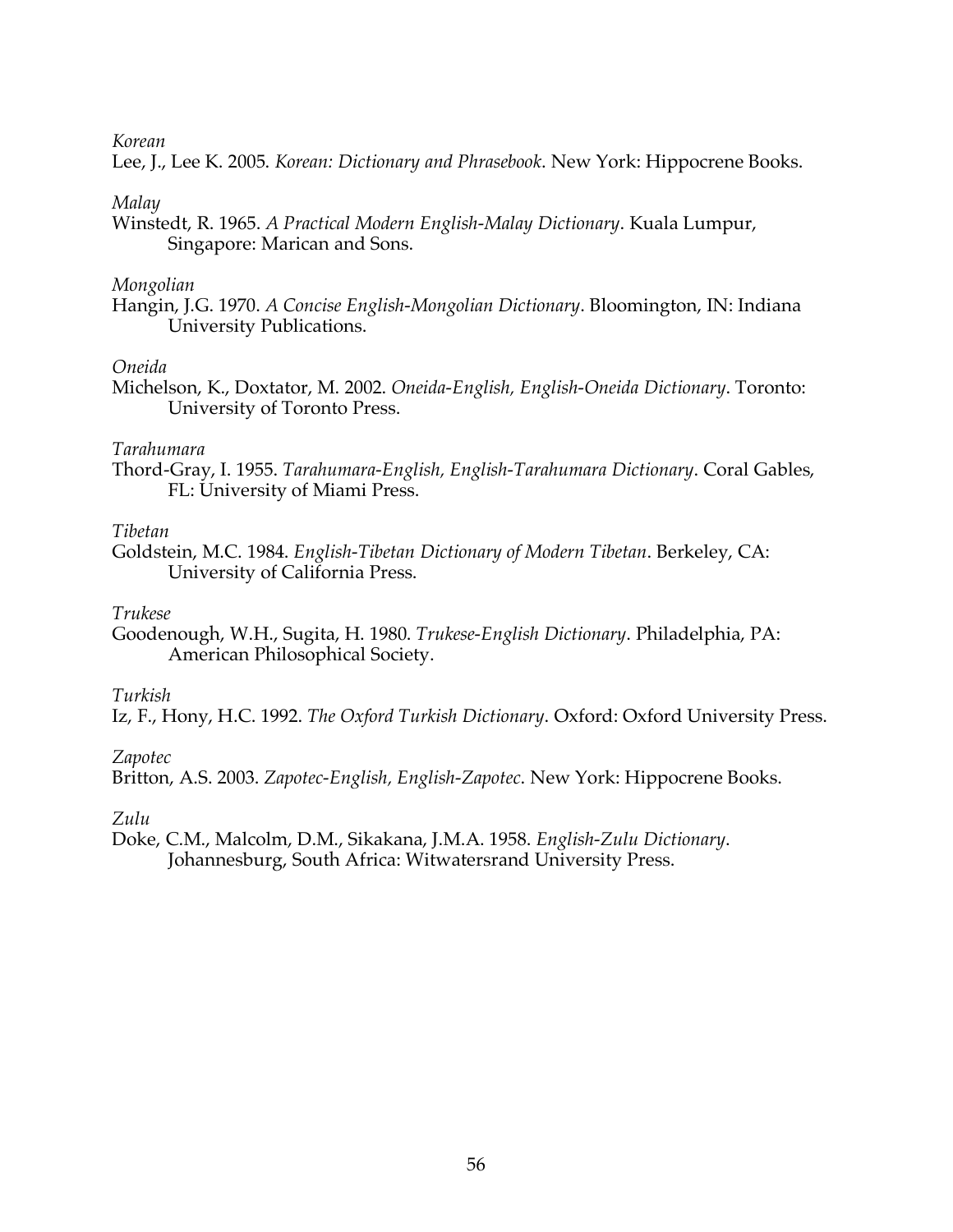# **Appendix I: Survey**

Directions: This experiment tests your intuitions about the meanings of foreign words based on how they sound. Each of the word pairs below is a translation of the English pair "big- small" or "small-big" into a different language. For each pair, please read the two words aloud to yourself, so you can hear how they sound, then bold/underline/ circle the one you think means "small." Do not think about a pair for more than 5-10 seconds- go with your first intuition. If at any point during the test you feel that you have looked at too many pairs and no longer have intuitions, please do something else for a while and finish the test later.

Please fill in any languages that you know, have studied, or are familiar with:

| i. (Example) |        | grande | pequeño | 21) | opor      | dimir  |
|--------------|--------|--------|---------|-----|-----------|--------|
| 1)           | udin   | atin   |         | 22) | ibig      | dabo   |
| 2)           | handi  | chiki  |         | 23) | waru      | uta    |
| 3)           | ncane  | khulu  |         | 24) | athek     | felpo  |
| 4)           | saghir | kabir  |         | 25) | chooncoon | chempo |
| 5)           | tras   | grish  |         | 26) | aflet     | pliki  |
| 6)           | jagun  | kuda   |         | 27) | hugi      | ahob   |
| 7)           | haju   | habi   |         | 28) | kicsi     | nagy   |
| 8)           | iki    | nui    |         | 29) | kicik     | iri    |
| 9)           | zench  | chedj  |         | 30) | minag     | ziji   |
| 10)          | smar   | shil   |         | 31) | mwuk      | ngin   |
| 11)          | pako   | bidu   |         | 32) | kilsu     | balaz  |
| 12)          | nta    | agi    |         | 33) | godan     | ipich  |
| 13)          | nini   | nene   |         | 34) | da        | ob     |
| 14)          | inkush | vadong |         | 35) | cho       | twi    |
| 15)          | brelko | egralp |         | 36) | gujre     | shekri |
| 16)          | ah     | ge     |         | 37) | fok       | thig   |
| 17)          | kulu   | nono   |         | 38) | filka     | orveb  |
| 18)          | yaze   | yeggi  |         | 39) | dondag    | gigank |
| 19)          | besar  | kechil |         | 40) | babba     | tsigil |
| 20)          | watla  | kwona  |         | 41) | kizta     | shozat |